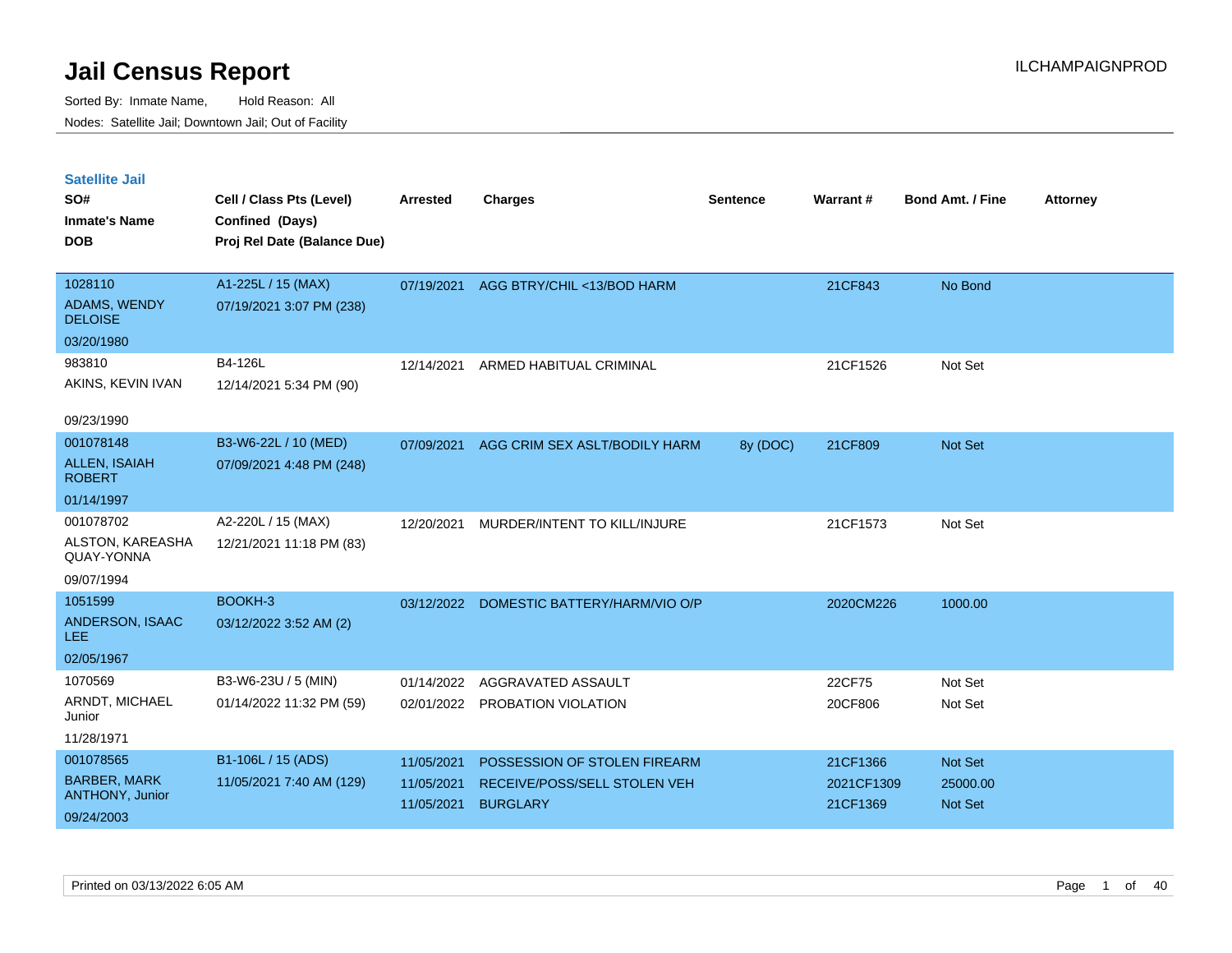| SO#<br><b>Inmate's Name</b><br><b>DOB</b>                            | Cell / Class Pts (Level)<br>Confined (Days)<br>Proj Rel Date (Balance Due) | Arrested                                                           | <b>Charges</b>                                                                                                                                                                                                                                  | <b>Sentence</b> | <b>Warrant#</b>                                                                     | <b>Bond Amt. / Fine</b>                                                       | <b>Attorney</b> |
|----------------------------------------------------------------------|----------------------------------------------------------------------------|--------------------------------------------------------------------|-------------------------------------------------------------------------------------------------------------------------------------------------------------------------------------------------------------------------------------------------|-----------------|-------------------------------------------------------------------------------------|-------------------------------------------------------------------------------|-----------------|
| 65868<br><b>BARBER, MARK</b><br><b>ANTHONY, Senior</b><br>08/15/1983 | A3-214L / 15 (MAX)<br>03/11/2022 10:13 AM (3)                              |                                                                    | 03/11/2022 METH DELIVERY/15<100 GRAMS                                                                                                                                                                                                           | 8y (DOC)        | 20CF1249                                                                            | No Bond                                                                       |                 |
| 518851<br>BARKER, ALEXANDER<br><b>MASSIE</b><br>09/24/1986           | B1-105U / 10 (MED)<br>01/11/2022 2:37 PM (62)                              | 01/11/2022<br>01/11/2022<br>01/11/2022<br>01/11/2022<br>01/11/2022 | FELON POSS/USE WEAPON/FIREARM<br>POSS AMT CON SUB EXCEPT(A)/(D)<br>BAD CHK/OBTAIN CON PROP/>150<br>01/11/2022 BAD CHK/OBTAIN CON PROP/>150<br>METH DELIVERY/15<100 GRAMS<br>01/11/2022 DRIVING ON REVOKED LICENSE<br>OBSTRUCTING IDENTIFICATION | 20y (DOC)       | 20CF361<br>2020CF863<br>20CF192<br>19CF1686<br>20CF1383<br>2020TR16539<br>2020CM222 | 15000.00<br>15000.00<br>15000.00<br>15000.00<br>No Bond<br>1500.00<br>1500.00 |                 |
| 001078891<br><b>BARR, JOHN D</b><br>01/25/1995                       | A4-203U / 10 (MED)<br>02/28/2022 6:38 PM (14)                              |                                                                    | 02/28/2022 AGGRAVATED BATTERY<br>02/28/2022 WARRANT OUT OF COUNTY                                                                                                                                                                               |                 | 22CF242<br>21-725                                                                   | Not Set<br>5000.00                                                            |                 |
| 31984<br>04/01/1969                                                  | BOOKH-7 / 10 (MED)<br>BEASLEY, TROY ALLAN 03/07/2022 11:26 AM (7)          | 03/07/2022                                                         | POSSESS DRUG PARAPHERNALIA<br>03/07/2022 VIOLATE SEX OFFENDER REGIS                                                                                                                                                                             |                 | 21CM54<br>22CF275                                                                   | 10000.00<br>Not Set                                                           |                 |
| 969121<br><b>BECKLEY, ANTHONY</b><br><b>PATRICK</b><br>06/30/1989    | A4-206L / 15 (MAX)<br>11/25/2021 7:16 PM (109)                             | 11/25/2021                                                         | <b>CRIM TRESPASS TO RESIDENCE</b>                                                                                                                                                                                                               |                 | 21CF1444                                                                            | <b>Not Set</b>                                                                |                 |
| 517915<br><b>BOXLEY, CHARLES</b><br>OMAR<br>01/10/1985               | B3-W3-11U / 5 (MIN)<br>08/03/2021 2:18 PM (223)                            | 08/03/2021<br>08/03/2021<br>08/03/2021                             | <b>BURGLARY</b><br><b>BURGLARY</b><br>FORGERY/ISSUE/DELIVER DOCUMENT                                                                                                                                                                            |                 | 21CF289<br>21CF679                                                                  | 20000.00<br>20000.00<br>No Bond                                               |                 |
| 993169<br><b>BRAATEN, KAYLAN</b><br><b>AMBER</b><br>10/29/1990       | A1-125U / 10 (MED)<br>03/04/2022 9:40 AM (10)                              |                                                                    | 03/04/2022 RESIDENTIAL BURGLARY                                                                                                                                                                                                                 | 6y (DOC)        | 21CF1059                                                                            | No Bond                                                                       |                 |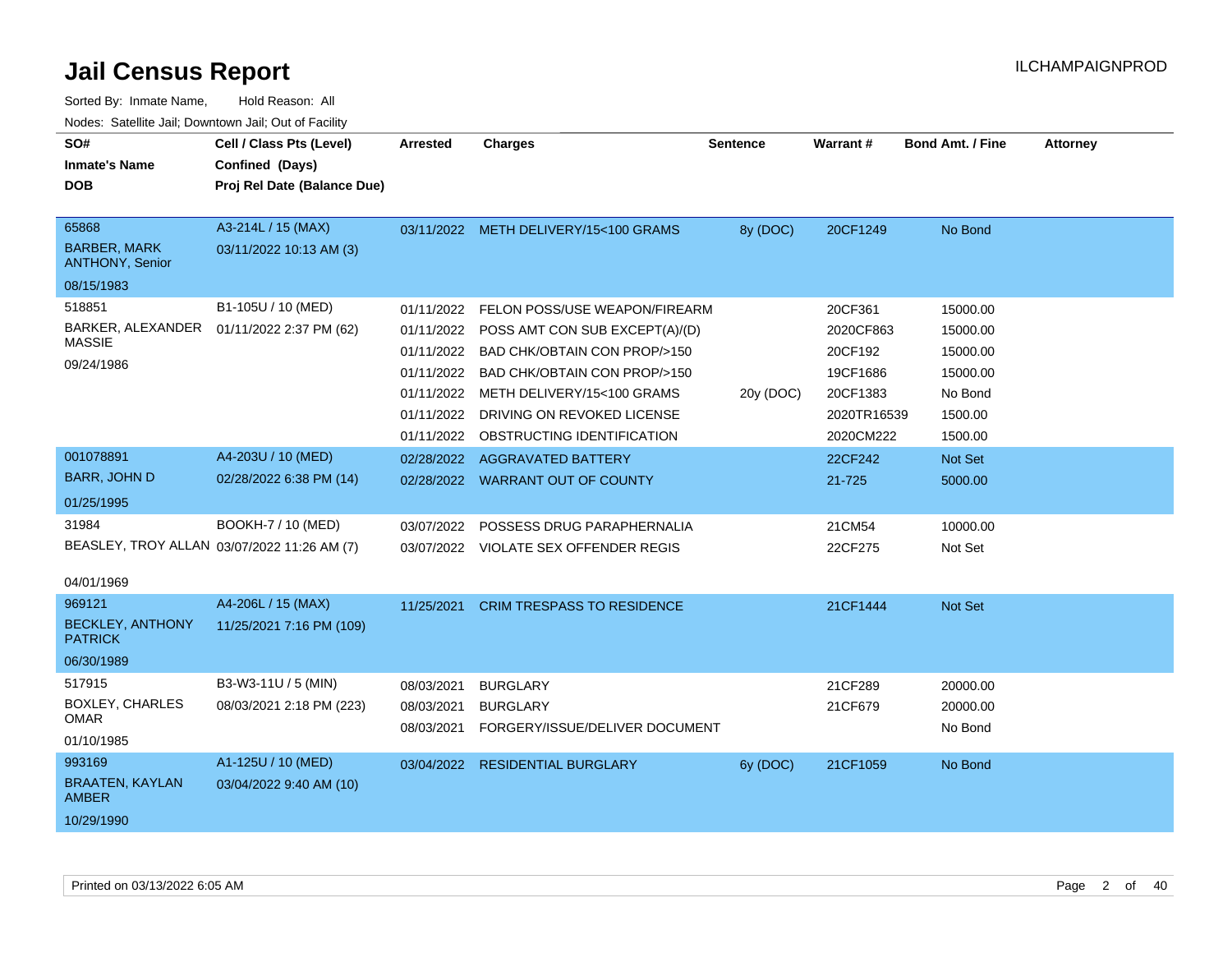| SO#                                       | Cell / Class Pts (Level)    | <b>Arrested</b> | <b>Charges</b>                              | <b>Sentence</b> | Warrant#    | <b>Bond Amt. / Fine</b> | <b>Attorney</b> |
|-------------------------------------------|-----------------------------|-----------------|---------------------------------------------|-----------------|-------------|-------------------------|-----------------|
| Inmate's Name                             | Confined (Days)             |                 |                                             |                 |             |                         |                 |
| DOB                                       | Proj Rel Date (Balance Due) |                 |                                             |                 |             |                         |                 |
|                                           |                             |                 |                                             |                 |             |                         |                 |
| 776095                                    | BOOKH-7 / 5 (MIN)           | 03/10/2022      | <b>DOMESTIC BATTERY</b>                     |                 | 20CM446     | No Bond                 |                 |
| <b>BRADDOCK, MICHAEL</b><br><b>LEE</b>    | 03/10/2022 10:24 AM (4)     |                 |                                             |                 |             |                         |                 |
| 04/16/1982                                | 3/23/2022 (0.00)            |                 |                                             |                 |             |                         |                 |
| 923208                                    | B3-W3-12L / 10 (MED)        | 01/22/2022      | <b>CRIM TRES TO RES/PERS PRESENT</b>        |                 | 22CF92      | Not Set                 |                 |
| BREADY, ANDREW<br><b>NICHOLAS</b>         | 01/22/2022 7:43 PM (51)     |                 |                                             |                 |             |                         |                 |
| 06/08/1988                                |                             |                 |                                             |                 |             |                         |                 |
| 001078880                                 | A4-105L / 15 (MAX)          | 02/25/2022      | ARMED VIOLENCE/CATEGORY I                   |                 | 22CF237     | Not Set                 |                 |
| <b>BROACH, CAREU</b>                      | 02/25/2022 3:58 PM (17)     | 02/25/2022      | AGG DISCHARGE FIREARM/BLDG/SCH              |                 | 22600096201 | No Bond                 |                 |
| 02/27/2003                                |                             | 02/25/2022      | <b>PAROLE REVOCATION</b>                    |                 | HN-2200660  | No Bond                 |                 |
| 61675                                     | B1-202L / 10 (MED)          | 02/10/2022      | AGG DISCHARGE FIREARM/OCC BLDG              |                 | 20CF374     | 100000.00               |                 |
| <b>BROWN, ANTONIO</b><br><b>BURNETT</b>   | 02/10/2022 3:28 PM (32)     |                 |                                             |                 |             |                         |                 |
| 03/04/1983                                |                             |                 |                                             |                 |             |                         |                 |
| 1018137                                   | A1-224U / 5 (MIN)           |                 | 02/23/2022 POSSESSING A CONTROLLED SUBSTANC |                 | 20 CF 1009  | No Bond                 |                 |
| <b>BROWN, ASHLEY</b><br><b>SHAUNTRELL</b> | 02/23/2022 3:25 PM (19)     |                 |                                             |                 |             |                         |                 |
| 09/08/1993                                | 3/24/2022 (0.00)            |                 |                                             |                 |             |                         |                 |
| 001078008                                 | A4-103U / 15 (ADS)          |                 | 02/15/2022 AGG BATTERY/DISCHARGE FIREARM    |                 | 21CF1090    | 500000.00               |                 |
| BROWN, CODY<br>RUSSELL                    | 02/15/2022 9:17 AM (27)     |                 |                                             |                 |             |                         |                 |
| 02/15/2004                                |                             |                 |                                             |                 |             |                         |                 |
| 51247                                     | B1-202U / 10 (MED)          | 04/15/2021      | FELON POSS/USE WEAPON/FIREARM               |                 | 21CF411     | Not Set                 |                 |
| <b>BROWN, DANTE</b><br><b>MAURICE</b>     | 04/15/2021 6:24 PM (333)    |                 |                                             |                 |             |                         |                 |
| 04/19/1979                                |                             |                 |                                             |                 |             |                         |                 |
| 990921                                    | B4-122L / 15 (MAX)          | 01/20/2022      | MFG/DEL 1<15 GR COCAINE/ANLG                |                 | 19CF369     | 25000.00                |                 |
| BROWN, QUINTIN<br><b>MARSHAUN</b>         | 01/20/2022 7:19 PM (53)     |                 | 01/20/2022 ARMED HABITUAL CRIMINAL          |                 | 21CF935     | 750000.00               |                 |
| 09/26/1991                                |                             |                 |                                             |                 |             |                         |                 |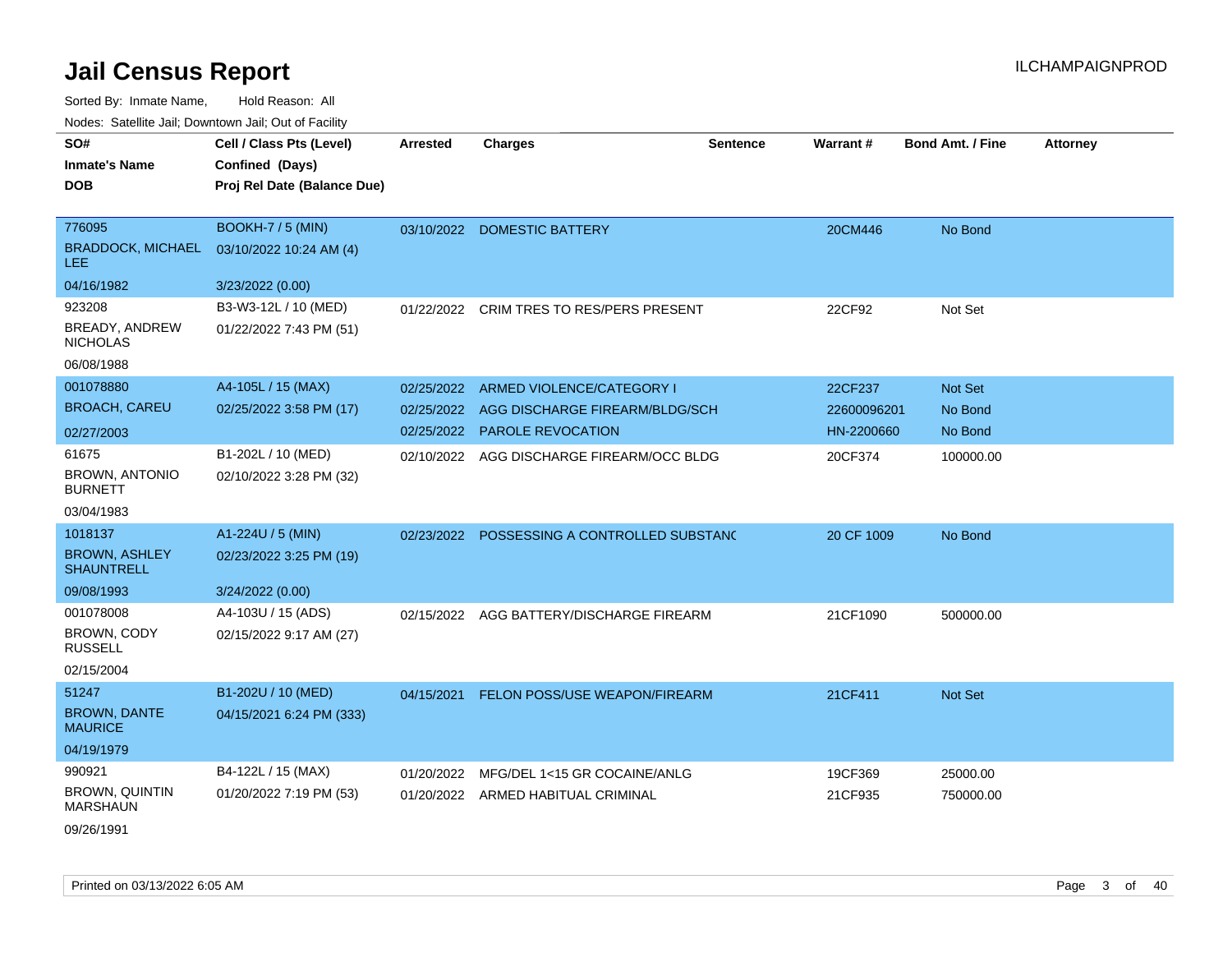| SO#<br><b>Inmate's Name</b><br>DOB          | Cell / Class Pts (Level)<br>Confined (Days)<br>Proj Rel Date (Balance Due) | <b>Arrested</b>          | <b>Charges</b>                                        | <b>Sentence</b> | Warrant#                | <b>Bond Amt. / Fine</b> | <b>Attorney</b> |
|---------------------------------------------|----------------------------------------------------------------------------|--------------------------|-------------------------------------------------------|-----------------|-------------------------|-------------------------|-----------------|
| 29957                                       | B4-222L / 15 (MAX)                                                         | 11/13/2021               | <b>FELON POSS/USE WEAPON/FIREARM</b>                  |                 | 21CF1390                | Not Set                 |                 |
| <b>BROWN, RODNEY</b><br>LOUIS               | 11/13/2021 8:57 PM (121)                                                   | 11/13/2021               | AGG CRIM SX AB/>5 YR OLDER VIC                        |                 | 2019CF0718              | 250000.00               |                 |
| 01/07/1968                                  |                                                                            |                          |                                                       |                 |                         |                         |                 |
| 981645                                      | B4-224L / 15 (MAX)                                                         | 01/27/2022               | <b>MURDER</b>                                         |                 | 22CF114                 | 1000000.00              |                 |
| BRUMFIELD,<br>JONATHAN EZEKEIL              | 01/27/2022 8:15 PM (46)                                                    |                          |                                                       |                 |                         |                         |                 |
| 08/03/1989                                  |                                                                            |                          |                                                       |                 |                         |                         |                 |
| 001078739<br>BRYANT, JUDITH ANN             | A2-122L / 5 (ADS)<br>01/05/2022 6:36 PM (68)                               |                          | 01/05/2022 CRIMINAL TRESPASS BUILDING                 |                 | 2020CM392               | 1000.00                 |                 |
| 10/22/1957                                  |                                                                            |                          |                                                       |                 |                         |                         |                 |
| 49431                                       | BOOKH-8                                                                    | 03/11/2022               | AGG BTRY/PREGNANT/HANDICAPPED                         |                 | 2018CF1744              | 10000.00                |                 |
| <b>BUFFORD, LANCE</b><br><b>CORNELL</b>     | 03/11/2022 5:01 PM (3)                                                     | 03/11/2022<br>03/11/2022 | VIO BAIL BOND/CLASS X OFFENSE<br>CIVIL FTA WARRANT    |                 | 2018CF350<br>2005F180   | No Bond<br>15000.00     |                 |
| 12/18/1979                                  |                                                                            |                          |                                                       |                 |                         |                         |                 |
| 1047579                                     | A1-124L / 10 (MED)                                                         | 02/24/2022               | ARMED ROBBERY/NO FIREARM                              |                 | 22CF232                 | <b>Not Set</b>          |                 |
| <b>BUTLER, TAMYRA</b><br><b>COSHAWN</b>     | 02/24/2022 5:40 AM (18)                                                    |                          |                                                       |                 |                         |                         |                 |
| 07/06/1988                                  |                                                                            |                          |                                                       |                 |                         |                         |                 |
| 001077954                                   | B3-W7-26L / 10 (MED)                                                       | 12/21/2021               | <b>RESIDENTIAL BURGLARY</b>                           |                 | 21CF1570                | Not Set                 |                 |
| CALKINS, STEVEN RAY 12/21/2021 6:35 AM (83) |                                                                            |                          |                                                       |                 |                         |                         |                 |
| 01/01/1992                                  |                                                                            |                          |                                                       |                 |                         |                         |                 |
| 39474                                       | B1-101U / 10 (ADS)                                                         | 07/06/2021               | MFG/DEL 15<100 GR HEROIN/ANLG                         |                 | 21CF792                 | Not Set                 |                 |
| CAMPBELL, AARON<br><b>JACOB</b>             | 07/06/2021 11:56 PM (251)                                                  |                          |                                                       |                 |                         |                         |                 |
| 07/18/1974                                  |                                                                            |                          |                                                       |                 |                         |                         |                 |
| 533450                                      | BOOKF-2                                                                    | 03/12/2022               | THEFT/STOLEN/ <\$500 PRECONV                          |                 | 2022CFAWOW              | No Bond                 |                 |
| CAMPBELL,<br>ELIZABETH TAEHEE               | 03/12/2022 1:10 AM (2)                                                     | 03/12/2022<br>03/12/2022 | RESIST/OBSTRUCTING A PEACE OFFICEF<br><b>BURGLARY</b> |                 | 2022CMAWOW<br>2021CF880 | Not Set<br>10000.00     |                 |
| 11/11/1979                                  |                                                                            |                          |                                                       |                 |                         |                         |                 |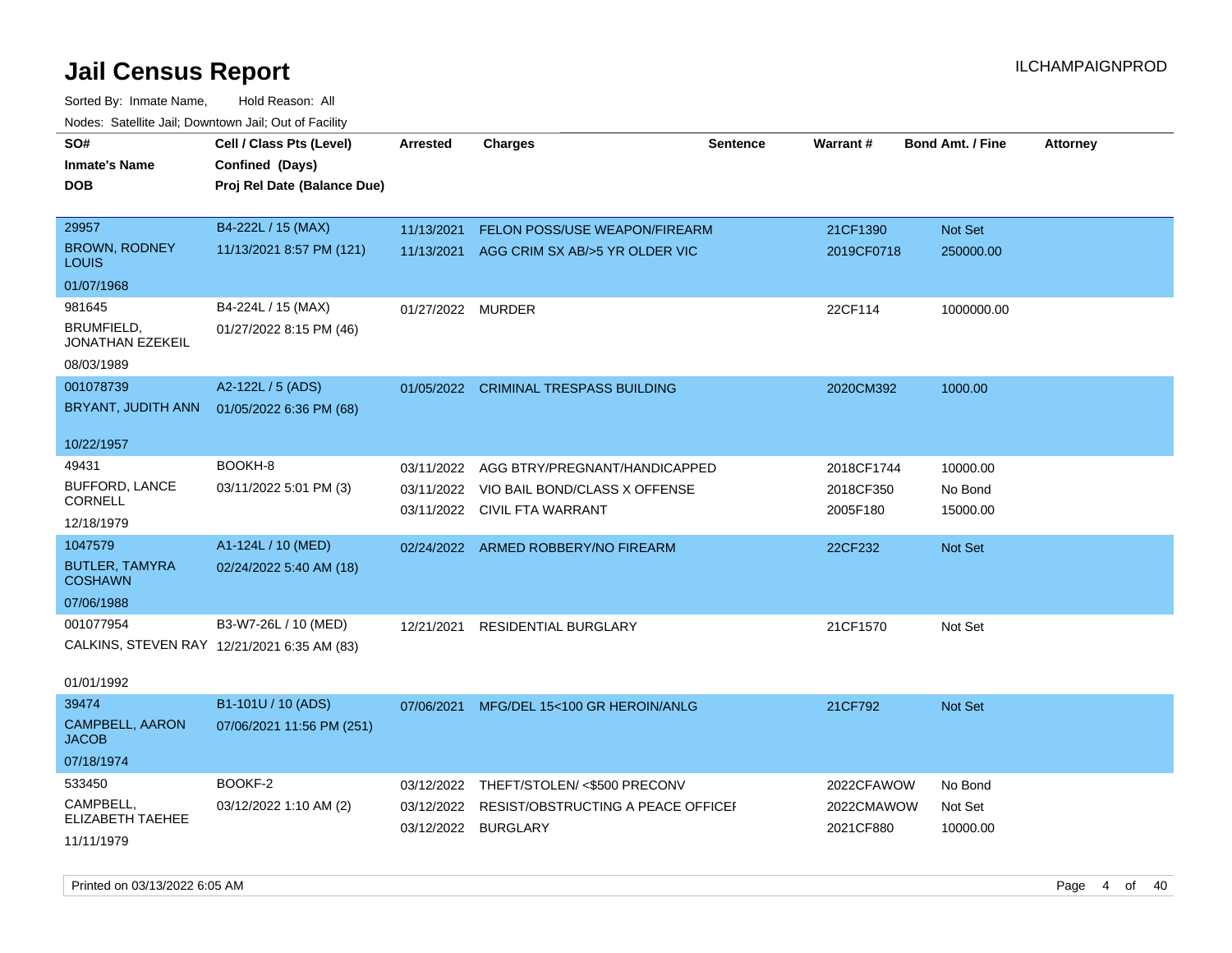Sorted By: Inmate Name, Hold Reason: All Nodes: Satellite Jail; Downtown Jail; Out of Facility

| roaco. Catolino dall, Downtown dall, Out of Fability |                                              |            |                                               |                 |               |                         |                 |
|------------------------------------------------------|----------------------------------------------|------------|-----------------------------------------------|-----------------|---------------|-------------------------|-----------------|
| SO#                                                  | Cell / Class Pts (Level)                     | Arrested   | <b>Charges</b>                                | <b>Sentence</b> | Warrant#      | <b>Bond Amt. / Fine</b> | <b>Attorney</b> |
| <b>Inmate's Name</b>                                 | Confined (Days)                              |            |                                               |                 |               |                         |                 |
| <b>DOB</b>                                           | Proj Rel Date (Balance Due)                  |            |                                               |                 |               |                         |                 |
|                                                      |                                              |            |                                               |                 |               |                         |                 |
| 1060436                                              | B1-106U / 10 (MED)                           |            | 01/06/2022 AGGRAVATED UNLAWFUL RESTRAINT      |                 | 22CF29        | <b>Not Set</b>          |                 |
| <b>CARTER, DERESHEO</b><br><b>DEWAYNE</b>            | 01/06/2022 8:43 PM (67)                      |            | 01/06/2022 FELON ESCAPE/PEACE OFFICER         |                 | <b>22CF28</b> | Not Set                 |                 |
| 09/10/1991                                           |                                              |            |                                               |                 |               |                         |                 |
| 1064838                                              | BOOKH-3                                      |            | 03/12/2022 VIOLATE ORDER PROTECTION           |                 | 22CMAWOW      | Not Set                 |                 |
| CARTER, JAMAL<br><b>ANTONIO</b>                      | 03/12/2022 9:00 PM (2)                       |            |                                               |                 |               |                         |                 |
| 09/25/1997                                           |                                              |            |                                               |                 |               |                         |                 |
| 001077353                                            | B1-104U / 15 (MAX)                           | 02/12/2022 | FELON POSS/USE WEAPON/FIREARM                 |                 | 22CF173       | No Bond                 |                 |
| <b>CARTER, JAMES</b><br><b>IVORY</b>                 | 02/13/2022 1:19 AM (29)                      |            | 02/12/2022 ALCOHOL SALES - MINOR 19-20        |                 | 2020OV127     | 1000.00                 |                 |
| 08/12/2000                                           |                                              |            |                                               |                 |               |                         |                 |
| 957936                                               | A3-112L / 15 (MAX)                           |            | 03/10/2022 DELIVERY OF OR POSSESSION OF W/INT |                 | 22CF295       | Not Set                 |                 |
| CAVETTE, JUSTIN<br><b>EUGENE</b>                     | 03/10/2022 12:10 PM (4)                      |            |                                               |                 |               |                         |                 |
| 08/02/1988                                           |                                              |            |                                               |                 |               |                         |                 |
| 1029088                                              | B1-107L / 10 (MED)                           | 12/21/2021 | <b>FELON POSS/USE FIREARM PRIOR</b>           |                 | 21CF1338      | 250000.00               |                 |
| <b>CHAPPLE, MALIK</b><br><b>BIANCO</b>               | 12/22/2021 10:02 AM (82)                     |            |                                               |                 |               |                         |                 |
| 10/25/1994                                           |                                              |            |                                               |                 |               |                         |                 |
| 001078812                                            | B1-206U / 15 (MAX)                           |            | 02/01/2022 ARMED ROBBERY/ARMED W/FIREARM      |                 | 22CF145       | Not Set                 |                 |
| <b>COBB, SINTRAE</b><br>SANCHEZ                      | 02/01/2022 8:33 PM (41)                      |            |                                               |                 |               |                         |                 |
| 07/05/2002                                           |                                              |            |                                               |                 |               |                         |                 |
| 001077485                                            | A1-227U / 15 (MAX)                           | 12/21/2021 | MURDER/INTENT TO KILL/INJURE                  |                 | 2021CF1282    | 1000000.00              |                 |
| <b>COLBERT, ARIEANA</b><br><b>FELICIA</b>            | 12/21/2021 2:08 PM (83)                      |            |                                               |                 |               |                         |                 |
| 12/13/2000                                           |                                              |            |                                               |                 |               |                         |                 |
| 34805                                                | B4-227U / 15 (MAX)                           | 10/01/2021 | <b>DOMESTIC BATTERY</b>                       |                 | 21CF1183      | Not Set                 |                 |
|                                                      | CONERLY, KIN JOSEPH 10/01/2021 1:53 AM (164) | 10/01/2021 | ARMED HABITUAL CRIMINAL                       |                 | 21CF1184      | Not Set                 |                 |
|                                                      |                                              | 10/06/2021 | POSS STOLEN VEHICLE > \$25,000                |                 | 19CF1786      | Not Set                 |                 |
| 11/16/1971                                           |                                              |            |                                               |                 |               |                         |                 |

Printed on 03/13/2022 6:05 AM Page 5 of 40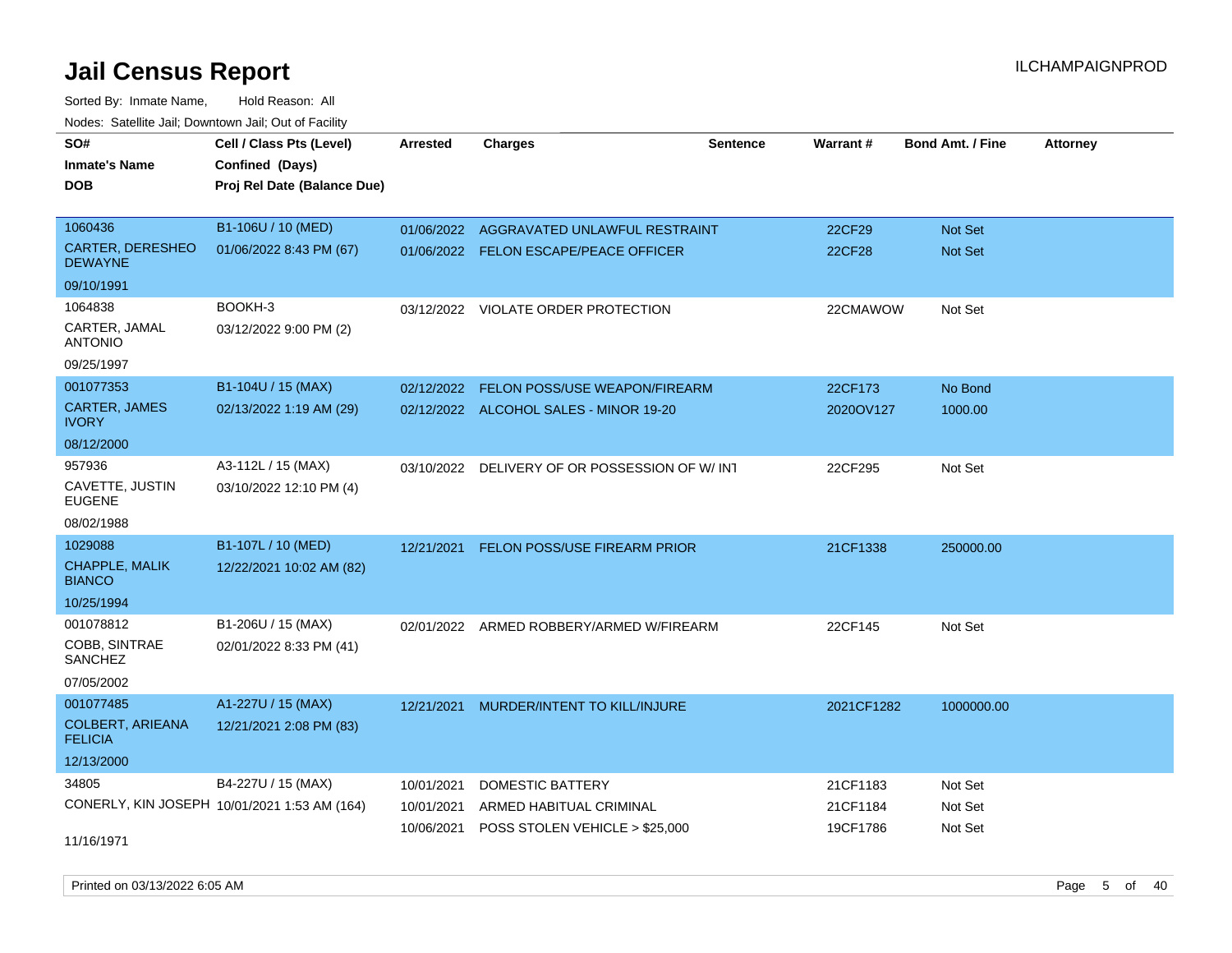Sorted By: Inmate Name, Hold Reason: All Nodes: Satellite Jail; Downtown Jail; Out of Facility

| SO#<br><b>Inmate's Name</b>            | Cell / Class Pts (Level)<br>Confined (Days) | <b>Arrested</b> | <b>Charges</b>                           | <b>Sentence</b> | Warrant#   | <b>Bond Amt. / Fine</b> | <b>Attorney</b> |
|----------------------------------------|---------------------------------------------|-----------------|------------------------------------------|-----------------|------------|-------------------------|-----------------|
| <b>DOB</b>                             | Proj Rel Date (Balance Due)                 |                 |                                          |                 |            |                         |                 |
| 1074319                                | B1-104L / 15 (MAX)                          | 10/12/2021      | AGGRAVATED CRUELTY TO ANIMALS            |                 | 21CF1238   | Not Set                 |                 |
| <b>CRAIG, DAVUCCI</b><br><b>DAVION</b> | 10/12/2021 11:36 AM (153)                   | 10/14/2021      | <b>MURDER</b>                            |                 | 21CF1239   | Not Set                 |                 |
| 08/02/2001                             |                                             |                 |                                          |                 |            |                         |                 |
| 001078832                              | B1-201L / 10 (MED)                          |                 | 02/10/2022 FELON POSS/USE WEAPON/FIREARM | 3y(DOC)         | 21CF350    | No Bond                 |                 |
| CRAWFORD,<br><b>LAMARKUS LAVELL</b>    | 02/10/2022 2:32 PM (32)                     |                 |                                          |                 |            |                         |                 |
| 07/04/1989                             |                                             |                 |                                          |                 |            |                         |                 |
| 001077549                              | B2-T3-10L / 10 (SPH)                        | 12/22/2020      | <b>PRED CRIM SEX ASLT/VICTIM &lt;13</b>  |                 | 2020CF1469 | <b>Not Set</b>          |                 |
| CRISTOBAL-MATEO,<br><b>CRISTOBAL</b>   | 12/22/2020 1:17 PM (447)                    |                 |                                          |                 |            |                         |                 |
| 12/02/1988                             |                                             |                 |                                          |                 |            |                         |                 |
| 988538                                 | B3-W6-24L / 10 (MED)                        | 12/21/2021      | AGGRAVATED DOMESTIC BATTERY              |                 | 21CF1564   | Not Set                 |                 |
| DAVIDSON, HARLEY<br><b>KYLE SCOTT</b>  | 12/21/2021 5:45 AM (83)                     |                 |                                          |                 |            |                         |                 |
| 08/05/1990                             | 4/18/2022 (0.00)                            |                 |                                          |                 |            |                         |                 |
| 1023587                                | A4-102L / 15 (MAX)                          | 09/24/2021      | MFG/DEL CANNABIS/2.5-10 GRAMS            |                 | 21CF1155   | Not Set                 |                 |
| DAVIS, MARTIN<br><b>DENNIS</b>         | 09/24/2021 9:38 PM (171)                    | 09/24/2021      | <b>ARMED HABITUAL CRIMINAL</b>           |                 | 2021-CF681 | 500000.00               |                 |
| 12/02/1994                             |                                             |                 |                                          |                 |            |                         |                 |
| 001078538                              | A4-107L / 10 (MED)                          | 10/26/2021      | CRIM SEX ASSAULT/FORCE                   |                 | 21CF1301   | Not Set                 |                 |
| DAWKINS, LEN                           | 10/26/2021 8:18 PM (139)                    |                 |                                          |                 |            |                         |                 |
| 03/23/1987                             |                                             |                 |                                          |                 |            |                         |                 |
| 56972                                  | B3-W8-32L / 10 (MED)                        | 08/30/2021      | POSS STOLEN VEHICLE > \$25,000           |                 | 21CF1044   | Not Set                 |                 |
| DAY, DANIEL JOSEPH                     | 08/30/2021 3:07 PM (196)                    | 09/04/2021      | <b>BURGLARY</b>                          |                 | 21CF1054   | <b>Not Set</b>          |                 |
| 10/16/1982                             |                                             |                 |                                          |                 |            |                         |                 |
| 64070                                  | A4-205L / 10 (MED)                          | 02/18/2022      | <b>BURGLARY</b>                          |                 | 21CF1176   | 20000.00                |                 |
| DECKER, ANTHONY V                      | 02/18/2022 6:52 PM (24)                     |                 | 02/18/2022 POSSESSION OF METH<5 GRAMS    |                 | 21CF1205   | 15000.00                |                 |

11/27/1982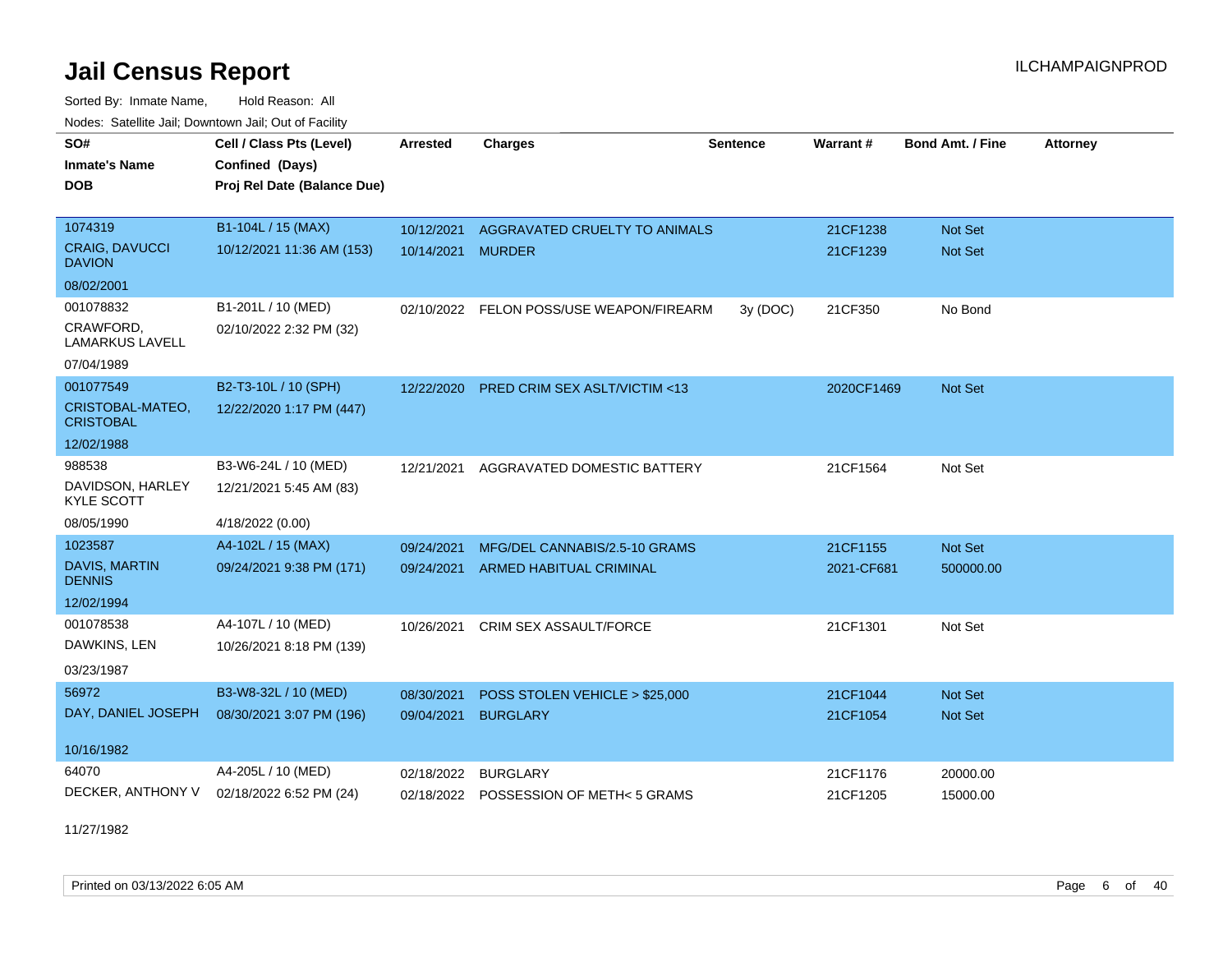| roaco. Catolino dall, Downtown dall, Out of Fability |                             |                      |                                                                  |                 |              |                         |                 |
|------------------------------------------------------|-----------------------------|----------------------|------------------------------------------------------------------|-----------------|--------------|-------------------------|-----------------|
| SO#                                                  | Cell / Class Pts (Level)    | <b>Arrested</b>      | Charges                                                          | <b>Sentence</b> | Warrant#     | <b>Bond Amt. / Fine</b> | <b>Attorney</b> |
| <b>Inmate's Name</b>                                 | Confined (Days)             |                      |                                                                  |                 |              |                         |                 |
| <b>DOB</b>                                           | Proj Rel Date (Balance Due) |                      |                                                                  |                 |              |                         |                 |
|                                                      |                             |                      |                                                                  |                 |              |                         |                 |
| 64463                                                | B4-226L / 15 (MAX)          |                      | 02/11/2022 AGG DUI/3/BAC 0.16+                                   | 14m (DOC)       | 21CF676      | No Bond                 |                 |
| DOOLEY, CALVIN<br><b>DARWOOD</b>                     | 02/11/2022 11:24 AM (31)    |                      | 02/11/2022 AGG DUI/3/BAC 0.16+                                   | 18m (DOC)       | 20CF1326     | No Bond                 |                 |
| 05/13/1982                                           |                             |                      |                                                                  |                 |              |                         |                 |
| 36298                                                | BOOKH-7                     | 03/11/2022 AGG DUI/3 |                                                                  |                 | 2021CF000380 | Not Set                 |                 |
| DUCEY, SCOTT<br><b>ROBERT</b>                        | 03/11/2022 12:49 PM (3)     |                      |                                                                  |                 |              |                         |                 |
| 04/02/1969                                           |                             |                      |                                                                  |                 |              |                         |                 |
| 1024895                                              | B1-103L / 10 (MED)          | 12/15/2021           | MFG/DEL 100<400 GR COCA/ANLG                                     |                 | 21CF1535     | Not Set                 |                 |
| <b>EDWARDS, GEORGE</b><br><b>CORTEZ</b>              | 12/15/2021 12:26 PM (89)    | 12/15/2021           | <b>AGGRAVATED BATTERY</b>                                        |                 | 21CF1536     | <b>Not Set</b>          |                 |
| 06/19/1994                                           |                             |                      |                                                                  |                 |              |                         |                 |
| 1074720                                              | B2-T4-13U / 15 (SPH)        |                      | 01/19/2022 PRED CRIM SEX ASLT/VICTIM <13                         |                 | 21CF1414     | 500000.00               |                 |
| ELVIR-REYES, JORGE<br>LEONARDO                       | 01/19/2022 1:43 PM (54)     |                      |                                                                  |                 |              |                         |                 |
| 06/03/1988                                           |                             |                      |                                                                  |                 |              |                         |                 |
| 43977                                                | B2-T1-02L / 5 (SPH)         | 12/20/2021           | AGG FLEEING POLICE/21 MPH OVER                                   |                 | 21CF1566     | <b>Not Set</b>          |                 |
| <b>EMKES, DOUGLAS</b><br>ALAN                        | 12/20/2021 9:59 AM (84)     | 12/20/2021           | <b>PAROLE REVOCATION</b>                                         |                 |              | No Bond                 |                 |
| 06/08/1959                                           |                             |                      |                                                                  |                 |              |                         |                 |
| 987328                                               | A2-123L / 10 (MED)          | 12/11/2021           | AGG ASLT PEACE OFF/FIRE/ER WRK                                   |                 | 21CF1515     | Not Set                 |                 |
| ERVIN, DEIDRA ANN<br>RUTH                            | 12/11/2021 8:48 PM (93)     |                      |                                                                  |                 |              |                         |                 |
| 04/15/1991                                           |                             |                      |                                                                  |                 |              |                         |                 |
| 60186                                                | BOOKH-3                     |                      | 03/12/2022 DOMESTIC BATTERY                                      |                 | 22DVAWOW     | <b>Not Set</b>          |                 |
| <b>EVANS, MICHAEL</b><br><b>WILLIAM</b>              | 03/12/2022 6:03 PM (2)      |                      |                                                                  |                 |              |                         |                 |
| 08/08/1981                                           |                             |                      |                                                                  |                 |              |                         |                 |
| 1026175                                              | B4-127U / 10 (MED)          | 02/06/2022           | FELON FAIL/RETURN FRM FURLOUGH                                   |                 | 21CF1554     | No Bond                 |                 |
| FALCONER, AVERY<br>FOX                               | 02/06/2022 4:49 AM (36)     | 02/06/2022           | <b>CITY OV ARREST</b><br>02/07/2022 MFG/DEL 1<15 GR COCAINE/ANLG |                 | 2021-OV-65   | 1000.00                 |                 |
| 04/07/1989                                           |                             |                      |                                                                  | 6y (DOC)        | 2019CF1617   | No Bond                 |                 |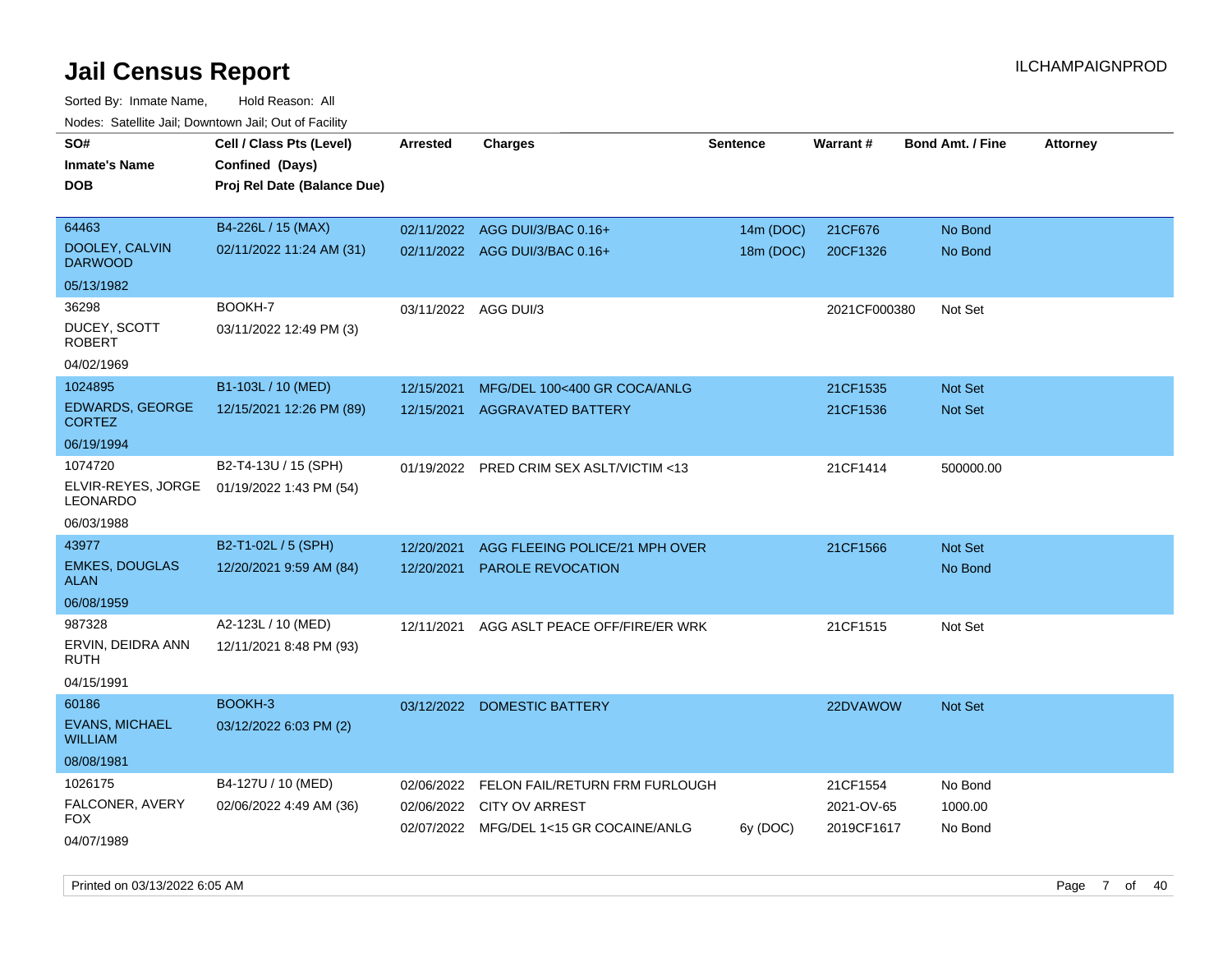Sorted By: Inmate Name, Hold Reason: All Nodes: Satellite Jail; Downtown Jail; Out of Facility

| roaco. Odichile Jan, Downtown Jan, Out of Facility |                                                                            |                          |                                                                |                 |                    |                         |                 |
|----------------------------------------------------|----------------------------------------------------------------------------|--------------------------|----------------------------------------------------------------|-----------------|--------------------|-------------------------|-----------------|
| SO#<br><b>Inmate's Name</b><br><b>DOB</b>          | Cell / Class Pts (Level)<br>Confined (Days)<br>Proj Rel Date (Balance Due) | <b>Arrested</b>          | <b>Charges</b>                                                 | <b>Sentence</b> | Warrant#           | <b>Bond Amt. / Fine</b> | <b>Attorney</b> |
| 1033594<br>FARMER, KAMERON<br><b>TODD</b>          | A3-212U / 10 (MED)<br>03/09/2022 7:07 PM (5)                               |                          | 03/09/2022 DELIVERY OF OR POSSESSION OF W/ INT                 |                 | 22CF290            | Not Set                 |                 |
| 08/11/1995                                         |                                                                            |                          |                                                                |                 |                    |                         |                 |
| 527081<br>FERGUSON,<br><b>CHRISTOPHER</b>          | B3-W5-20L / 10 (MED)<br>09/06/2021 1:18 PM (189)                           | 09/06/2021               | ARSON/REAL/PERSONAL PROP>\$150                                 |                 | 2021 CF 797        | 25000.00                |                 |
| 12/21/1981                                         |                                                                            |                          |                                                                |                 |                    |                         |                 |
| 66468<br><b>FERRELL, BRIAN</b><br><b>JAMAL</b>     | A4-106L / 15 (ADS)<br>03/06/2022 9:04 PM (8)                               | 03/06/2022 MURDER        |                                                                |                 | 22CF273            | 1000000.00              |                 |
| 11/15/1985                                         |                                                                            |                          |                                                                |                 |                    |                         |                 |
| 962759                                             | B2-DR / 15 (SPH)<br>FINLEY, KEVIN DANTE 07/16/2021 9:44 PM (241)           | 07/16/2021<br>07/29/2021 | <b>METH DELIVERY&lt;5 GRAMS</b><br>AGG CRIM SEX ASSAULT/FELONY |                 | 21CF833<br>21CF891 | Not Set<br>No Bond      |                 |
| 12/28/1988                                         |                                                                            |                          |                                                                |                 |                    |                         |                 |
| 1039744                                            | B4-122U / 15 (MAX)                                                         | 12/06/2021 MURDER        |                                                                |                 | 20CF959            | 1000000.00              |                 |
| <b>FONVILLE, TREVOY</b><br><b>JERMAINE</b>         | 12/06/2021 10:52 AM (98)                                                   |                          |                                                                |                 |                    |                         |                 |
| 01/13/1996                                         |                                                                            |                          |                                                                |                 |                    |                         |                 |
| 001078863<br>FOSTER, JOHN<br>CARELL<br>03/13/1981  | B4-226U / 15 (MAX)<br>02/19/2022 6:01 AM (23)                              |                          | 02/19/2022 POSSESSION OF STOLEN FIREARM                        |                 | 22CF203            | Not Set                 |                 |
| 518395                                             | B2-T3-12L / 15 (SPH)                                                       |                          |                                                                |                 |                    |                         |                 |
| 09/10/1985                                         | FRANDLE, MARK RYAN 07/07/2020 3:42 PM (615)                                | 07/07/2020               | CRIMINAL SEXUAL ASSAULT                                        |                 | 2020-CF735         | 250000.00               |                 |
| 001077934                                          | A1-125L / 10 (MED)                                                         | 08/22/2021               | <b>DOMESTIC BATTERY</b>                                        |                 | 21 CM 172          | 10000.00                |                 |
| FREED, LOGAN<br><b>SUZANNE</b>                     | 08/22/2021 11:45 PM (204)                                                  | 08/22/2021               | AGG DUI/ACCIDENT/DEATH                                         |                 | 21CF1024           | Not Set                 |                 |
| 08/18/1996                                         |                                                                            |                          |                                                                |                 |                    |                         |                 |

Printed on 03/13/2022 6:05 AM **Page 8** of 40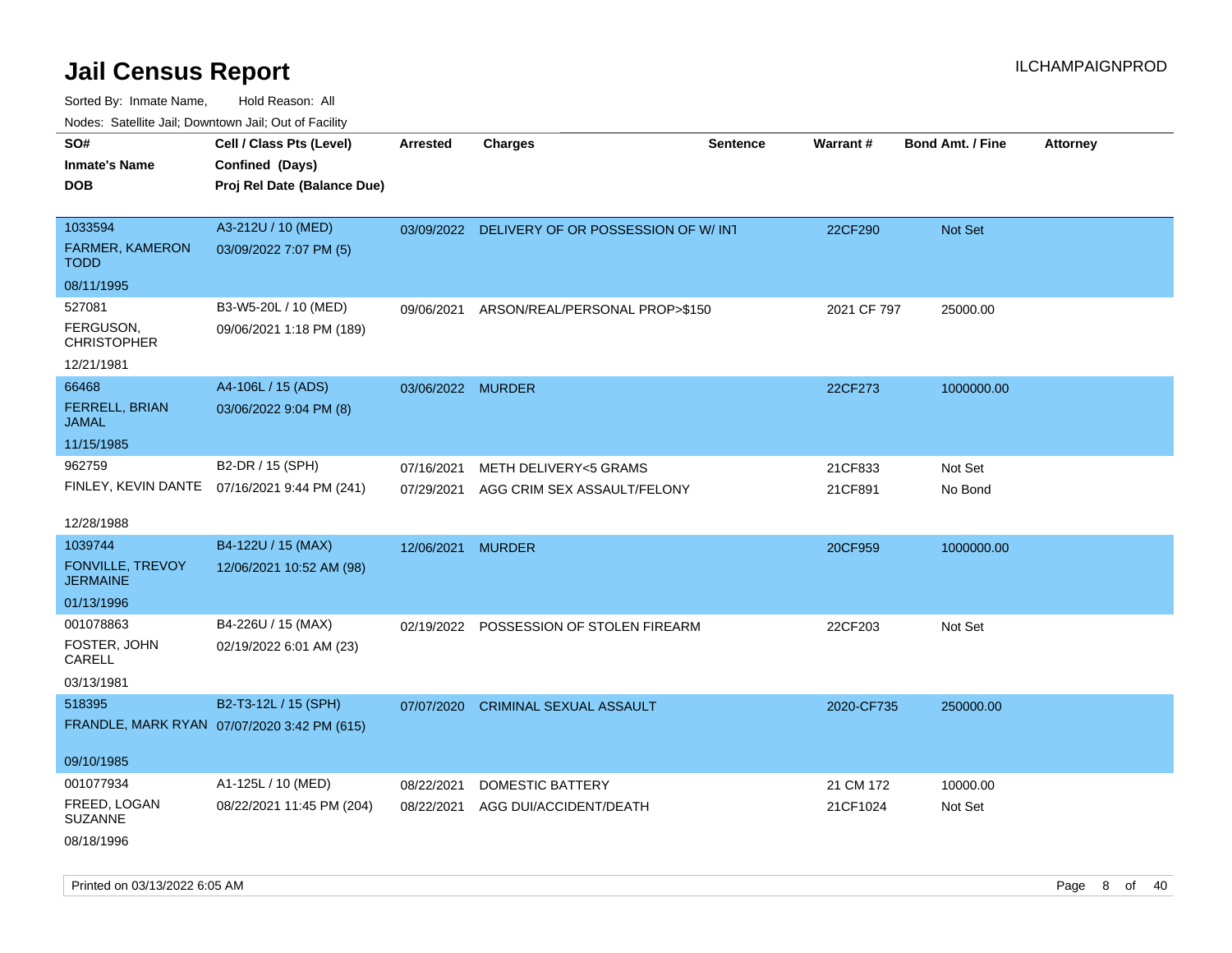| SO#                                   | Cell / Class Pts (Level)                   | Arrested   | <b>Charges</b>                           | <b>Sentence</b> | Warrant#     | <b>Bond Amt. / Fine</b> | <b>Attorney</b> |
|---------------------------------------|--------------------------------------------|------------|------------------------------------------|-----------------|--------------|-------------------------|-----------------|
| <b>Inmate's Name</b>                  | Confined (Days)                            |            |                                          |                 |              |                         |                 |
| <b>DOB</b>                            | Proj Rel Date (Balance Due)                |            |                                          |                 |              |                         |                 |
|                                       |                                            |            |                                          |                 |              |                         |                 |
| 001078290                             | A1-224L / 10 (ADS)                         | 08/19/2021 | MACHINE GUN/AUTO WEAPON/VEH              |                 | 21CF1012     | Not Set                 |                 |
| FREEMAN, ANGEL<br><b>JANILA KAY</b>   | 08/19/2021 1:26 AM (207)                   |            |                                          |                 |              |                         |                 |
| 12/25/1995                            |                                            |            |                                          |                 |              |                         |                 |
| 001078936                             | BOOKH-3                                    | 03/12/2022 | DRVG UNDER INFLU OF ALCOHOL              |                 | 22DTAWOW     | 1000.00                 |                 |
| FREEMAN, DENNIS                       | 03/12/2022 4:59 PM (2)                     | 03/12/2022 | DRVG UNDER INFLU/BAC 0.08                |                 | 22DTAWOW     | Not Set                 |                 |
| 08/06/1996                            |                                            |            |                                          |                 |              |                         |                 |
| 591514                                | B2-T2-07U / 10 (SPH)                       |            | 02/25/2022 AGG CRIM SEX ABUSE/VIC 13-17  |                 | 22CF230      | 100000.00               |                 |
|                                       | GAMBLE, SCOTT PAUL 02/25/2022 6:08 PM (17) |            |                                          |                 |              |                         |                 |
|                                       |                                            |            |                                          |                 |              |                         |                 |
| 09/06/1968                            |                                            |            |                                          |                 |              |                         |                 |
| 1068917                               | <b>BOOKF-1 / 5 (MIN)</b>                   | 08/11/2021 | VIO ORDER/PRIOR VIO OF ORDER             |                 | 21CF965      | Not Set                 |                 |
| <b>GARCIA, JUAN</b><br>CARLOS         | 08/11/2021 9:24 PM (215)                   |            |                                          |                 |              |                         |                 |
| 10/21/1997                            |                                            |            |                                          |                 |              |                         |                 |
| 001078154                             | B4-121U / 10 (MED)                         | 01/09/2022 | DRVG UNDER INFLU OF ALCOHOL              |                 | 2021 DT 182  | 5000.00                 |                 |
| <b>GENTRY, DAMON</b><br><b>LIONEL</b> | 01/09/2022 4:41 PM (64)                    |            | 01/09/2022 AGG DOMESTIC BATTERY/STRANGLE |                 | 2021 CF 1396 | 50000.00                |                 |
| 12/25/1971                            |                                            |            |                                          |                 |              |                         |                 |
| 1003785                               | A4-202L / 10 (MED)                         |            | 01/31/2022 THEFT CON INTENT <\$500 PRIOR | 4y (DOC)        | 19CF1558     | No Bond                 |                 |
| <b>GENTRY, SIDNEY</b><br>RAYNARD      | 01/31/2022 8:44 AM (42)                    |            |                                          |                 |              |                         |                 |
| 05/27/1971                            |                                            |            |                                          |                 |              |                         |                 |
| 001078633                             | B2-T4-15U / 25 (SPH)                       | 12/01/2021 | PRED CRIM SEX ASLT/VICTIM <13            |                 | 21CF1416     | 250000.00               |                 |
| GONZALEZ-GUILLEN,<br><b>EDWARD</b>    | 12/01/2021 12:08 PM (103)                  |            |                                          |                 |              |                         |                 |
| 08/25/2002                            |                                            |            |                                          |                 |              |                         |                 |
| 001078607                             | B4-221L / 15 (MAX)                         | 11/22/2021 | FELON POSS/USE FIREARM/PAROLE            |                 | 21CF1437     | Not Set                 |                 |
| GRAY, WILLIAM<br>DA'VON               | 11/22/2021 2:57 PM (112)                   | 11/22/2021 | ATTEMPT (FIRST DEGREE MURDER)            |                 | 21CF1435     | Not Set                 |                 |
| 04/18/1984                            |                                            |            |                                          |                 |              |                         |                 |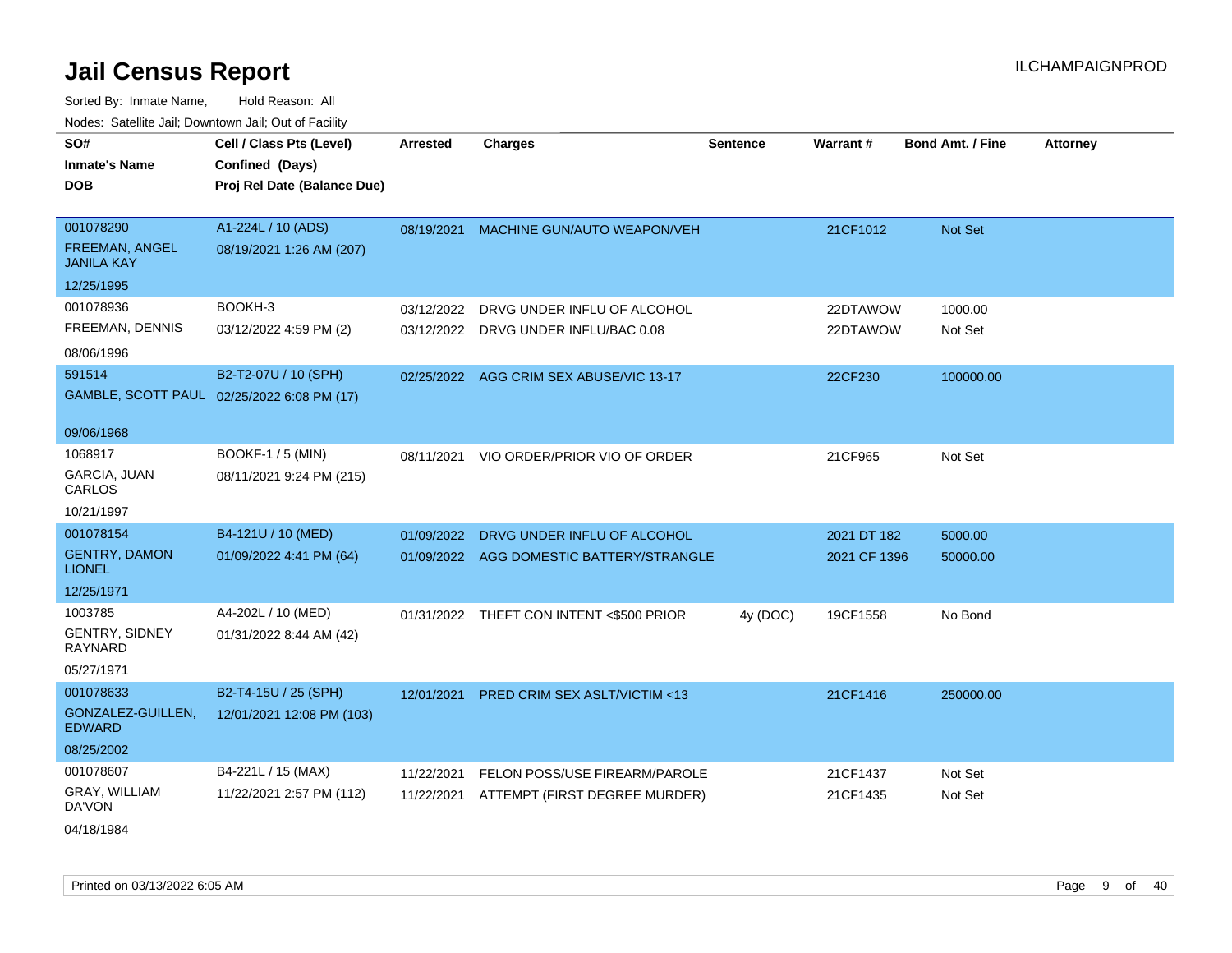| SO#                                    | Cell / Class Pts (Level)    | <b>Arrested</b> | <b>Charges</b>                            | <b>Sentence</b> | Warrant#   | <b>Bond Amt. / Fine</b> | <b>Attorney</b> |
|----------------------------------------|-----------------------------|-----------------|-------------------------------------------|-----------------|------------|-------------------------|-----------------|
| <b>Inmate's Name</b>                   | Confined (Days)             |                 |                                           |                 |            |                         |                 |
| <b>DOB</b>                             | Proj Rel Date (Balance Due) |                 |                                           |                 |            |                         |                 |
|                                        |                             |                 |                                           |                 |            |                         |                 |
| 56342                                  | B1-206L / 10 (MED)          | 10/21/2021      | THEFT CONTROL INTENT <\$500               |                 | 17CF1451   | 10000.00                |                 |
| <b>GRIFFIN, NATHAN</b>                 | 10/21/2021 4:20 PM (144)    | 10/21/2021      | DRIVING ON REVOKED LICENSE                |                 | 20TR1979   | 3000.00                 |                 |
| <b>EUGENE</b>                          |                             | 10/21/2021      | <b>ARMED HABITUAL CRIMINAL</b>            |                 | 21CF1279   | <b>Not Set</b>          |                 |
| 02/24/1969                             |                             |                 |                                           |                 |            |                         |                 |
| 001078868                              | BOOKH-4 / 5 (ADS)           |                 | 02/24/2022 STALKING/CAUSE FEAR FOR SAFETY |                 | 22CF227    | 150000.00               |                 |
| HARRIS-MINER,                          | 02/24/2022 3:56 PM (18)     |                 |                                           |                 |            |                         |                 |
| <b>NICHOLAS</b>                        |                             |                 |                                           |                 |            |                         |                 |
| 07/08/1998                             |                             |                 |                                           |                 |            |                         |                 |
| 544770                                 | A4-105U / 10 (MED)          | 08/14/2021      | AGG DOMESTIC BATTERY/STRANGLE             | 7y (DOC)        | 2021CF514  | 25000.00                |                 |
| <b>HAYES, DEVON</b><br><b>JERMAINE</b> | 08/14/2021 2:56 AM (212)    |                 |                                           |                 |            |                         |                 |
| 11/07/1987                             |                             |                 |                                           |                 |            |                         |                 |
| 001078488                              | B2-T3-09U / 15 (SPH)        | 10/14/2021      | PRED CRIM SEX ASLT/VICTIM <13             | 25y (DOC)       | 2021CF1232 | 500000.00               |                 |
| HERNANDEZ-LOPEZ,<br><b>ERNESTO</b>     | 10/14/2021 3:15 PM (151)    |                 |                                           |                 |            |                         |                 |
| 11/28/1975                             |                             |                 |                                           |                 |            |                         |                 |
| 507696                                 | BOOKF-2                     | 03/13/2022      | AGG DUI/NO VALID DL                       |                 | 22CFAWOW   | Not Set                 |                 |
| <b>HILL, DANECIA</b>                   | 03/13/2022 5:12 AM (1)      | 03/13/2022      | <b>REGISTRATION LIGHT/1ST,2ND</b>         |                 | 22TRAWOW   | <b>Not Set</b>          |                 |
| <b>FRANSHAY</b>                        |                             | 03/13/2022      | DRVG UNDER INFLU OF ALCOHOL               |                 | 22DTAWOW   | <b>Not Set</b>          |                 |
| 12/16/1985                             |                             | 03/13/2022      | <b>OPERATE UNINSURED MTR VEHICLE</b>      |                 | 22TRAWOW   | Not Set                 |                 |
|                                        |                             | 03/13/2022      | DRIVING/NO LICENSE/PERMIT/AGE             |                 | 22TRAWOW   | Not Set                 |                 |
| 975293                                 | B2-T4-14L / 10 (SPH)        | 07/21/2021      | VIO ORDER/PRIOR VIO OF ORDER              |                 | 21CF914    | No Bond                 |                 |
| HILL, JACOB MILES                      | 07/21/2021 8:43 PM (236)    | 07/21/2021      | <b>STALKING</b>                           |                 | 2021CF863  | Not Set                 |                 |
|                                        |                             | 07/25/2021      | PAROLE REVOCATION                         |                 | CH2104646  | Not Set                 |                 |
| 02/06/1988                             |                             | 08/18/2021      | <b>HARASS WITNESS/FAMILY MBR/REP</b>      |                 | 21CF992    | Not Set                 |                 |
|                                        |                             | 09/09/2021      | AGG STALKING/BODILY HARM                  |                 | 21CF1073   | Not Set                 |                 |
| 48471                                  | B1-207L / 15 (MAX)          | 08/08/2021      | AGG BATTERY/DISCHARGE FIREARM             |                 | 21CF946    | <b>Not Set</b>          |                 |
| <b>HILL, RAMESH</b><br><b>JERMAINE</b> | 08/08/2021 4:45 AM (218)    |                 |                                           |                 |            |                         |                 |
| 12/11/1978                             |                             |                 |                                           |                 |            |                         |                 |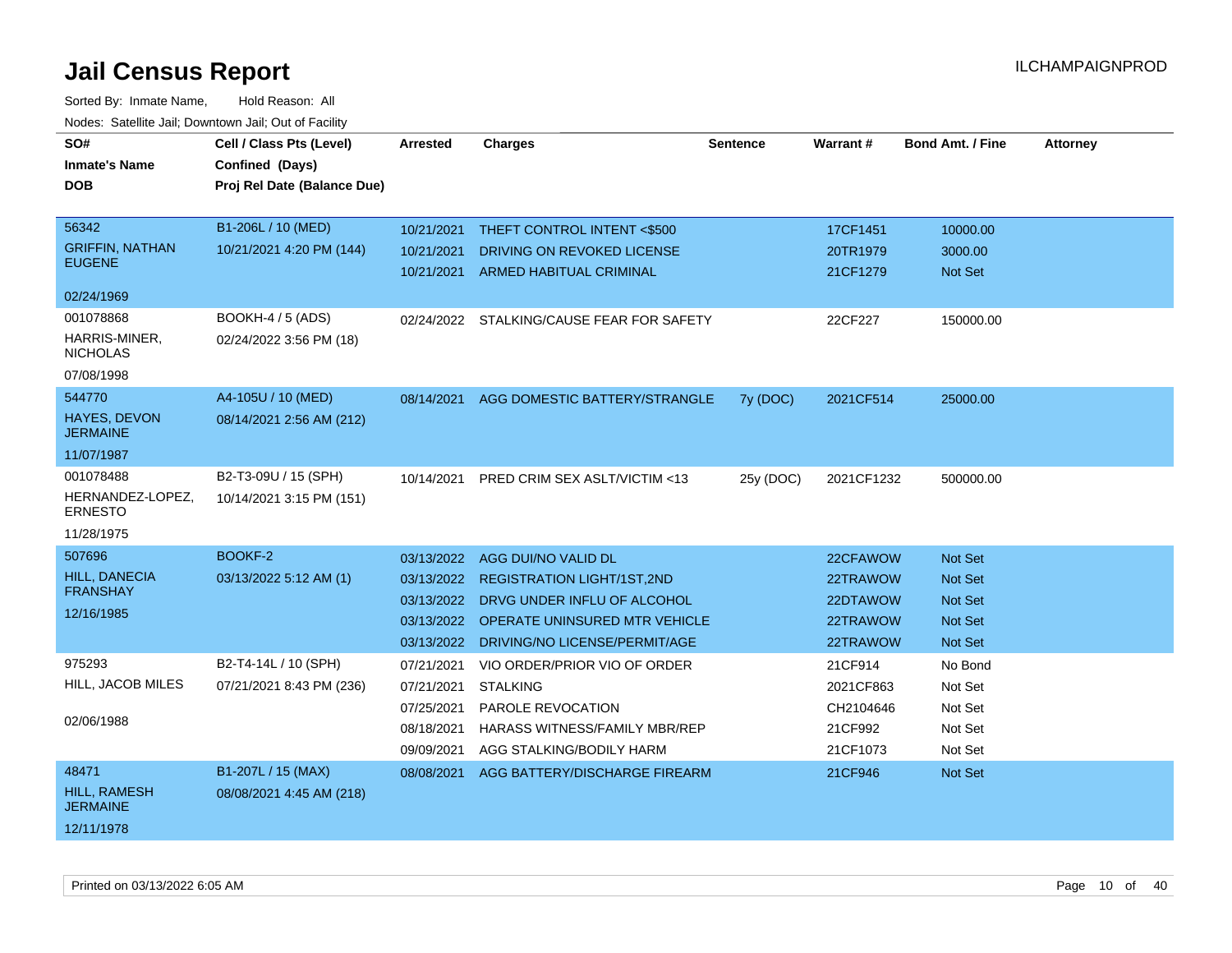Sorted By: Inmate Name, Hold Reason: All

|                                          | Nodes: Satellite Jail; Downtown Jail; Out of Facility |                 |                                      |                 |             |                         |                 |  |  |  |  |
|------------------------------------------|-------------------------------------------------------|-----------------|--------------------------------------|-----------------|-------------|-------------------------|-----------------|--|--|--|--|
| SO#                                      | Cell / Class Pts (Level)                              | <b>Arrested</b> | <b>Charges</b>                       | <b>Sentence</b> | Warrant#    | <b>Bond Amt. / Fine</b> | <b>Attorney</b> |  |  |  |  |
| <b>Inmate's Name</b>                     | Confined (Days)                                       |                 |                                      |                 |             |                         |                 |  |  |  |  |
| <b>DOB</b>                               | Proj Rel Date (Balance Due)                           |                 |                                      |                 |             |                         |                 |  |  |  |  |
|                                          |                                                       |                 |                                      |                 |             |                         |                 |  |  |  |  |
| 1072876                                  | A1-226U / 5 (MIN)                                     | 02/10/2022      | METH DELIVERY/5<15 GRAMS             | 4y (DOC)        | 21CF143     | No Bond                 |                 |  |  |  |  |
| <b>BELL</b>                              | HOUTCHINS, SAVANNA 02/10/2022 5:10 PM (32)            |                 |                                      |                 |             |                         |                 |  |  |  |  |
| 07/10/1996                               | 2/17/2022 (0.00)                                      |                 |                                      |                 |             |                         |                 |  |  |  |  |
| 999198                                   | B4-225L / 15 (MAX)                                    | 11/30/2021      | FELON POSS/USE FIREARM PRIOR         |                 | 21CF1377    | 500000.00               |                 |  |  |  |  |
| HOWARD, BRION LIN                        | 11/30/2021 10:41 AM (104)                             |                 |                                      |                 |             |                         |                 |  |  |  |  |
|                                          |                                                       |                 |                                      |                 |             |                         |                 |  |  |  |  |
| 06/10/1992                               |                                                       |                 |                                      |                 |             |                         |                 |  |  |  |  |
| 001078884                                | A4-207L / 15 (MAX)                                    |                 | 02/27/2022 ARMED VIOLENCE/CATEGORY I | 6y (DOC)        | 22CF234     | Not Set                 |                 |  |  |  |  |
| <b>HOWARD, TREVON</b><br><b>TITRESS</b>  | 02/27/2022 5:07 AM (15)                               |                 |                                      |                 |             |                         |                 |  |  |  |  |
| 03/20/1999                               |                                                       |                 |                                      |                 |             |                         |                 |  |  |  |  |
| 51028                                    | A4-201L / 10 (MED)                                    | 02/23/2022      | AGG FLEEING/2+ CON DEVICES           |                 | 19CF1839    | 50000.00                |                 |  |  |  |  |
| HUFFMAN, MICHAEL<br>LEONARD              | 02/23/2022 3:14 AM (19)                               |                 |                                      |                 |             |                         |                 |  |  |  |  |
| 07/24/1980                               |                                                       |                 |                                      |                 |             |                         |                 |  |  |  |  |
| 38993                                    | A3-117L / 15 (MAX)                                    | 02/13/2021      | ATTEMPT (FIRST DEGREE MURDER)        |                 | 21CF181     | Not Set                 |                 |  |  |  |  |
| <b>JACKSON, LAMONT</b><br><b>JEREMIE</b> | 02/13/2021 7:45 AM (394)                              |                 |                                      |                 |             |                         |                 |  |  |  |  |
| 07/31/1973                               |                                                       |                 |                                      |                 |             |                         |                 |  |  |  |  |
| 001077487                                | B3-W8-30L / 10 (MED)                                  | 12/03/2020      | FELON POSS/USE WEAPON/FIREARM        | 8y (DOC)        | 20CF1377    | Not Set                 |                 |  |  |  |  |
| JACKSON, TERRELL<br><b>DANDRE</b>        | 12/03/2020 10:18 AM (466)                             | 11/09/2021      | AGG DISCHARGE FIREARM/OCC VEH        | 8y (DOC)        | 21CR0331401 | No Bond                 |                 |  |  |  |  |
| 08/11/1990                               |                                                       |                 |                                      |                 |             |                         |                 |  |  |  |  |
| 001078703                                | A1-225U / 15 (ADS)                                    | 12/20/2021      | MURDER/INTENT TO KILL/INJURE         |                 | 21CF1574    | Not Set                 |                 |  |  |  |  |
| <b>JOHNS, SHANIQUH</b><br><b>THERESA</b> | 12/22/2021 6:41 AM (82)                               |                 |                                      |                 |             |                         |                 |  |  |  |  |
| 04/03/1992                               |                                                       |                 |                                      |                 |             |                         |                 |  |  |  |  |
| 1042582                                  | A3-212L / 15 (MAX)                                    | 03/10/2022      | VIOLATE ORDER PROTECTION             |                 | 22CM61      | Not Set                 |                 |  |  |  |  |
| JONES, DEONTA<br><b>DANTRAL</b>          | 03/10/2022 4:50 AM (4)                                |                 |                                      |                 |             |                         |                 |  |  |  |  |

02/01/1993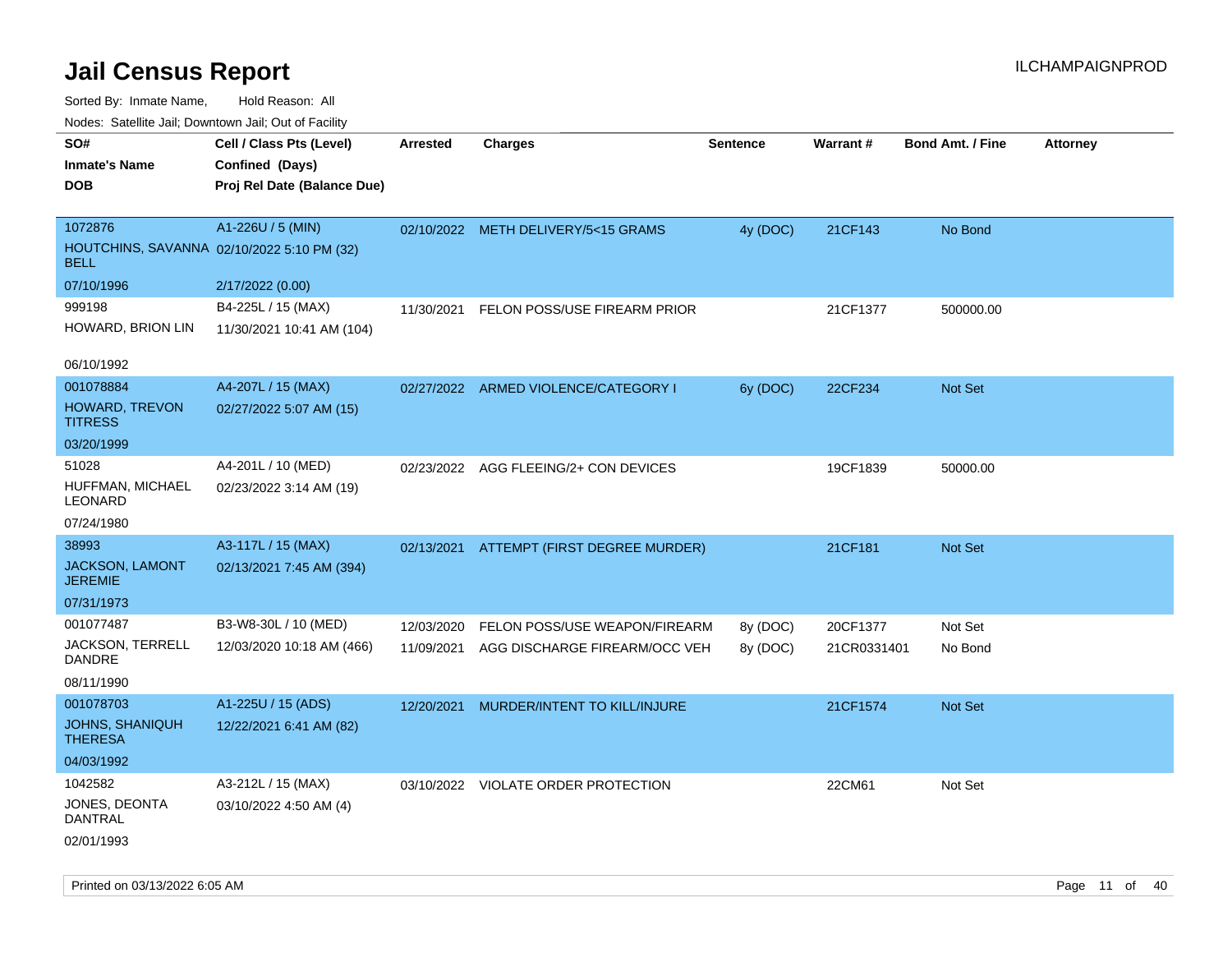Sorted By: Inmate Name, Hold Reason: All Nodes: Satellite Jail; Downtown Jail; Out of Facility

| SO#                                      | Cell / Class Pts (Level)    | <b>Arrested</b> | <b>Charges</b>                          | <b>Sentence</b> | <b>Warrant#</b>        | <b>Bond Amt. / Fine</b> | <b>Attorney</b> |
|------------------------------------------|-----------------------------|-----------------|-----------------------------------------|-----------------|------------------------|-------------------------|-----------------|
| <b>Inmate's Name</b>                     | Confined (Days)             |                 |                                         |                 |                        |                         |                 |
| DOB                                      | Proj Rel Date (Balance Due) |                 |                                         |                 |                        |                         |                 |
|                                          |                             |                 |                                         |                 |                        |                         |                 |
| 001078645                                | B4-222U / 10 (MED)          | 12/02/2021      | <b>AGG DISCHARGE FIREARM</b>            |                 | 21CF1478               | No Bond                 |                 |
| <b>JONES, KELVIN</b><br><b>KHYRIC</b>    | 12/02/2021 6:56 PM (102)    |                 |                                         |                 |                        |                         |                 |
| 02/27/2001                               |                             |                 |                                         |                 |                        |                         |                 |
| 956822                                   | A4-107U / 15 (MAX)          | 11/25/2021      | AGGRAVATED DOMESTIC BATTERY             |                 | 21CF1442               | Not Set                 |                 |
| JONES, MARIO                             | 11/25/2021 10:37 AM (109)   | 11/25/2021      | PAROLE REVOCATION                       |                 | CH2106361              | No Bond                 |                 |
| NATHANIEL                                |                             | 11/25/2021      | UNLAWFUL RESTRAINT                      |                 | 21CF1443               | Not Set                 |                 |
| 10/27/1987                               |                             |                 |                                         |                 |                        |                         |                 |
| 59668                                    | B2-T1-04L / 10 (SPH)        | 02/11/2022      | <b>FAIL TO RPT CHNG ADDRESS/EMPL</b>    |                 | 20 CF 1241             | 75000.00                |                 |
| <b>JONES, MARTELL</b><br><b>DEANGELO</b> | 02/11/2022 3:19 PM (31)     |                 | 02/11/2022 AGGRAVATED ARSON/BODILY HARM |                 | 22 CF 169              | 75000.00                |                 |
| 07/11/1983                               |                             |                 |                                         |                 |                        |                         |                 |
| 1008468                                  | B4-125L / 10 (MED)          | 12/01/2021      | FELON POSS/USE WEAPON/FIREARM           |                 | 21CF1472               | Not Set                 |                 |
| JONES, MARTEZ<br><b>LAMONTE</b>          | 12/01/2021 1:28 PM (103)    | 12/02/2021      | PROBATION VIOLATION                     |                 | 20CF1151               | Not Set                 |                 |
| 06/22/1993                               |                             |                 |                                         |                 |                        |                         |                 |
| 506244                                   | B1-204L / 15 (MAX)          | 07/15/2021      | ARMED ROBBERY/ARMED W/FIREARM           |                 | 19y/6m (DOC) 2021CF791 | 250000.00               |                 |
| JOSLIN, JASON LEE                        | 07/15/2021 4:38 AM (242)    |                 |                                         |                 |                        |                         |                 |
|                                          |                             |                 |                                         |                 |                        |                         |                 |
| 12/22/1985                               |                             |                 |                                         |                 |                        |                         |                 |
| 1073563                                  | A3-115L / 10 (MED)          | 03/10/2022      | DRIVING ON REVOKED LICENSE              |                 | 19TR4604               | 20000.00                |                 |
| KIZER, DETRIOUS<br><b>TRIVALE</b>        | 03/10/2022 2:42 AM (4)      |                 |                                         |                 |                        |                         |                 |
| 03/05/1971                               |                             |                 |                                         |                 |                        |                         |                 |
| 1068786                                  | B4-121L                     | 03/04/2022      | DOMESTIC BATTERY/OTHER PRIOR            |                 | 22CF270                | Not Set                 |                 |
| LACY, MALIK SHAKUR                       | 03/04/2022 7:25 PM (10)     | 03/04/2022      | DOMESTIC BATTERY/HARM/VIO O/P           |                 | 18CM478                | 2500.00                 |                 |
|                                          |                             | 03/04/2022      | <b>WARRANT OUT OF COUNTY</b>            |                 | 20TR4604               | 3000.00                 |                 |
| 12/01/1996                               |                             |                 |                                         |                 |                        |                         |                 |
| 1041648                                  | A4-206U / 15 (MAX)          | 01/11/2022      | ARMED HABITUAL CRIMINAL                 |                 | 22CF41                 | Not Set                 |                 |
| LANE, DEMETRIUS<br>LAQUAN                | 01/11/2022 5:27 AM (62)     |                 | 01/11/2022 PAROLE REVOCATION            |                 | CH2200221              | Not Set                 |                 |

07/04/1996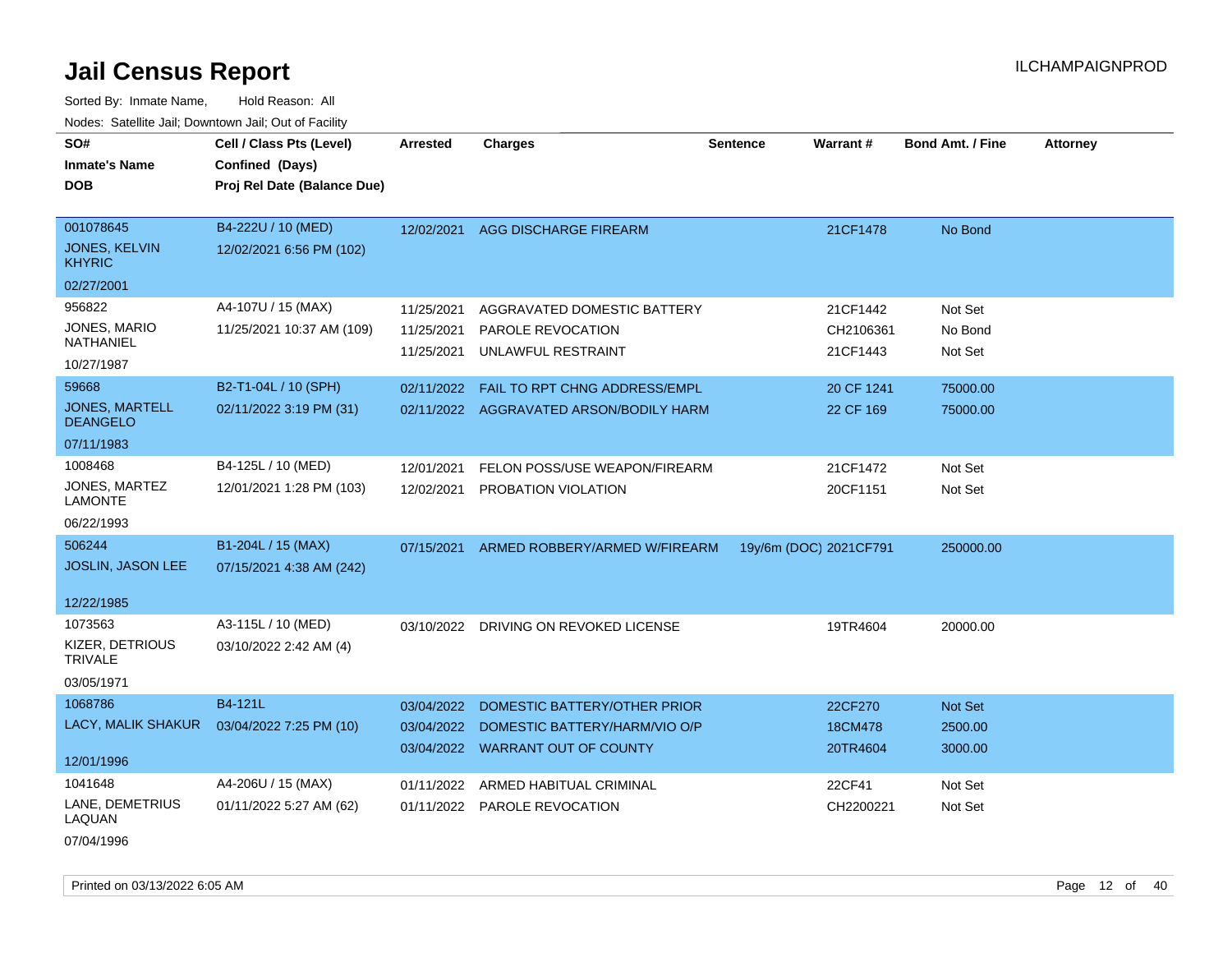| roaco. Oatomto dan, Downtown dan, Oat or Fability |                             |            |                                           |                 |                          |                         |                 |
|---------------------------------------------------|-----------------------------|------------|-------------------------------------------|-----------------|--------------------------|-------------------------|-----------------|
| SO#                                               | Cell / Class Pts (Level)    | Arrested   | <b>Charges</b>                            | <b>Sentence</b> | Warrant#                 | <b>Bond Amt. / Fine</b> | <b>Attorney</b> |
| <b>Inmate's Name</b>                              | Confined (Days)             |            |                                           |                 |                          |                         |                 |
| <b>DOB</b>                                        | Proj Rel Date (Balance Due) |            |                                           |                 |                          |                         |                 |
|                                                   |                             |            |                                           |                 |                          |                         |                 |
| 1070011                                           | B4-124U / 15 (MAX)          |            | 08/03/2021 AGG DISCH FIREARM/1ST AID PERS |                 | 21CF929                  | Not Set                 |                 |
| LAWS, WILLIAM<br>ZARAK, Third                     | 08/03/2021 3:53 PM (223)    |            |                                           |                 |                          |                         |                 |
| 07/06/1999                                        |                             |            |                                           |                 |                          |                         |                 |
| 001078797                                         | <b>BOOKH-2 / 5 (ADS)</b>    |            | 01/26/2022 VIO STALKING NO CONTACT ORDER  |                 | 22CM31                   | Not Set                 |                 |
| LEVIN, DANIEL DAVID                               | 01/26/2022 3:00 PM (47)     |            |                                           |                 |                          |                         |                 |
|                                                   |                             |            |                                           |                 |                          |                         |                 |
| 08/08/1984                                        |                             |            |                                           |                 |                          |                         |                 |
| 548089                                            | B1-204U / 15 (MAX)          | 12/04/2020 | ATTEMPT (FIRST DEGREE MURDER)             |                 | 20CF1378                 | <b>Not Set</b>          |                 |
| LEWIS, LAWRENCE                                   | 12/04/2020 4:42 AM (465)    | 12/04/2020 | METH DELIVERY/100<400 GRAMS               |                 | 20CF1481                 | Not Set                 |                 |
| PAUL, Third                                       |                             | 12/04/2020 | AGG DOMESTIC BATTERY/STRANGLE             |                 | 18CF1507                 | 10000.00                |                 |
| 02/08/1993                                        |                             |            |                                           |                 |                          |                         |                 |
| 63639                                             | A4-106U / 5 (ADS)           |            | 01/31/2022 FELON POSS/USE WEAPON/FIREARM  | 5y (DOC)        | 22CF110                  | No Bond                 |                 |
| LINDSEY, ANTHONY<br><b>MARTEZ</b>                 | 01/28/2022 10:06 PM (45)    |            |                                           |                 |                          |                         |                 |
| 03/18/1985                                        |                             |            |                                           |                 |                          |                         |                 |
| 001078817                                         | B1-207U / 10 (MED)          | 02/03/2022 | AGG UUW/PERSON/PREV CONVICTION            |                 | 22CF143                  | Not Set                 |                 |
| LIPSCOMB, LADAROL<br><b>ANTHONY</b>               | 02/03/2022 11:33 PM (39)    |            |                                           |                 |                          |                         |                 |
| 10/01/2000                                        |                             |            |                                           |                 |                          |                         |                 |
| 001078924                                         | A3-215L / 10 (MED)          | 03/09/2022 | DOMESTIC BATTERY/OTHER PRIOR              |                 | 22CF289                  | Not Set                 |                 |
| LIVINGSTON, MASON<br><b>RICHARD</b>               | 03/09/2022 4:13 AM (5)      |            | 03/09/2022 WARRANT OUT OF COUNTY          |                 | 2019 CM 230              | 5000.00                 |                 |
| 08/23/1988                                        |                             |            |                                           |                 |                          |                         |                 |
| 1065002                                           | B3-W2-07U / 10 (MED)        | 11/16/2021 | DOMESTIC BTRY/CONTACT/VIO O/P             |                 | 2y/6m (DOC) 2019CF001781 | 25000.00                |                 |
| LOVELESS, DUSTIN<br>DEE.                          | 11/16/2021 11:41 AM (118)   |            |                                           |                 |                          |                         |                 |
| 06/17/1982                                        |                             |            |                                           |                 |                          |                         |                 |
| 001078896                                         | A4-203L / 15 (MAX)          |            | 03/01/2022 ARMED HABITUAL CRIMINAL        |                 | 22CF239                  | Not Set                 |                 |
| MANN, DAVID<br>WILBERT, Junior                    | 03/01/2022 4:35 AM (13)     |            |                                           |                 |                          |                         |                 |
| 04/02/1976                                        |                             |            |                                           |                 |                          |                         |                 |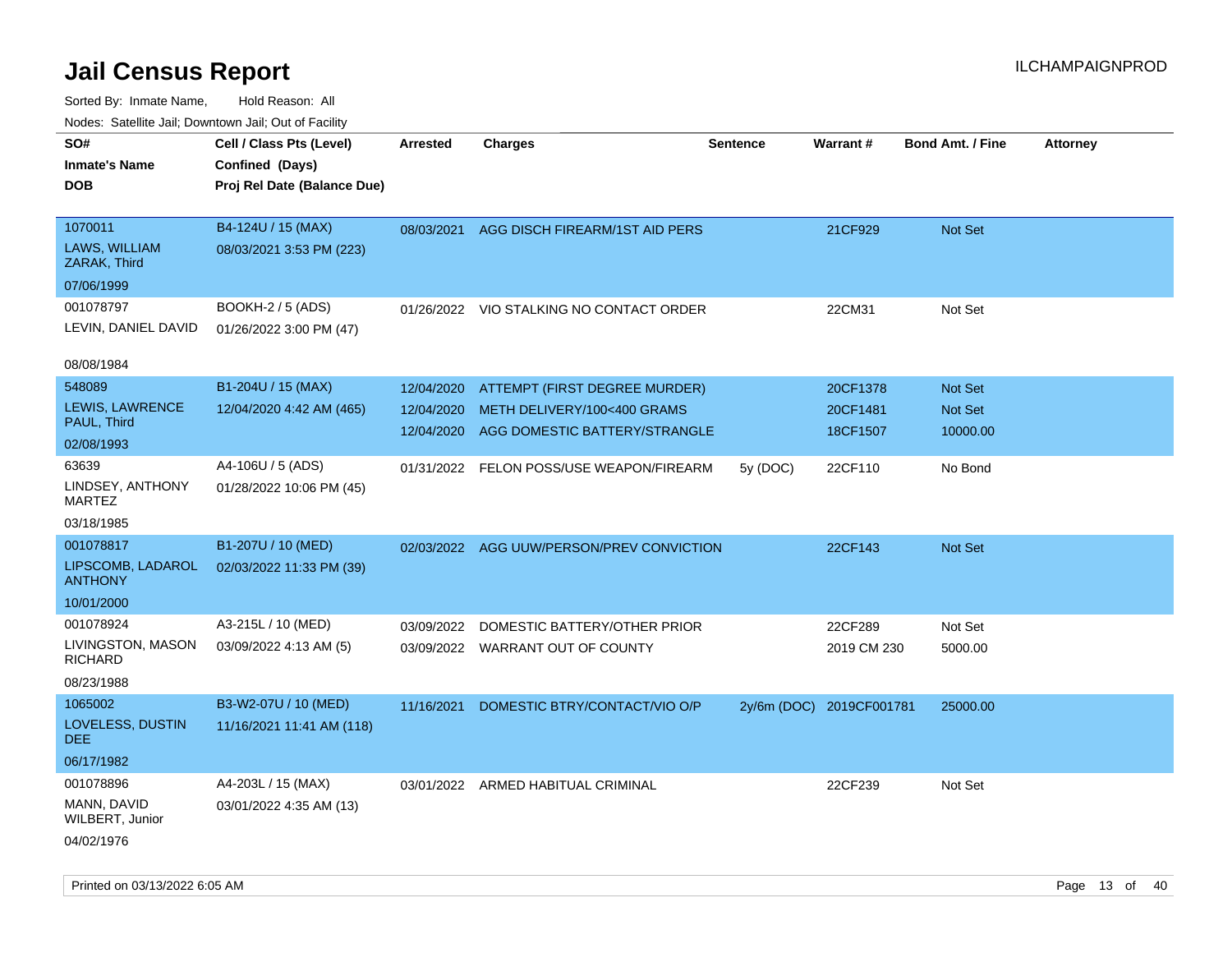Sorted By: Inmate Name, Hold Reason: All

Nodes: Satellite Jail; Downtown Jail; Out of Facility

| SO#<br><b>Inmate's Name</b><br><b>DOB</b>               | Cell / Class Pts (Level)<br>Confined (Days)<br>Proj Rel Date (Balance Due) | <b>Arrested</b>                        | <b>Charges</b>                                                                  | <b>Sentence</b> | Warrant#                          | <b>Bond Amt. / Fine</b>       | <b>Attorney</b> |
|---------------------------------------------------------|----------------------------------------------------------------------------|----------------------------------------|---------------------------------------------------------------------------------|-----------------|-----------------------------------|-------------------------------|-----------------|
| 1038892<br>MCCAULEY, TIMOTHY<br><b>WILLIAM</b>          | B2-DR / 10 (MED)<br>02/16/2022 8:49 PM (26)                                |                                        | 02/16/2022 PRED CRIM SEX ASLT/BODILY HARM                                       |                 | 22CF199                           | No Bond                       |                 |
| 03/05/1989                                              |                                                                            |                                        |                                                                                 |                 |                                   |                               |                 |
| 48792<br>MCCLAIN, HURCHEL<br><b>JOSEPH</b>              | B4-127L / 10 (MED)<br>11/20/2021 4:11 AM (114)                             | 11/19/2021                             | AGG BATTERY/DISCHARGE FIREARM                                                   |                 | 21CF1425                          | Not Set                       |                 |
| 05/01/1979                                              |                                                                            |                                        |                                                                                 |                 |                                   |                               |                 |
| 1004137<br>MCDONALD, DAVON D                            | A4-103L / 15 (MAX)<br>02/14/2022 4:21 PM (28)                              |                                        | 02/14/2022 AGG CRIM SEX ABUSE/VIC 13-17                                         |                 | 22CF165                           | 250000.00                     |                 |
| 11/08/1992                                              |                                                                            |                                        |                                                                                 |                 |                                   |                               |                 |
| 001077938<br>MCGAHA,<br>CHRISTOPHER D<br>07/27/1991     | BOOKH-6 / 15 (ADS)<br>05/10/2021 7:02 PM (308)                             | 05/10/2021<br>05/11/2021<br>05/27/2021 | AGG KIDNAPING DISCH FIR/HARM<br><b>MURDER</b><br>ESCAPE FROM DEPT OF CORRECTION |                 | 21CF532<br>2021-CF-215<br>21CF600 | Not Set<br>No Bond<br>Not Set |                 |
| 66710                                                   | A4-101L / 15 (ADS)                                                         |                                        | 01/19/2022 ARMED VIOLENCE/CATEGORY I                                            |                 | <b>22CF88</b>                     | <b>Not Set</b>                |                 |
| <b>MEEKS, CASSARIOUS</b><br><b>MONTE</b>                | 01/20/2022 11:40 AM (53)                                                   |                                        |                                                                                 |                 |                                   |                               |                 |
| 06/22/1984                                              |                                                                            |                                        |                                                                                 |                 |                                   |                               |                 |
| 1043071<br>MERRELL-<br>SUTHERLAND, ALICIA<br>11/26/1972 | A2-120L / 10 (MED)<br>11/08/2021 2:22 AM (126)                             | 11/08/2021                             | CRIM DMG/GOVT PROP/<\$500                                                       |                 | 21CF1378                          | Not Set                       |                 |
| 41584                                                   | B4-227L / 15 (MAX)                                                         | 12/01/2021                             | ARMED HABITUAL CRIMINAL                                                         |                 | 21CF1467                          | Not Set                       |                 |
|                                                         | MILLER, JOSE LOVELL 12/02/2021 1:04 AM (102)                               |                                        |                                                                                 |                 |                                   |                               |                 |
| 10/07/1975                                              |                                                                            |                                        |                                                                                 |                 |                                   |                               |                 |
| 001077902                                               | A2-121L / 5 (ADS)                                                          | 11/23/2021                             | BATTERY/CAUSE BODILY HARM                                                       |                 | 21CM187                           | Not Set                       |                 |
| MOFFETT, CAROLYN<br><b>REENE</b><br>10/23/1988          | 11/21/2021 10:31 AM (113)                                                  |                                        |                                                                                 |                 |                                   |                               |                 |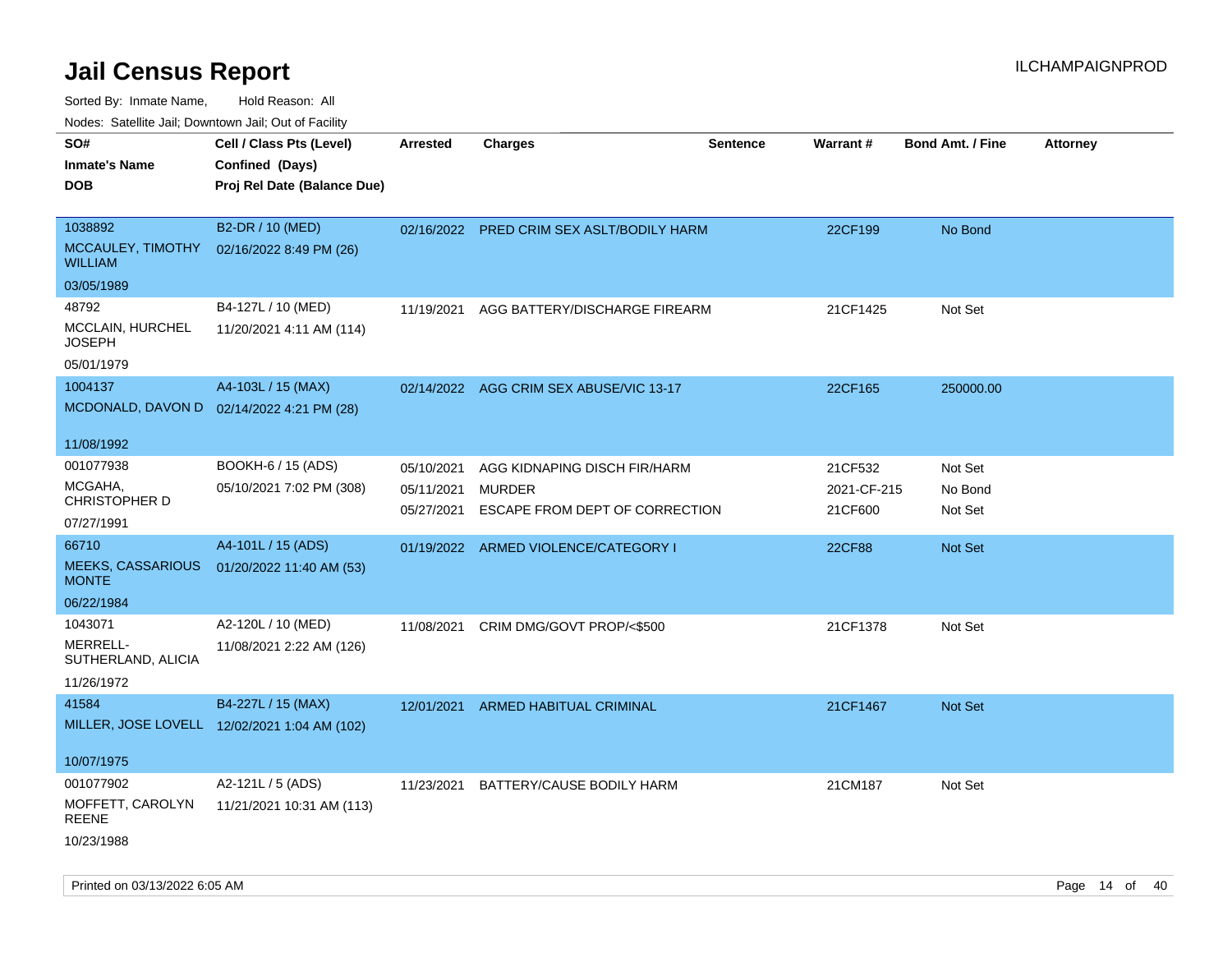| SO#<br><b>Inmate's Name</b><br><b>DOB</b>                | Cell / Class Pts (Level)<br>Confined (Days)<br>Proj Rel Date (Balance Due) | <b>Arrested</b>          | Charges                                                                                                 | Sentence | <b>Warrant#</b>                  | <b>Bond Amt. / Fine</b>          | <b>Attorney</b> |
|----------------------------------------------------------|----------------------------------------------------------------------------|--------------------------|---------------------------------------------------------------------------------------------------------|----------|----------------------------------|----------------------------------|-----------------|
| 39106<br>Junior                                          | B3-W3-10L / 10 (MED)<br>MOORE, ANDREW LEE, 10/12/2021 1:02 AM (153)        | 10/12/2021               | DOMESTIC BATTERY/OTHER PRIOR                                                                            |          | 21CF1217                         | Not Set                          |                 |
| 04/12/1973<br>539294                                     | 4/10/2022 (0.00)<br>B1-205L / 10 (MED)                                     |                          |                                                                                                         |          |                                  |                                  |                 |
| MOSLEY, JAMES<br><b>CALVIN</b>                           | 01/11/2022 9:43 PM (62)                                                    | 01/11/2022               | AGG DUI/NO VALID DL<br>01/11/2022 PAROLE REVOCATION                                                     |          | 22CF49<br>CH2200227              | Not Set<br>No Bond               |                 |
| 12/11/1985                                               |                                                                            |                          |                                                                                                         |          |                                  |                                  |                 |
| 001078814<br><b>MYLES, JENTAVIOUS</b><br><b>KENTRAIL</b> | A3-111L / 5 (MIN)<br>03/08/2022 4:39 AM (6)                                |                          | 03/08/2022 VIO BAIL BOND/FAMILY MEMBER                                                                  |          | <b>22CM58</b>                    | Not Set                          |                 |
| 10/12/2001                                               |                                                                            |                          |                                                                                                         |          |                                  |                                  |                 |
| 001078517<br>NELSON, RORY<br><b>DEMOND</b>               | B1-102L / 15 (MAX)<br>10/19/2021 3:55 AM (146)                             | 10/19/2021               | ATTEMPT (FIRST DEGREE MURDER)                                                                           |          | 21CF1267                         | Not Set                          |                 |
| 08/14/1984                                               |                                                                            |                          |                                                                                                         |          |                                  |                                  |                 |
| 001078854<br>PATNAUDE, MARTY<br><b>WW</b>                | B2-T2-05U / 15 (MAX)<br>02/15/2022 5:12 PM (27)                            |                          | 02/15/2022 ARMED VIOLENCE/CATEGORY I                                                                    |          | 22CF190                          | <b>Not Set</b>                   |                 |
| 08/26/2003                                               |                                                                            |                          |                                                                                                         |          |                                  |                                  |                 |
| 1030954<br>PETTIGREW,<br>MALCOME JAMIESON<br>02/20/1995  | B4-223U / 15 (MAX)<br>01/15/2022 4:35 AM (58)                              | 01/14/2022               | ARMED VIOLENCE/CATEGORY I<br>01/14/2022 MFG/DEL CANNABIS/10-30 GRAMS                                    |          | 22CF76<br>2020CF9                | Not Set<br>15000.00              |                 |
| 1059394                                                  | B3-W1-04L / 5 (ADS)                                                        |                          | 02/16/2022 AGG DUI/NO VALID DL                                                                          |          | 2020CF1396                       | No Bond                          |                 |
| PHILLIPS, ISAAC<br><b>TERRELL</b>                        | 02/16/2022 9:00 AM (26)                                                    |                          |                                                                                                         |          |                                  |                                  |                 |
| 12/27/1996                                               | 5/15/2022 (0.00)                                                           |                          |                                                                                                         |          |                                  |                                  |                 |
| 1015033<br>PICKENS, DANTE<br><b>DEVON</b>                | B1-203U<br>03/05/2022 4:01 AM (9)                                          | 03/05/2022<br>03/05/2022 | POSSESSION OF STOLEN FIREARM<br>POSS AMT CON SUB EXCEPT(A)/(D)<br>03/05/2022 DRIVING ON REVOKED LICENSE |          | 21CF1172<br>20CF109<br>20TR11647 | 500000.00<br>20000.00<br>2500.00 |                 |
| 01/05/1993                                               |                                                                            |                          |                                                                                                         |          |                                  |                                  |                 |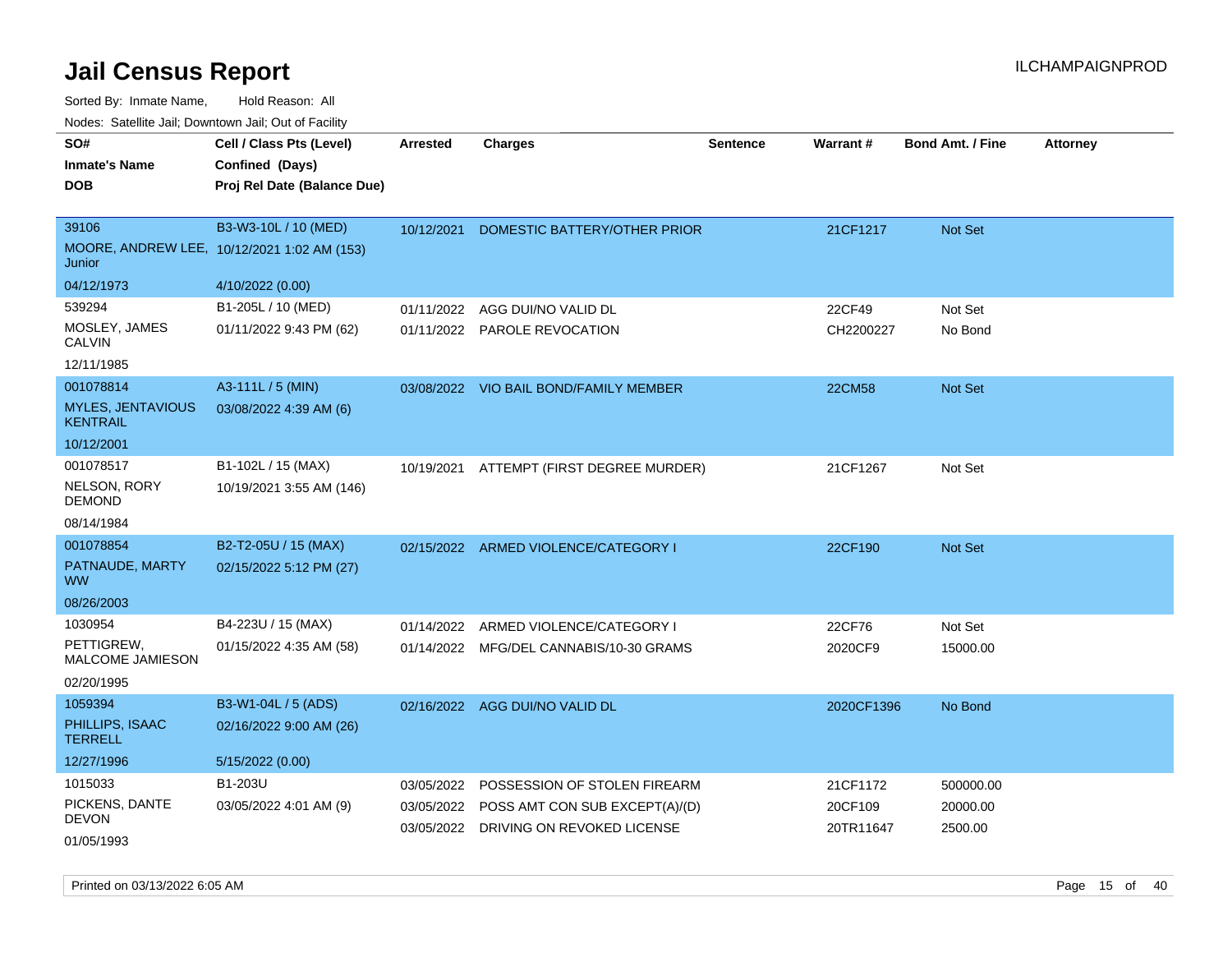| ivouss. Saleling Jali, Downtown Jali, Out of Facility |                                              |                 |                                         |                 |            |                         |                 |
|-------------------------------------------------------|----------------------------------------------|-----------------|-----------------------------------------|-----------------|------------|-------------------------|-----------------|
| SO#                                                   | Cell / Class Pts (Level)                     | <b>Arrested</b> | <b>Charges</b>                          | <b>Sentence</b> | Warrant#   | <b>Bond Amt. / Fine</b> | <b>Attorney</b> |
| <b>Inmate's Name</b>                                  | Confined (Days)                              |                 |                                         |                 |            |                         |                 |
| <b>DOB</b>                                            | Proj Rel Date (Balance Due)                  |                 |                                         |                 |            |                         |                 |
|                                                       |                                              |                 |                                         |                 |            |                         |                 |
| 001078841                                             | B1-205U / 10 (MED)                           |                 | 02/13/2022 DEFACE FIREARM ID MARKINGS   |                 | 22CF174    | Not Set                 |                 |
|                                                       | PIERRE, JALEN JAMES 02/13/2022 12:47 AM (29) |                 |                                         |                 |            |                         |                 |
|                                                       |                                              |                 |                                         |                 |            |                         |                 |
| 06/07/2002                                            |                                              |                 |                                         |                 |            |                         |                 |
| 001078005                                             | A3-211L / 10 (MED)                           | 03/08/2022      | AGGRAVATED BATTERY/STRANGLE             |                 | 19CR605101 | No Bond                 |                 |
| PINEX, MARCHELLO D  03/08/2022 2:54 AM (6)            |                                              |                 | 03/08/2022 HOME INVASION/CAUSE INJURY   |                 | 22CF280    | Not Set                 |                 |
|                                                       |                                              |                 |                                         |                 |            |                         |                 |
| 12/25/1991                                            |                                              |                 |                                         |                 |            |                         |                 |
| 1069524                                               | B3-W5-18L / 10 (MED)                         | 08/08/2021      | MFG/DEL CANNABIS/30-500 GRAMS           |                 | 21CF953    | <b>Not Set</b>          |                 |
| RAY-DAVIS, KAMARI<br><b>DAYVON</b>                    | 08/09/2021 2:44 AM (217)                     |                 |                                         |                 |            |                         |                 |
| 03/30/2000                                            |                                              |                 |                                         |                 |            |                         |                 |
| 45473                                                 | B2-T1-03U / 15 (SPH)                         | 11/23/2021      | CHIL SEX OFFEN/RESIDE DAY CARE          |                 | 21CF1275   | 10000.00                |                 |
| REXROAD, CALVIN<br>ALLEN                              | 11/23/2021 6:27 PM (111)                     |                 |                                         |                 |            |                         |                 |
| 10/04/1970                                            |                                              |                 |                                         |                 |            |                         |                 |
| 979485                                                | B2-T4-16L / 15 (SPH)                         | 03/12/2021      | <b>PRED CRIM SEX ASLT/VICTIM &lt;13</b> |                 | 21CF282    | <b>Not Set</b>          |                 |
| RODRIGUEZ, JOSHUA<br><b>ANTHONY</b>                   | 03/12/2021 1:57 PM (367)                     |                 |                                         |                 |            |                         |                 |
| 04/06/1990                                            |                                              |                 |                                         |                 |            |                         |                 |
| 61330                                                 | B4-123L / 15 (MAX)                           | 12/01/2021      | ARMED HABITUAL CRIMINAL                 |                 | 21CF1473   | Not Set                 |                 |
| RUFFIN, JONATHON                                      | 12/01/2021 5:34 AM (103)                     | 12/01/2021      | PAROLE REVOCATION                       |                 | CH2107545  | No Bond                 |                 |
| <b>CECIL</b>                                          |                                              |                 |                                         |                 |            |                         |                 |
| 05/10/1984                                            |                                              |                 |                                         |                 |            |                         |                 |
| 001077681                                             | A3-213L / 15 (MAX)                           | 03/11/2022      | AGG DOMESTIC BATTERY/STRANGLE           |                 | 21CF247    | 1000.00                 |                 |
| <b>SALES, ANDREW</b><br><b>KEVIN</b>                  | 03/11/2022 2:37 AM (3)                       |                 | 03/11/2022 HRSMT/THREATEN PERSON/KILL   |                 | 21CF406    | 25000.00                |                 |
| 02/25/1979                                            |                                              |                 |                                         |                 |            |                         |                 |
| 1071161                                               | B4-124L / 15 (MAX)                           | 08/18/2021      | DELIVERY OF OR POSSESSION OF W/INT      |                 | 21CF1008   | No Bond                 |                 |
| SANDERS, MARKELL<br>LAMAR                             | 08/18/2021 6:18 PM (208)                     |                 |                                         |                 |            |                         |                 |
| 02/02/2000                                            |                                              |                 |                                         |                 |            |                         |                 |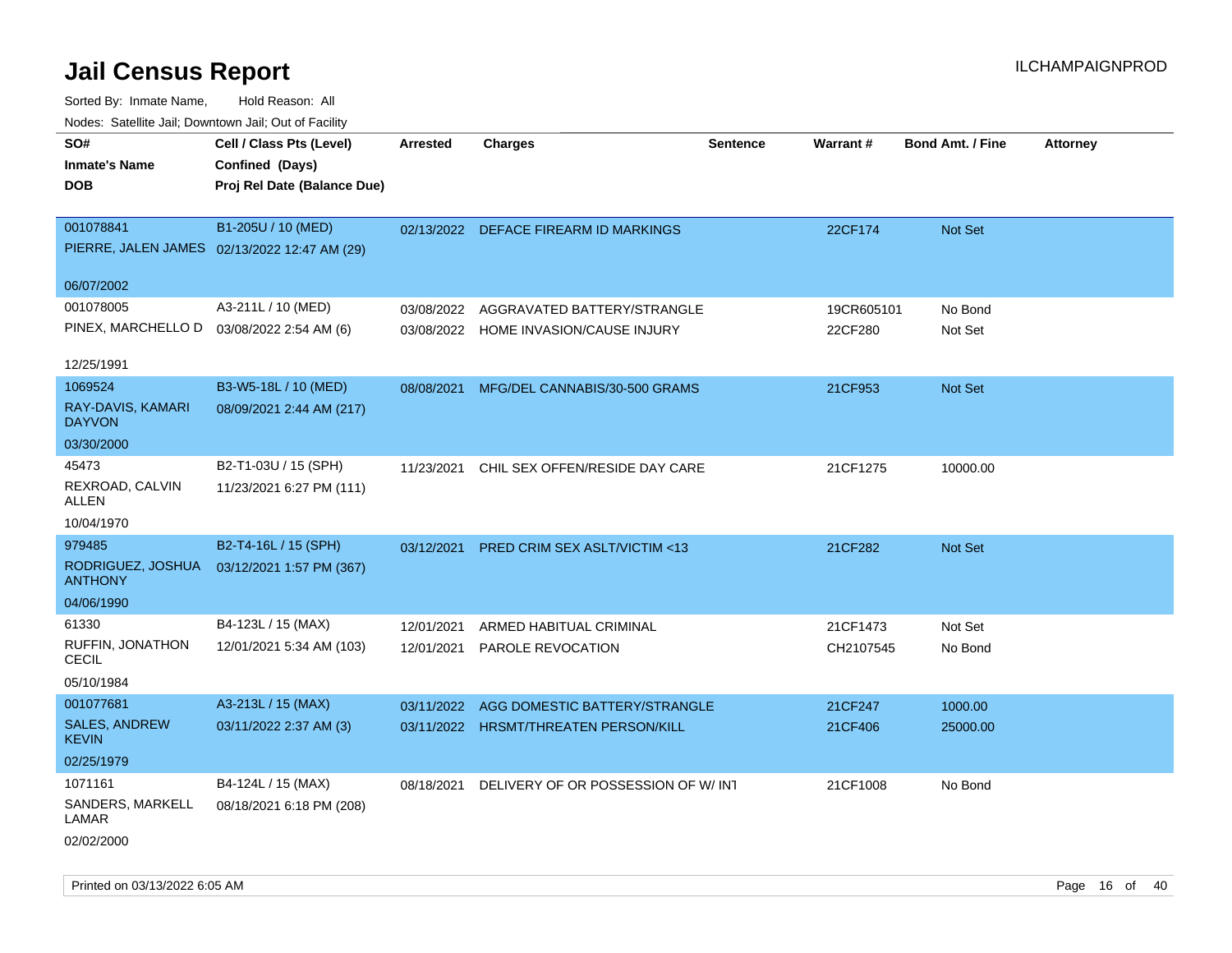| roaco. Odichile Jan, Downtown Jan, Out of Facility                      |                                                                            |                          |                                                                         |                 |                        |                         |                 |
|-------------------------------------------------------------------------|----------------------------------------------------------------------------|--------------------------|-------------------------------------------------------------------------|-----------------|------------------------|-------------------------|-----------------|
| SO#<br><b>Inmate's Name</b><br><b>DOB</b>                               | Cell / Class Pts (Level)<br>Confined (Days)<br>Proj Rel Date (Balance Due) | <b>Arrested</b>          | Charges                                                                 | <b>Sentence</b> | <b>Warrant#</b>        | <b>Bond Amt. / Fine</b> | <b>Attorney</b> |
| 001078898<br>SAROLAS, JONATHAN<br>Е.<br>07/16/1988                      | A4-205U / 15 (MAX)<br>03/02/2022 9:20 AM (12)                              |                          | 03/02/2022 AGG DISCHARGE FIREARM                                        |                 | 22CF254                | Not Set                 |                 |
| 1000820<br>SCHNEIDER, SONGAN  01/24/2022 8:20 AM (49)<br><b>MICHAEL</b> | A4-101U / 15 (ADS)                                                         | 01/24/2022               | FELON POSS/USE WEAPON/FIREARM<br>01/24/2022 AGGRAVATED DOMESTIC BATTERY |                 | 22CF105<br>21CF1433    | Not Set<br>25000.00     |                 |
| 08/18/1992                                                              |                                                                            |                          |                                                                         |                 |                        |                         |                 |
| 001078441<br>SINGLETON, CORRIE<br><b>DERRELL</b>                        | BOOKF-3 / 15 (ADS)<br>10/01/2021 12:36 PM (164)                            | 10/01/2021<br>12/20/2021 | <b>ARMED HABITUAL CRIMINAL</b><br>SPEEDING 26-34 MPH OVER LIMIT         |                 | 21CF1182<br>2021TR2701 | Not Set<br>1000.00      |                 |
| 05/07/1983<br>001078765<br>SMITH, COREY ADRIAN 01/13/2022 7:32 PM (60)  | B4-223L / 10 (MED)                                                         |                          | 01/13/2022 FELON POSS/USE WEAPON/FIREARM                                |                 | 22CF66                 | Not Set                 |                 |
| 09/01/1987<br>62924                                                     | A3-214U                                                                    |                          | 03/11/2022 CRIM DMG TO PROP \$500-10K                                   |                 | 19CF63                 | 3000.00                 |                 |
| <b>STARKS, JUSTIN</b><br><b>COURTNEY</b>                                | 03/11/2022 2:29 AM (3)                                                     |                          | 03/11/2022 FELON POSS/USE WEAPON/FIREARM                                |                 | 22CF294                | Not Set                 |                 |
| 08/12/1984                                                              |                                                                            |                          |                                                                         |                 |                        |                         |                 |
| 001077770<br>STOFFLE, KELLY ANNE 01/06/2022 3:14 PM (67)<br>04/12/1989  | A1-226L / 5 (MIN)                                                          |                          | 01/06/2022 RESIDENTIAL BURGLARY                                         |                 | 21CF319                | Not Set                 |                 |
| 38305                                                                   | B2-T2-06L / 10 (SPH)                                                       | 03/18/2020               | <b>CRIMINAL SEXUAL ABUSE</b>                                            |                 | 20CF-343               | 500000.00               |                 |
| STOVER, JOSH<br><b>ANDREW</b>                                           | 03/18/2020 10:24 AM (726)                                                  |                          |                                                                         |                 |                        |                         |                 |
| 08/18/1973                                                              |                                                                            |                          |                                                                         |                 |                        |                         |                 |
| 001078182<br>STRONG, KEVIN<br><b>GARDNER</b>                            | B3-W2-06L / 5 (MIN)<br>12/20/2021 4:34 PM (84)                             | 12/20/2021               | DRIVING ON REVOKED LICENSE                                              |                 | 2021CF800              | No Bond                 |                 |
| 02/12/1963                                                              | 3/19/2022 (0.00)                                                           |                          |                                                                         |                 |                        |                         |                 |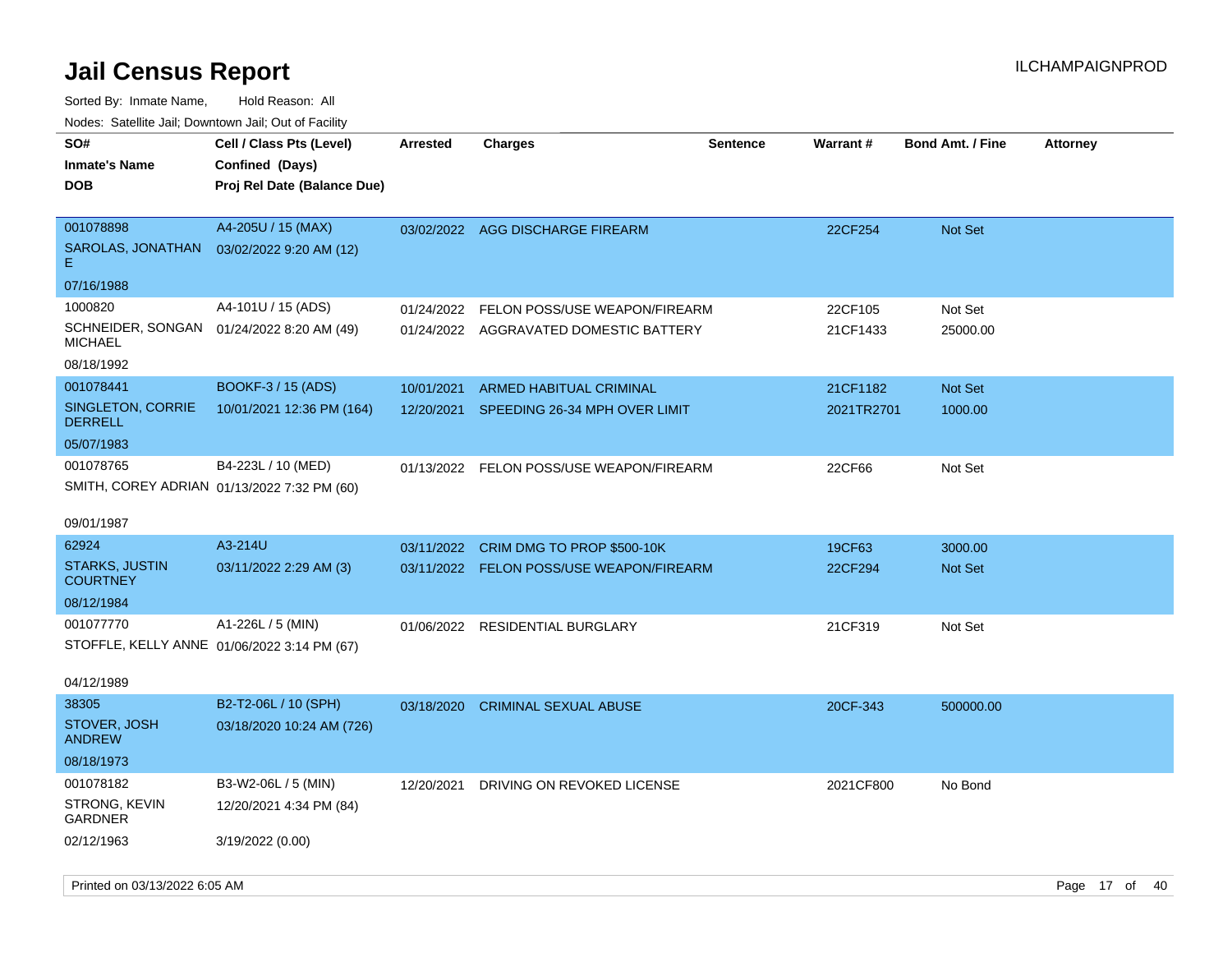Sorted By: Inmate Name, Hold Reason: All Nodes: Satellite Jail; Downtown Jail; Out of Facility

| SO#                                    | Cell / Class Pts (Level)    | <b>Arrested</b> | <b>Charges</b>                          | <b>Sentence</b> | <b>Warrant#</b> | <b>Bond Amt. / Fine</b> | <b>Attorney</b> |
|----------------------------------------|-----------------------------|-----------------|-----------------------------------------|-----------------|-----------------|-------------------------|-----------------|
| <b>Inmate's Name</b>                   | Confined (Days)             |                 |                                         |                 |                 |                         |                 |
| <b>DOB</b>                             | Proj Rel Date (Balance Due) |                 |                                         |                 |                 |                         |                 |
| 1062446                                | BOOKH-3                     |                 | 03/12/2022 DRVG UNDER INFLUENCE OF DRUG |                 | 2022-DT-AWOW    | 3000.00                 |                 |
| TATUM, KENDRICK                        | 03/12/2022 5:25 PM (2)      |                 | 03/12/2022 DRIVING ON REVOKED LICENSE   |                 | 2022-DT-AWOW    | <b>Not Set</b>          |                 |
| <b>WAYNE</b>                           |                             |                 | 03/12/2022 UNSAFE BACKING ON A ROADWAY  |                 | 2022-DT-AWOW    | <b>Not Set</b>          |                 |
| 12/01/1973                             |                             |                 |                                         |                 |                 |                         |                 |
| 1062701                                | A4-201U / 15 (MAX)          |                 | 01/20/2022 UNLAWFUL USE OF A WEAPON     | 10y (DOC)       | 2021CF114       | No Bond                 |                 |
| TAYLOR, CODY EARL                      | 01/20/2022 11:31 AM (53)    |                 |                                         |                 |                 |                         |                 |
| 10/22/1997                             |                             |                 |                                         |                 |                 |                         |                 |
| 1036650                                | B4-225U / 10 (MED)          |                 | 02/16/2022 ARMED VIOLENCE/CATEGORY I    |                 | 21CF845         | 250000.00               |                 |
| <b>TAYLOR, KORRION</b><br><b>VELEZ</b> | 02/16/2022 4:33 PM (26)     |                 |                                         |                 |                 |                         |                 |
| 03/18/1997                             |                             |                 |                                         |                 |                 |                         |                 |
| 001078471                              | B4-221U / 10 (MED)          | 10/11/2021      | AGG UUW/VEHICLE/<21                     |                 | 21CF1210        | 100.00                  |                 |
| THATCH, OMARION<br><b>DIAMONTE</b>     | 10/11/2021 1:26 AM (154)    |                 |                                         |                 |                 |                         |                 |
| 09/05/2003                             |                             |                 |                                         |                 |                 |                         |                 |
| 32058                                  | B4-123U / 15 (MAX)          | 06/14/2021      | <b>AGG DISCH FIREARM</b>                |                 | 21CF690         | <b>Not Set</b>          |                 |
| THOMPSON, STEVEN<br><b>ONEAL</b>       | 06/14/2021 6:44 AM (273)    |                 |                                         |                 |                 |                         |                 |
| 03/14/1969                             |                             |                 |                                         |                 |                 |                         |                 |
| 001078792                              | A4-104L / 15 (ADS)          |                 | 01/24/2022 FUGITIVE FROM JUSTICE        |                 | 22CF99          | Not Set                 |                 |
| TRAMBLE, TOM                           | 01/24/2022 10:24 AM (49)    |                 | 01/24/2022 FUGITIVE FROM JUSTICE        |                 | 22CF100         | Not Set                 |                 |
| <b>MARCUS</b>                          |                             |                 | 01/24/2022 ARMED VIOLENCE/CATEGORY I    |                 | 22CF101         | Not Set                 |                 |
| 02/28/1985                             |                             |                 |                                         |                 |                 |                         |                 |
| 32910                                  | B3-W1-02L / 10 (MED)        | 10/04/2021      | DOM BTRY/HARM/1-2 PRECONV               |                 | 21CF1189        | <b>Not Set</b>          |                 |
| TULL, CHRISTOPHER<br><b>MICHAEL</b>    | 10/04/2021 10:53 PM (161)   |                 |                                         |                 |                 |                         |                 |
| 04/02/1971                             |                             |                 |                                         |                 |                 |                         |                 |
| 512160                                 | A3-112U / 15 (MAX)          | 03/10/2022      | ARMED HABITUAL CRIMINAL                 |                 | 22CF296         | Not Set                 |                 |
| TURNER, CHARLES<br><b>EDWARD</b>       | 03/10/2022 12:00 PM (4)     |                 | 03/11/2022 PAROLE REVOCATION            |                 | CH2201422       | No Bond                 |                 |

09/05/1986

Printed on 03/13/2022 6:05 AM Page 18 of 40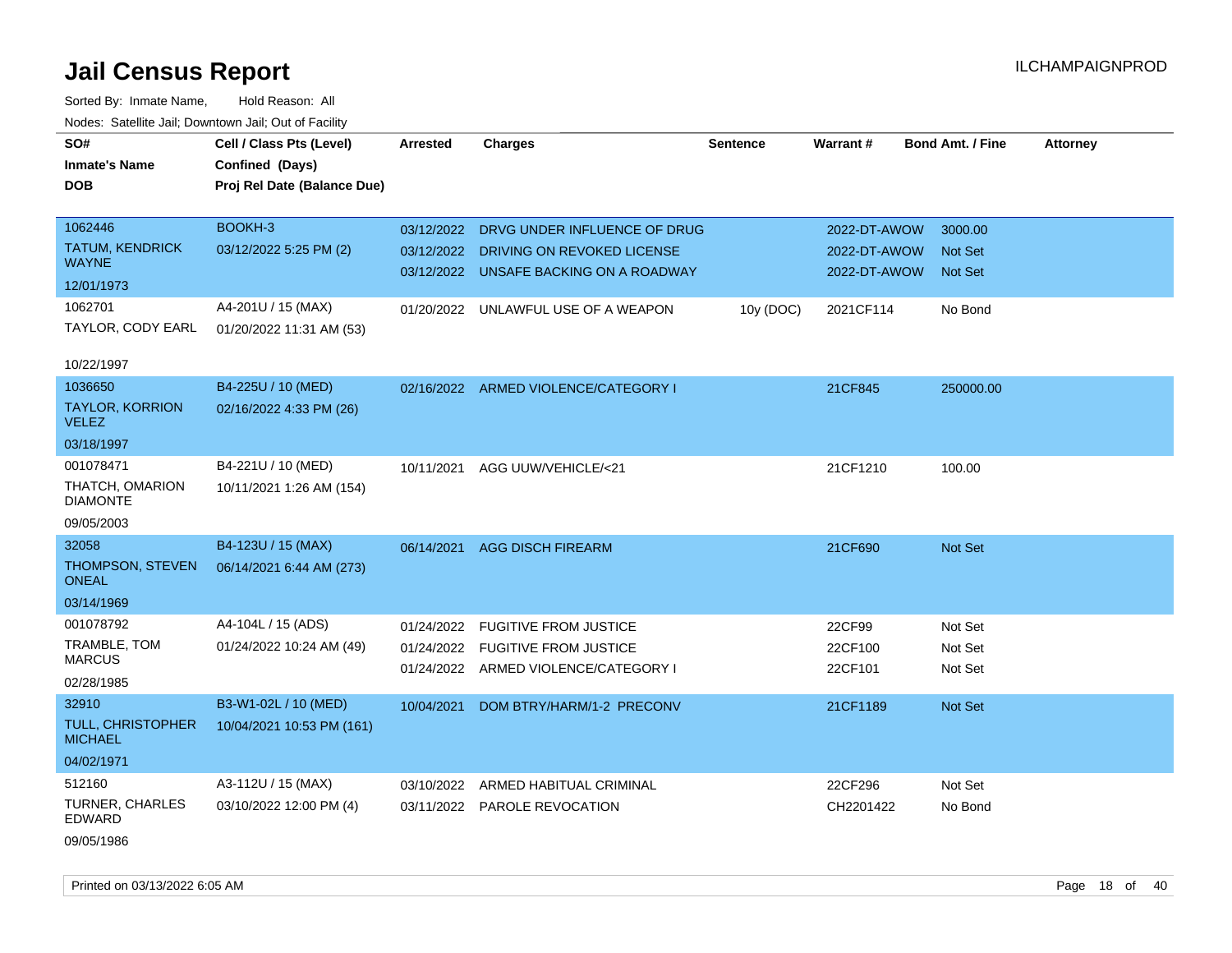Sorted By: Inmate Name, Hold Reason: All

Nodes: Satellite Jail; Downtown Jail; Out of Facility

| SO#                                           | Cell / Class Pts (Level)    | <b>Arrested</b> | <b>Charges</b>                                                           | <b>Sentence</b> | Warrant#           | <b>Bond Amt. / Fine</b> | <b>Attorney</b> |
|-----------------------------------------------|-----------------------------|-----------------|--------------------------------------------------------------------------|-----------------|--------------------|-------------------------|-----------------|
| <b>Inmate's Name</b>                          | Confined (Days)             |                 |                                                                          |                 |                    |                         |                 |
| <b>DOB</b>                                    | Proj Rel Date (Balance Due) |                 |                                                                          |                 |                    |                         |                 |
|                                               |                             |                 |                                                                          |                 |                    |                         |                 |
| 1070737                                       | A1-126L / 15 (MAX)          | 10/14/2021      | AGG KIDNAPG/<13/INTEL DISABL                                             | (DHS)           | 2020CF418          | 250000.00               |                 |
| <b>WASHINGTON.</b><br><b>JASTINA VIRGINIA</b> | 10/14/2021 12:02 PM (151)   |                 |                                                                          |                 |                    |                         |                 |
| 04/11/2000                                    |                             |                 |                                                                          |                 |                    |                         |                 |
| 977140                                        | B1-203L / 10 (MED)          | 10/24/2021      | ARMED HABITUAL CRIMINAL                                                  |                 | 21CF1289           | Not Set                 |                 |
| <b>WEBSTER, DERRIAL</b><br><b>DEVON</b>       | 10/24/2021 2:46 AM (141)    |                 |                                                                          |                 |                    |                         |                 |
| 01/14/1990                                    |                             |                 |                                                                          |                 |                    |                         |                 |
| 001078328                                     | B1-105L / 15 (MAX)          | 08/30/2021      | FELON POSS/USE WEAPON/FIREARM                                            |                 | 21CF1045           | <b>Not Set</b>          |                 |
| <b>WHITE, JUSTIN</b><br><b>STEVEN</b>         | 08/30/2021 10:48 AM (196)   |                 |                                                                          |                 |                    |                         |                 |
| 10/25/1995                                    |                             |                 |                                                                          |                 |                    |                         |                 |
| 1075313                                       | A4-207U / 15 (ADS)          | 01/29/2022      | POSSESSION OF STOLEN FIREARM                                             |                 | 22CF132            | Not Set                 |                 |
| <b>WILLIAMS, EARDIS</b><br>ANTONIO, Junior    | 01/29/2022 1:23 AM (44)     | 01/29/2022      | MFG/DEL CANNABIS/30-500 GRAMS<br>01/29/2022 POSSESSION OF STOLEN FIREARM |                 | 20CF51<br>20CF1048 | 5000.00<br>500000.00    |                 |
| 01/21/1999                                    |                             |                 |                                                                          |                 |                    |                         |                 |
| 638552                                        | B2-T2-08L / 5 (SPH)         | 10/07/2021      | CHILD PORNOGRAPHY/PHOTOGRAPH                                             |                 | 2021CF1207         | No Bond                 |                 |
| <b>WILLIAMS, MICHAEL</b><br><b>JAMES</b>      | 10/07/2021 12:20 PM (158)   |                 |                                                                          |                 |                    |                         |                 |
| 03/29/1964                                    |                             |                 |                                                                          |                 |                    |                         |                 |
| 1066370                                       | B1-101L / 15 (MAX)          | 07/28/2021      | ARMED VIOLENCE/CATEGORY III                                              |                 | 2021 CF 882        | Not Set                 |                 |
| <b>WILLIAMS, REONTE</b><br><b>REMIR</b>       | 07/28/2021 5:40 AM (229)    |                 |                                                                          |                 |                    |                         |                 |
| 05/14/1999                                    |                             |                 |                                                                          |                 |                    |                         |                 |
| 1020914                                       | A3-113L / 10 (ADS)          | 03/06/2022      | FELON POSS/USE WEAPON/FIREARM                                            |                 | 21CF1337           | 250000.00               |                 |
| <b>WILSON, BRANDON</b><br><b>LARON</b>        | 03/06/2022 11:46 AM (8)     |                 |                                                                          |                 |                    |                         |                 |
| 07/05/1994                                    |                             |                 |                                                                          |                 |                    |                         |                 |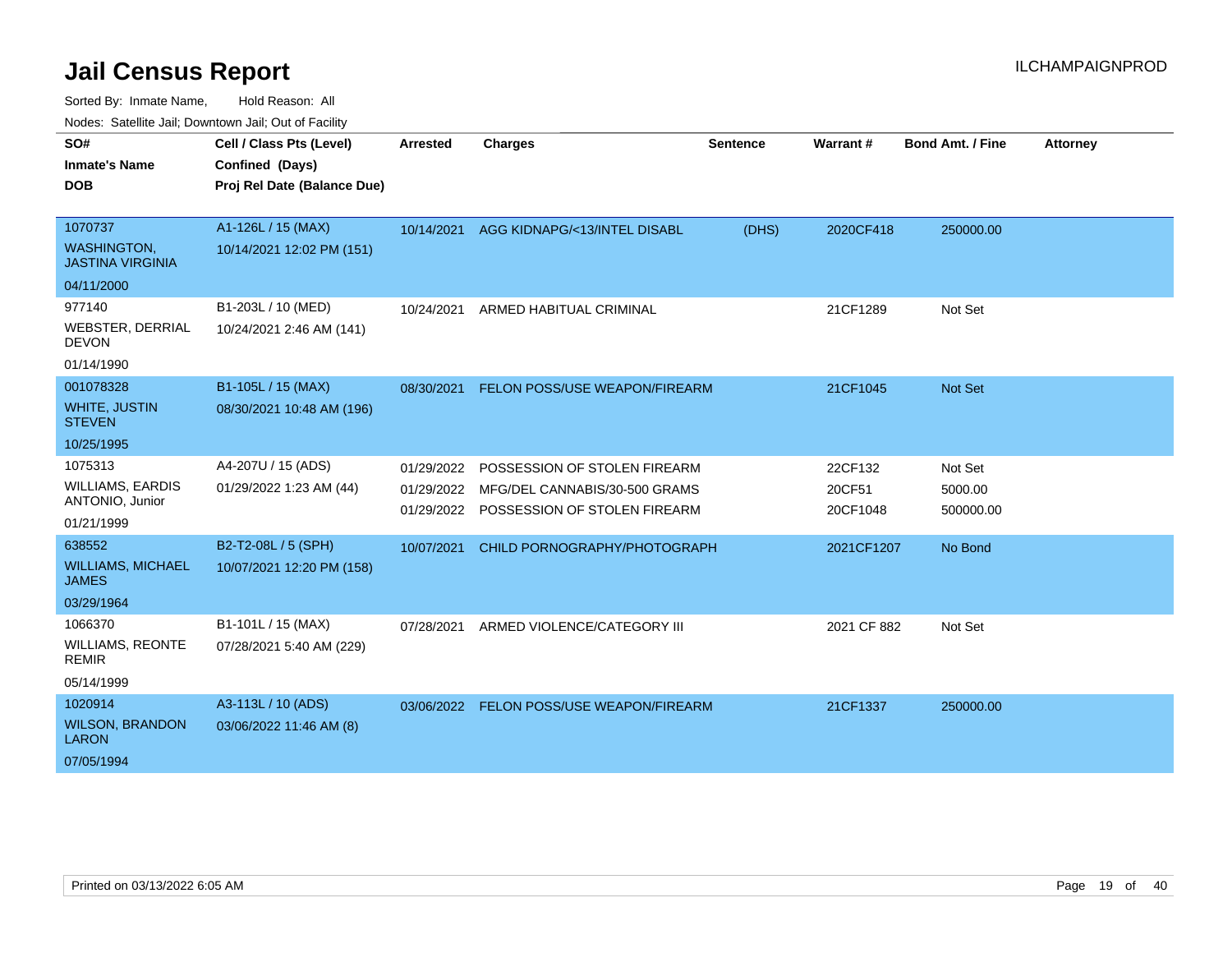| SO#                                | Cell / Class Pts (Level)    | Arrested          | Charges                                | <b>Sentence</b> | <b>Warrant#</b> | <b>Bond Amt. / Fine</b> | <b>Attorney</b> |
|------------------------------------|-----------------------------|-------------------|----------------------------------------|-----------------|-----------------|-------------------------|-----------------|
| <b>Inmate's Name</b>               | Confined (Days)             |                   |                                        |                 |                 |                         |                 |
| <b>DOB</b>                         | Proj Rel Date (Balance Due) |                   |                                        |                 |                 |                         |                 |
|                                    |                             |                   |                                        |                 |                 |                         |                 |
| 001078935                          | BOOKH-3                     | 03/12/2022        | KNOW POSS FIC/ALT LIC/PERMIT           |                 | 2022CFAWOW      | No Bond                 |                 |
| <b>WILSON, DEVONJ</b>              | 03/12/2022 3:25 AM (2)      | 03/12/2022        | <b>OBSTRCT JUSTICE/LEAVE STATE</b>     |                 | 2022CFAWOW      | No Bond                 |                 |
| <b>LANCE</b>                       |                             | 03/12/2022        | DRIVING ON REVOKED LICENSE             |                 | 2021TR8765      | 1500.00                 |                 |
| 03/30/1986                         |                             | 03/12/2022        | UNLWFL POSS FIREARM                    |                 | 2021CF131       | 30000.00                |                 |
|                                    |                             | 03/12/2022        | <b>FELON POSSESS WEAPON/2ND+</b>       |                 | 2020CF169       | 10000.00                |                 |
|                                    |                             | 03/12/2022        | DRIVING ON REVOKED LICENSE             |                 | 2022TRAWOW      | Not Set                 |                 |
| 1051953                            | A1-124U / 10 (ADS)          | 02/02/2022        | DOMESTIC BATTERY/OTHER PRIOR           |                 | 22CF144         | Not Set                 |                 |
| WINSTON, ALYSSIA<br><b>LETEECE</b> | 02/02/2022 4:29 AM (40)     |                   |                                        |                 |                 |                         |                 |
| 03/17/1996                         |                             |                   |                                        |                 |                 |                         |                 |
| 001077794                          | BOOKF-2                     |                   | 03/11/2022 POSSESSION OF METH< 5 GRAMS |                 | 2021CF824       | 7500.00                 |                 |
| ZORN, KATIE LYNN                   | 03/11/2022 6:50 PM (3)      |                   |                                        |                 |                 |                         |                 |
| 04/13/1992                         |                             |                   |                                        |                 |                 |                         |                 |
| <b>Total Satellite Jail: 151</b>   |                             | <b>Males: 131</b> | Unknown: 0<br>Females: 20              |                 |                 |                         |                 |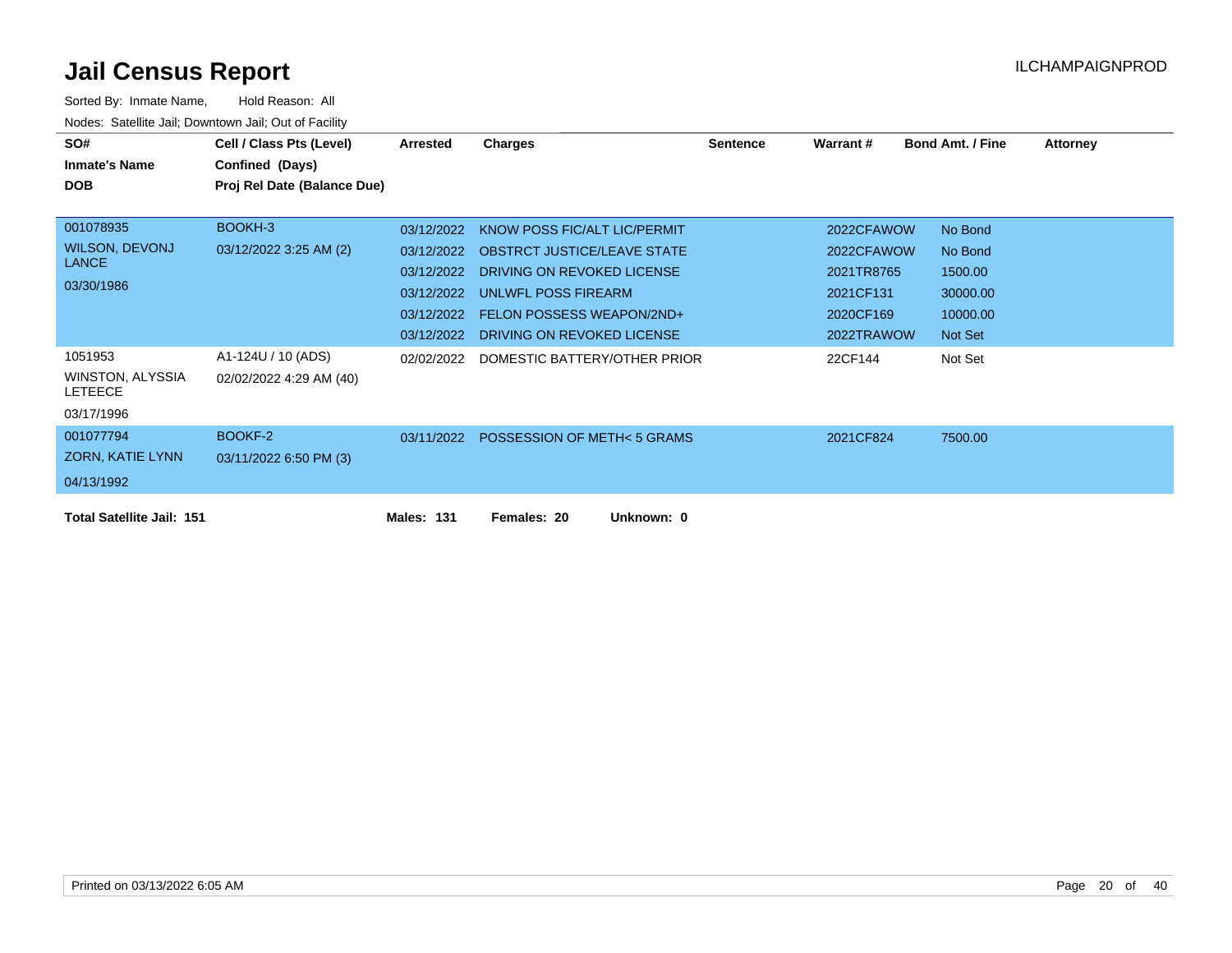| <b>Downtown Jail</b><br>SO#<br><b>Inmate's Name</b><br><b>DOB</b> | Cell / Class Pts (Level)<br>Confined (Days)<br>Proj Rel Date (Balance Due) | Arrested   | <b>Charges</b>                    | <b>Sentence</b> | <b>Warrant#</b> | <b>Bond Amt. / Fine</b> | <b>Attorney</b> |
|-------------------------------------------------------------------|----------------------------------------------------------------------------|------------|-----------------------------------|-----------------|-----------------|-------------------------|-----------------|
| 1073165                                                           | G4L / 5 (MIN)                                                              | 04/30/2021 | <b>BURGLARY</b>                   | 9y (DOC)        | 21CF516         | Not Set                 |                 |
| <b>ACKERMAN, CODY</b><br><b>JAMES</b>                             | 04/30/2021 4:48 PM (318)                                                   | 04/30/2021 | FORGERY/ISSUE/DELIVER DOCUMENT    |                 | 19CF143         | 75000.00                |                 |
| 02/01/1989                                                        |                                                                            | 05/03/2021 | FORGERY/ISSUE/DELIVER DOCUMENT    |                 | 2018CF689       | 2500.00 / 75.00         |                 |
| 47897                                                             | J5L / 15 (ADS)                                                             | 01/19/2022 | PAROLE REVOCATION                 |                 | VA2201139       | No Bond                 |                 |
| BRANAMAN,                                                         | 01/19/2022 9:21 PM (54)                                                    | 01/19/2022 | VIOLATE ORDER PROTECTION          |                 | 22CF85          | Not Set                 |                 |
| <b>CLIFFORD EARL</b>                                              |                                                                            | 01/19/2022 | DRVG REVOKED/2+/PERS INJ/DEATH    |                 | 22CF84          | Not Set                 |                 |
| 03/09/1975                                                        |                                                                            | 02/08/2022 | <b>DRIVE REVOKED/RECK HOMIC/3</b> |                 | 21CF1280        | Not Set                 |                 |
|                                                                   |                                                                            | 02/08/2022 | DRIVING ON REVOKED LICENSE        |                 | 21TR8305        | Not Set                 |                 |
| 990633                                                            | G7L / 5 (MIN)                                                              | 02/15/2022 | POSS AMT CON SUB EXCEPT(A)/(D)    | 5y (DOC)        | 2017CF598       | No Bond                 |                 |
| <b>BRIFFORD, WILLIE</b><br>Junior                                 | 02/15/2022 8:56 AM (27)                                                    |            | 02/15/2022 CIVIL FTA WARRANT      |                 | 019F154         | 2500.00                 |                 |
| 09/13/1987                                                        |                                                                            |            |                                   |                 |                 |                         |                 |
| 1027929<br><b>BROUGHTON, MARK</b><br>ANTHONY, Junior              | F6L / 15 (MAX)<br>12/18/2021 2:55 AM (86)                                  | 12/18/2021 | HOME INVASION/CAUSE INJURY        |                 | 21CF1560        | No Bond                 |                 |
| 02/15/1990                                                        |                                                                            |            |                                   |                 |                 |                         |                 |
| 1067476                                                           | F7U / 10 (MED)                                                             | 11/13/2021 | AGG DOMESTIC BATTERY/STRANGLE     |                 | 20CF575         | 5000.00                 |                 |
| <b>BROWN, JAMES</b><br><b>BRONELL</b>                             | 11/13/2021 2:35 AM (121)                                                   | 11/13/2021 | <b>RESIDENTIAL BURGLARY</b>       |                 | 21CF385         | 25000.00                |                 |
| 01/08/1996                                                        |                                                                            |            |                                   |                 |                 |                         |                 |
| 995432<br>BROWN, JAVON<br><b>SHANTEZ</b>                          | H5L / 10 (ADS)<br>12/20/2021 2:06 AM (84)                                  | 12/20/2021 | FAIL TO RPT WKLY/NO FIXED ADDR    |                 | 21CF1559        | Not Set                 |                 |
| 10/14/1991                                                        |                                                                            |            |                                   |                 |                 |                         |                 |
| 1075941                                                           | G2L / 5 (MIN)                                                              | 10/08/2021 | AGG UNLAWFUL USE OF WEAPON/VEH    | 2y (DOC)        | 20CF360         | No Bond                 |                 |
| <b>BROWN, LIONEL</b><br><b>TERRELL</b>                            | 10/08/2021 5:16 PM (157)                                                   |            |                                   |                 |                 |                         |                 |
| 10/19/1981                                                        |                                                                            |            |                                   |                 |                 |                         |                 |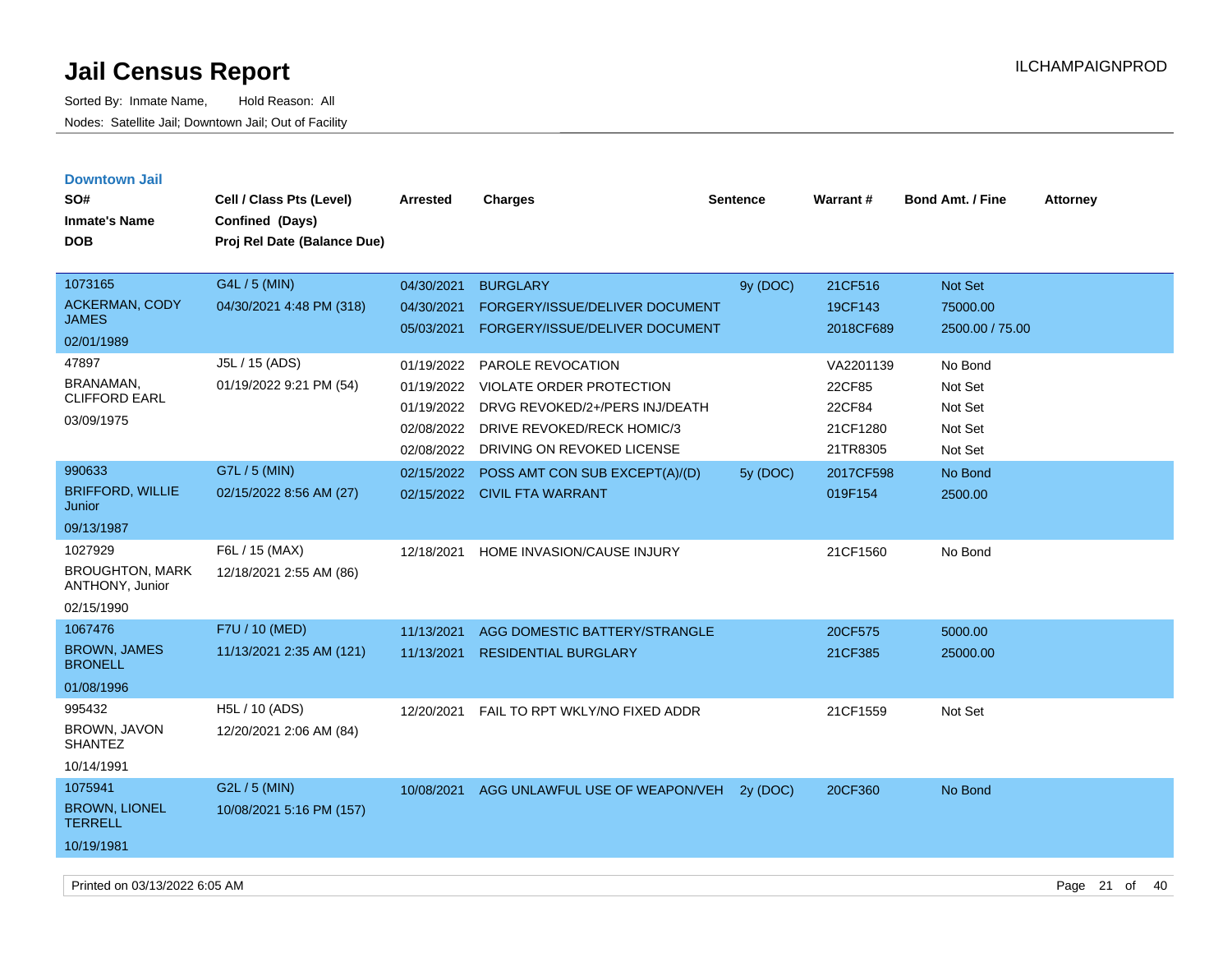| rouco. Calcillo Jali, Downtown Jali, Out of Facility |                                             |                 |                                         |                 |            |                         |                 |
|------------------------------------------------------|---------------------------------------------|-----------------|-----------------------------------------|-----------------|------------|-------------------------|-----------------|
| SO#<br><b>Inmate's Name</b>                          | Cell / Class Pts (Level)<br>Confined (Days) | <b>Arrested</b> | <b>Charges</b>                          | <b>Sentence</b> | Warrant#   | <b>Bond Amt. / Fine</b> | <b>Attorney</b> |
| DOB                                                  | Proj Rel Date (Balance Due)                 |                 |                                         |                 |            |                         |                 |
|                                                      |                                             |                 |                                         |                 |            |                         |                 |
| 001078900                                            | C9L / 15 (ADS)                              |                 | 03/02/2022 MURDER/INTENT TO KILL/INJURE |                 | 22CF252    | <b>Not Set</b>          |                 |
| <b>BYRD, ANDREW</b><br><b>DARNELL</b>                | 03/02/2022 11:59 PM (12)                    |                 |                                         |                 |            |                         |                 |
| 12/30/2003                                           |                                             |                 |                                         |                 |            |                         |                 |
| 001078092                                            | H2U / 10 (ADS)                              | 12/27/2021      | AGG BATTERY/PUBLIC PLACE                |                 | 2021CF1042 | 5000.00                 |                 |
| WILLIAM                                              | CHOUNARD, STANLEY 12/27/2021 10:47 PM (77)  |                 |                                         |                 |            |                         |                 |
| 06/25/1986                                           |                                             |                 |                                         |                 |            |                         |                 |
| 56241                                                | E1L / 5 (MIN)                               |                 | 01/13/2022 VIOLATE ORDER/PRIOR DOM BTRY |                 | 22CF59     | <b>Not Set</b>          |                 |
| <b>CLARK, DAMON</b><br><b>GILLMORE</b>               | 01/13/2022 4:36 AM (60)                     |                 |                                         |                 |            |                         |                 |
| 12/21/1976                                           |                                             |                 |                                         |                 |            |                         |                 |
| 001078838                                            | K <sub>2</sub> / 15 (ADS)                   | 02/12/2022      | PRED CRIM SEX ASLT/BODILY HARM          |                 | 21CF30     | 150000.00               |                 |
| CLAYTON, KAREEM<br>JAMAL                             | 02/12/2022 8:55 AM (30)                     |                 |                                         |                 |            |                         |                 |
| 02/03/1974                                           |                                             |                 |                                         |                 |            |                         |                 |
| 1075361                                              | J6L / 5 (ADS)                               | 04/16/2021      | <b>BURGLARY</b>                         |                 | 21CF414    | <b>Not Set</b>          |                 |
| <b>COWART, TORREY</b><br><b>BENJAMEN, Junior</b>     | 04/16/2021 9:17 PM (332)                    |                 |                                         |                 |            |                         |                 |
| 11/22/1987                                           |                                             |                 |                                         |                 |            |                         |                 |
| 1067370                                              | E6L / 15 (ADS)                              | 11/05/2021      | FIREARM/FOID INVALID/NOT ELIG           |                 | 21CF1370   | Not Set                 |                 |
| DAVIS, AUSTIN<br>CHRISTOPHER                         | 11/06/2021 12:23 AM (128)                   |                 |                                         |                 |            |                         |                 |
| 08/11/1997                                           |                                             |                 |                                         |                 |            |                         |                 |
| 001077214                                            | 15 / 15 (ADS)                               | 12/20/2021      | <b>MURDER</b>                           |                 | 21CF1572   | <b>Not Set</b>          |                 |
| DAVIS-MURDOCK,<br><b>ERION VASSHAD</b>               | 12/21/2021 10:13 AM (83)                    | 12/22/2021      | <b>PAROLE REVOCATION</b>                |                 | CH2107977  | <b>Not Set</b>          |                 |
| 06/22/1998                                           |                                             |                 |                                         |                 |            |                         |                 |
| 001078223                                            | G6L / 5 (MIN)                               | 11/09/2021      | AGG DUI/NO VALID DL                     |                 | 21CF1382   | Not Set                 |                 |
| DIEGO-MATEO,<br>JOAQUIN                              | 11/09/2021 10:52 PM (125)                   |                 |                                         |                 |            |                         |                 |
| 01/23/2002                                           |                                             |                 |                                         |                 |            |                         |                 |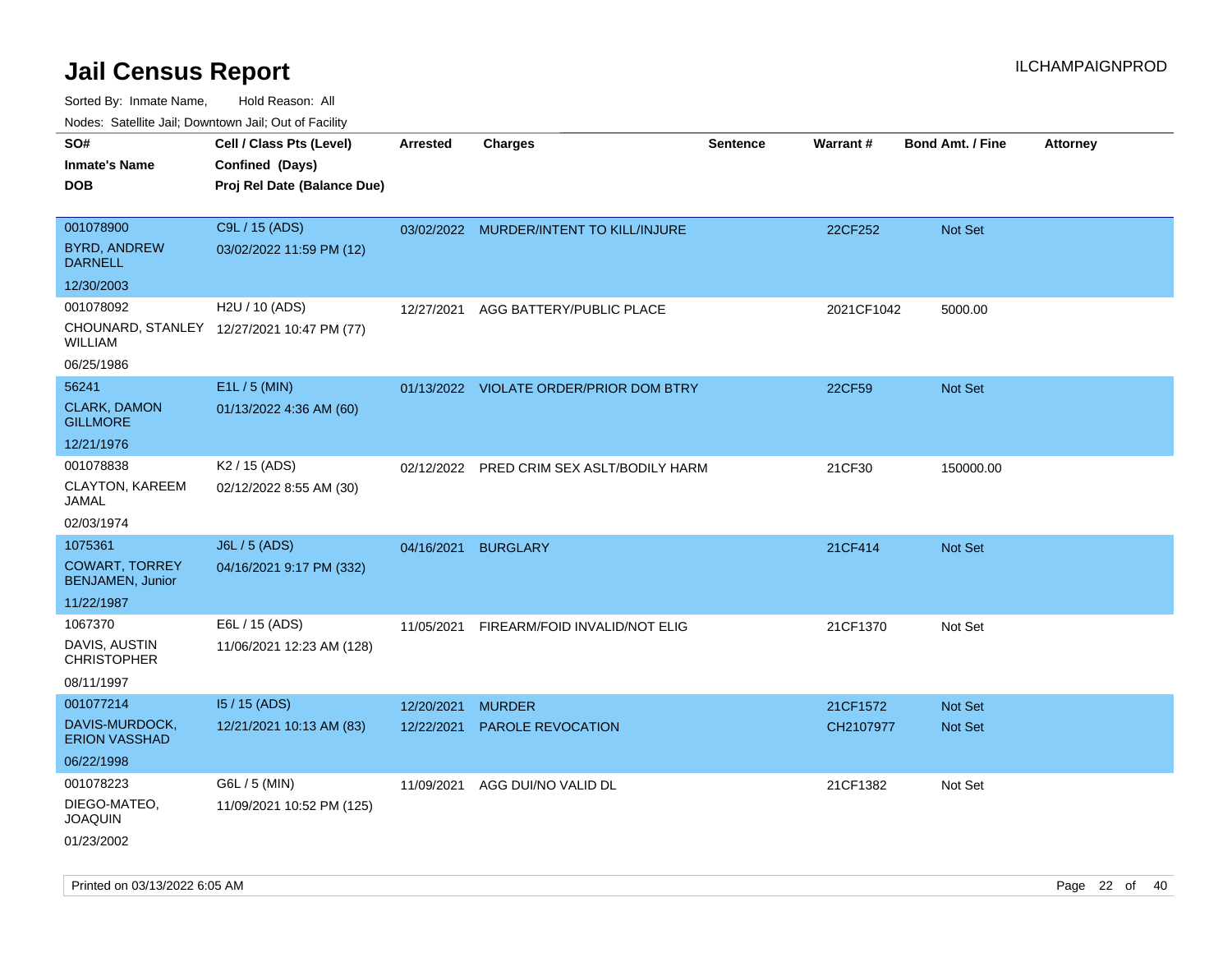Sorted By: Inmate Name, Hold Reason: All Nodes: Satellite Jail; Downtown Jail; Out of Facility

| roaco. Calcillo dall, Downtown dall, Cal of Fability |                             |                   |                                           |                 |            |                         |                 |
|------------------------------------------------------|-----------------------------|-------------------|-------------------------------------------|-----------------|------------|-------------------------|-----------------|
| SO#                                                  | Cell / Class Pts (Level)    | <b>Arrested</b>   | <b>Charges</b>                            | <b>Sentence</b> | Warrant#   | <b>Bond Amt. / Fine</b> | <b>Attorney</b> |
| <b>Inmate's Name</b>                                 | Confined (Days)             |                   |                                           |                 |            |                         |                 |
| <b>DOB</b>                                           | Proj Rel Date (Balance Due) |                   |                                           |                 |            |                         |                 |
|                                                      |                             |                   |                                           |                 |            |                         |                 |
| 571307                                               | J3L / 15 (ADS)              | 09/14/2020        | <b>CRIM SEXUAL ABUSE/CONSENT</b>          |                 | 2020CF1026 | Not Set                 |                 |
| DOMINGO-<br>CASTANEDA,                               | 09/14/2020 11:19 PM (546)   |                   | 09/14/2020 PRED CRIM SEX ASLT/VICTIM <13  |                 | 2020CF1025 | Not Set                 |                 |
| 09/29/1989                                           |                             |                   |                                           |                 |            |                         |                 |
| 527379                                               | D6 / 15 (ADS)               | 10/25/2021        | ARMED HABITUAL CRIMINAL                   |                 | 21CF1297   | Not Set                 |                 |
| DRAKE, MARCELL<br><b>DEON</b>                        | 10/25/2021 5:05 PM (140)    | 10/27/2021        | AGG DOMESTIC BATTERY/STRANGLE             |                 | 21CF1245   | Not Set                 |                 |
| 04/20/1987                                           |                             |                   |                                           |                 |            |                         |                 |
| 959292                                               | K1 / 15 (ADS)               | 04/01/2021        | ATTEMPT (FIRST DEGREE MURDER)             |                 | 2020CF565  | 2000000.00              |                 |
| <b>DUNCAN, COREYON</b><br><b>ANTHONY</b>             | 04/01/2021 8:46 PM (347)    | 12/17/2021 MURDER |                                           |                 | 21CF1542   | Not Set                 |                 |
| 01/17/1989                                           |                             |                   |                                           |                 |            |                         |                 |
| 1053207                                              | K3 / 15 (SPH)               |                   | 06/06/2019 MURDER/INTENT TO KILL/INJURE   |                 | 2019-CF849 | 2000000.00              |                 |
| FAUST, JAQUAVEON<br>LAVELL                           | 06/06/2019 2:24 PM (1,012)  |                   |                                           |                 |            |                         |                 |
| 07/25/1996                                           |                             |                   |                                           |                 |            |                         |                 |
| 524764                                               | G3L / 5 (MIN)               |                   | 09/18/2021 METH DELIVERY/15<100 GRAMS     |                 | 21CF627    | 50000.00                |                 |
| <b>FISCUS, ROBERT</b><br><b>LOWELL</b>               | 09/18/2021 10:50 AM (177)   |                   |                                           |                 |            |                         |                 |
| 02/17/1986                                           |                             |                   |                                           |                 |            |                         |                 |
| 1063104                                              | $G1U / 5$ (MIN)             |                   | 01/10/2022 VIOLATE ORDER PROTECTION       |                 | 21CF1258   | 25000.00                |                 |
| FUSON, KEITH<br><b>EDWARD</b>                        | 01/10/2022 9:14 PM (63)     |                   | 01/10/2022 VIOLATE ORDER PROTECTION       |                 | 21CF1259   | 25000.00                |                 |
| 05/07/1987                                           |                             |                   |                                           |                 |            |                         |                 |
| 1069726                                              | G1L / 5 (MIN)               |                   | 02/21/2022 POSS AMT CON SUB EXCEPT(A)/(D) | 18m (DOC)       | 2021CF472  | No Bond                 |                 |
| <b>GREER, CONNOR JAY</b>                             | 02/21/2022 1:41 PM (21)     |                   |                                           |                 |            |                         |                 |
|                                                      |                             |                   |                                           |                 |            |                         |                 |
| 02/22/1994                                           |                             |                   |                                           |                 |            |                         |                 |
| 32913                                                | I1 / 15 (ADS)               | 12/03/2021        | PRED CRIM SEX ASLT/VICTIM <13             |                 | 21CF1481   | Not Set                 |                 |
| GROB, WARREN A,<br>Junior                            | 12/03/2021 4:24 PM (101)    |                   |                                           |                 |            |                         |                 |
| 12/07/1950                                           |                             |                   |                                           |                 |            |                         |                 |

Printed on 03/13/2022 6:05 AM Page 23 of 40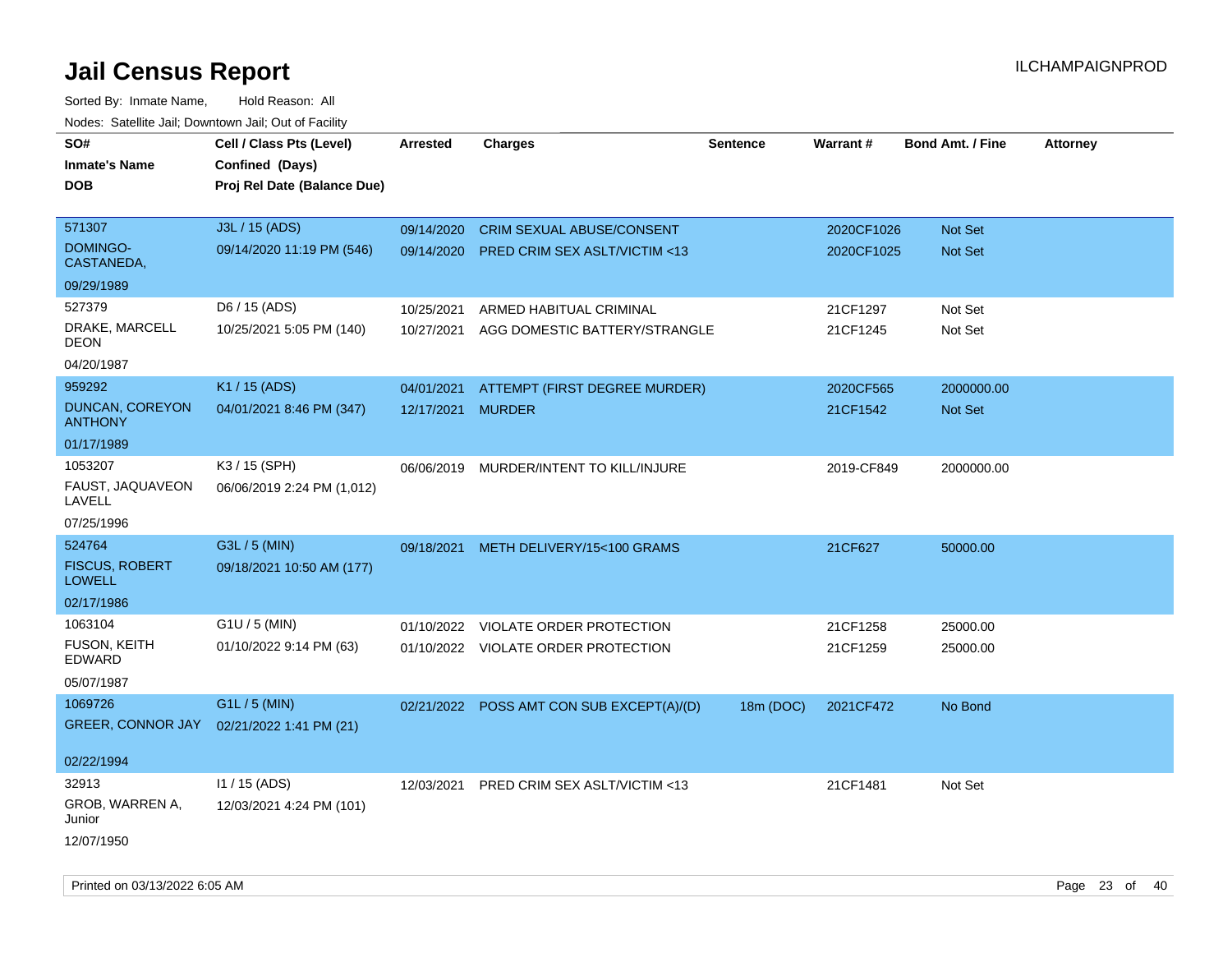| SO#                                       | Cell / Class Pts (Level)                   | Arrested         | <b>Charges</b>                                                           | <b>Sentence</b> | Warrant#            | <b>Bond Amt. / Fine</b> | <b>Attorney</b> |
|-------------------------------------------|--------------------------------------------|------------------|--------------------------------------------------------------------------|-----------------|---------------------|-------------------------|-----------------|
| <b>Inmate's Name</b>                      | Confined (Days)                            |                  |                                                                          |                 |                     |                         |                 |
| <b>DOB</b>                                | Proj Rel Date (Balance Due)                |                  |                                                                          |                 |                     |                         |                 |
| 001078871                                 | G9U / 5 (ADS)                              |                  |                                                                          |                 |                     |                         |                 |
| <b>HARRIS, MARTELL</b>                    |                                            | 02/22/2022       | RETAIL THEFT/DISP MERCH/<\$300                                           |                 | 2018JD182           | No Bond                 |                 |
| <b>TE'SHAWN</b>                           | 02/22/2022 3:44 PM (20)                    |                  | 02/22/2022 RESIDENTIAL BURGLARY<br>02/22/2022 INDIRECT CRIMINAL CONTEMPT |                 | 2020JD14<br>2020CC9 | No Bond<br>20000.00     |                 |
| 07/02/2003                                |                                            |                  |                                                                          |                 |                     |                         |                 |
| 1073611                                   | G3U / 5 (MIN)                              | 02/09/2021       | DELIVERY OF OR POSSESSION OF W/ INT                                      |                 | 21CF160             | Not Set                 |                 |
| HAYES, CAMERON<br><b>TAYLOR MALEEK</b>    | 02/09/2021 3:10 PM (398)                   | 02/09/2021       | MFG 15>100 GR ECSTASY/ANALOG                                             |                 | 21CF121             | 500000.00               |                 |
| 08/10/1998                                |                                            |                  |                                                                          |                 |                     |                         |                 |
| 953555                                    | C4U / 15 (MAX)                             | 03/10/2021       | <b>CRIM TRESPASS TO RESIDENCE</b>                                        |                 | 21CF272             | Not Set                 |                 |
| HUNT, TAVARIS EARL                        | 03/10/2021 4:58 AM (369)                   |                  | 04/14/2021 AGG FLEEING POLICE/21 MPH OVER                                | 3y (DOC)        | 2020CF94            | 10000.00                |                 |
| 12/29/1987                                |                                            |                  |                                                                          |                 |                     |                         |                 |
| 518711                                    | G5L / 5 (MIN)                              | 01/30/2022 THEFT |                                                                          |                 | 22CF133             | Not Set                 |                 |
| <b>INGERSON, LUCUS</b><br><b>JAMES</b>    | 01/30/2022 4:57 PM (43)                    |                  |                                                                          |                 |                     |                         |                 |
| 09/16/1979                                |                                            |                  |                                                                          |                 |                     |                         |                 |
| 001077864                                 | C6L / 15 (MAX)                             | 04/18/2021       | <b>FELON POSS/USE WEAPON/FIREARM</b>                                     |                 | 21CF428             | Not Set                 |                 |
| D                                         | JAMERSON, ANTHONY 04/18/2021 7:21 PM (330) |                  |                                                                          |                 |                     |                         |                 |
| 01/26/1990                                |                                            |                  |                                                                          |                 |                     |                         |                 |
| 63110                                     | C7L / 10 (ADS)                             | 02/16/2022       | CRIM DAMAGE TO PROPERTY <\$500                                           | 2y (DOC)        | 21CF1548            | No Bond                 |                 |
| JAMES, DOMINIQUE<br><b>JULIUS</b>         | 02/16/2022 5:24 PM (26)                    |                  |                                                                          |                 |                     |                         |                 |
| 03/04/1983                                |                                            |                  |                                                                          |                 |                     |                         |                 |
| 53058                                     | G4U / 5 (MIN)                              |                  | 01/31/2022 DELIVERY OF OR POSSESSION OF W/IN15y/6m (DOC)                 |                 |                     | Not Set                 |                 |
| <b>JOHNSON, DEMARIO</b><br><b>LACONTE</b> | 01/31/2022 11:12 AM (42)                   |                  |                                                                          |                 |                     |                         |                 |
| 06/14/1981                                |                                            |                  |                                                                          |                 |                     |                         |                 |
| 001078766                                 | $13/5$ (ADS)                               | 02/08/2022       | AGGRAVATED BATTERY                                                       |                 | 22CF160             | Not Set                 |                 |
| JOHNSON, IYONZI                           | 02/08/2022 11:56 AM (34)                   | 02/08/2022       | <b>BURGLARY</b>                                                          |                 | 22CF63              | 3000.00                 |                 |
| 07/16/1994                                |                                            |                  |                                                                          |                 |                     |                         |                 |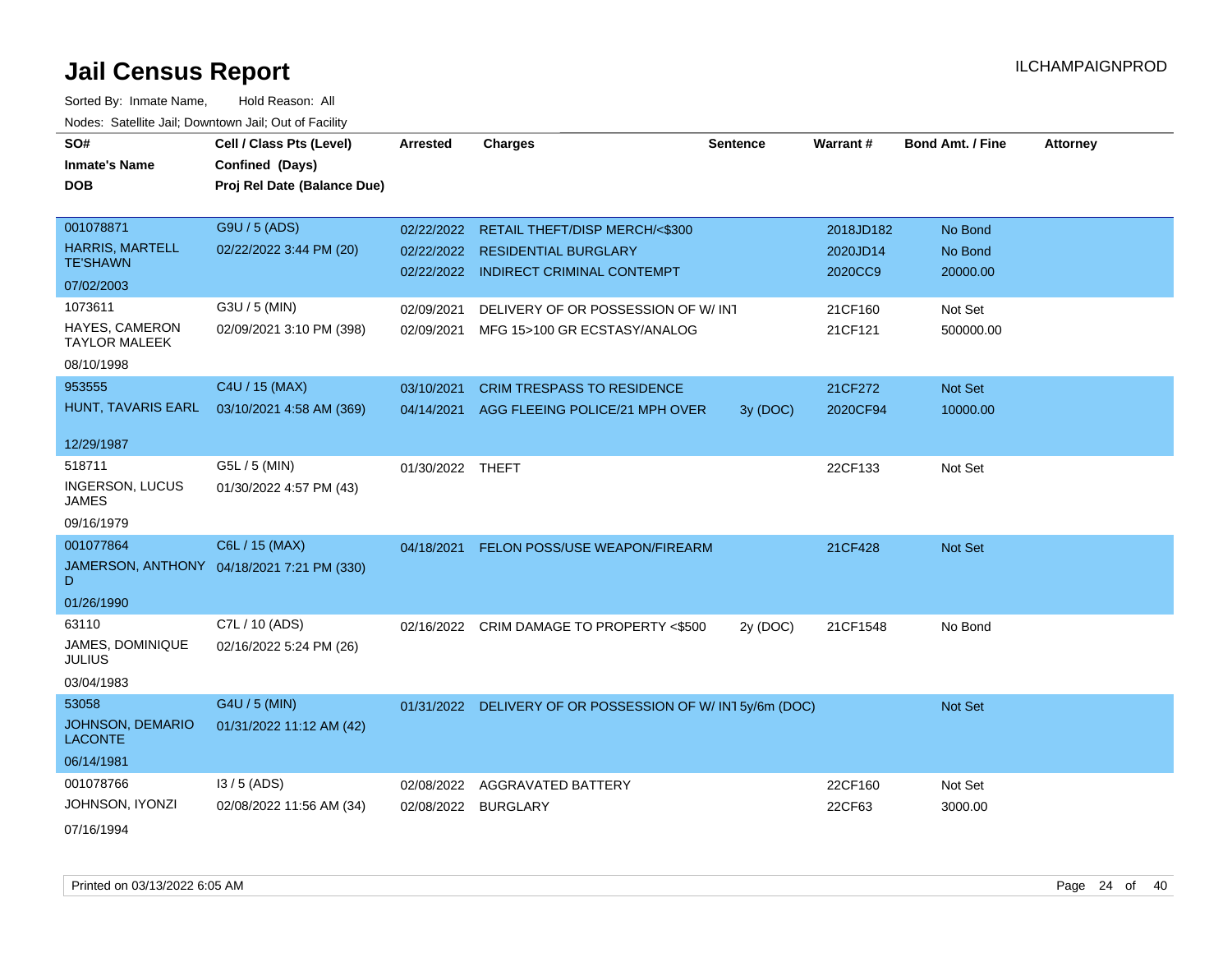Sorted By: Inmate Name, Hold Reason: All Nodes: Satellite Jail; Downtown Jail; Out of Facility

| SO#<br><b>Inmate's Name</b><br><b>DOB</b>                           | Cell / Class Pts (Level)<br>Confined (Days)<br>Proj Rel Date (Balance Due) | <b>Arrested</b>          | <b>Charges</b>                                                          | <b>Sentence</b> | Warrant#                      | <b>Bond Amt. / Fine</b>              | <b>Attorney</b> |
|---------------------------------------------------------------------|----------------------------------------------------------------------------|--------------------------|-------------------------------------------------------------------------|-----------------|-------------------------------|--------------------------------------|-----------------|
| 1068501<br>KING, JULIUS<br><b>EMANUEL</b><br>04/08/1985             | G7U / 5 (MIN)<br>02/07/2022 7:06 PM (35)                                   |                          | 02/07/2022 VIO ORDER/NOTICE/PRIOR VIO O/P                               |                 | 22CF156                       | No Bond                              |                 |
| 001078818<br>KINSEL, EVERAL<br><b>MICHAEL WILLIAM</b><br>10/16/1985 | C5L / 10 (MED)<br>02/04/2022 7:37 PM (38)                                  | 02/04/2022               | DOMESTIC BATTERY/OTHER PRIOR                                            |                 | 22CF148                       | Not Set                              |                 |
| 527447<br>KIRKWOOD, TYLER<br>JAMES<br>10/04/1985                    | C2L / 10 (ADS)<br>02/22/2022 10:47 AM (20)                                 | 02/22/2022<br>02/22/2022 | <b>BURGLARY</b><br>AGG BATTERY/GREAT BODILY HARM<br>02/23/2022 BURGLARY |                 | 22CF224<br>22CF223<br>22CF152 | <b>Not Set</b><br>Not Set<br>Not Set |                 |
| 24308<br><b>KWIATKOWSKI,</b><br>ROBERT JOHN<br>08/08/1963           | D <sub>2</sub> / 15 (MAX)<br>06/03/2021 10:40 PM (284)                     | 06/03/2021               | <b>ROBBERY</b>                                                          |                 | 21CF625                       | No Bond                              |                 |
| 29681<br>LENOIR, JOHN<br><b>CHRISTOPHER</b><br>04/20/1966           | J2L / 15 (ADS)<br>07/14/2020 12:51 PM (608)                                |                          | 07/14/2020 PREDATORY CRIMINAL SEX ASSLT/CHILD                           |                 | 20CF-781                      | 250000.00                            |                 |
| 001077524<br>LEWIS, TREVOR<br><b>DANIEL</b><br>06/03/2002           | D1 / 10 (SPH)<br>12/14/2020 5:16 PM (455)                                  | 12/14/2020               | <b>RESIDENTIAL ARSON</b>                                                | 6y (DOC)        | 2020-CF-1388                  | 150000.00                            |                 |
| 45113<br>MARTIN, JEREMIAH<br><b>FRANCIS</b><br>01/18/1977           | E2L / 15 (MAX)<br>11/20/2021 1:18 AM (114)                                 | 11/20/2021               | ARMED HABITUAL CRIMINAL                                                 |                 | 21CF1424                      | No Bond                              |                 |
| 1063030                                                             | H4L / 15 (ADS)<br>MASON, RYAN ONEIAL 12/21/2021 9:30 AM (83)               | 12/20/2021<br>12/22/2021 | <b>MURDER</b><br>PAROLE REVOCATION                                      |                 | 21CF1571<br>CH2107979         | Not Set<br>Not Set                   |                 |

02/22/1991

Printed on 03/13/2022 6:05 AM Page 25 of 40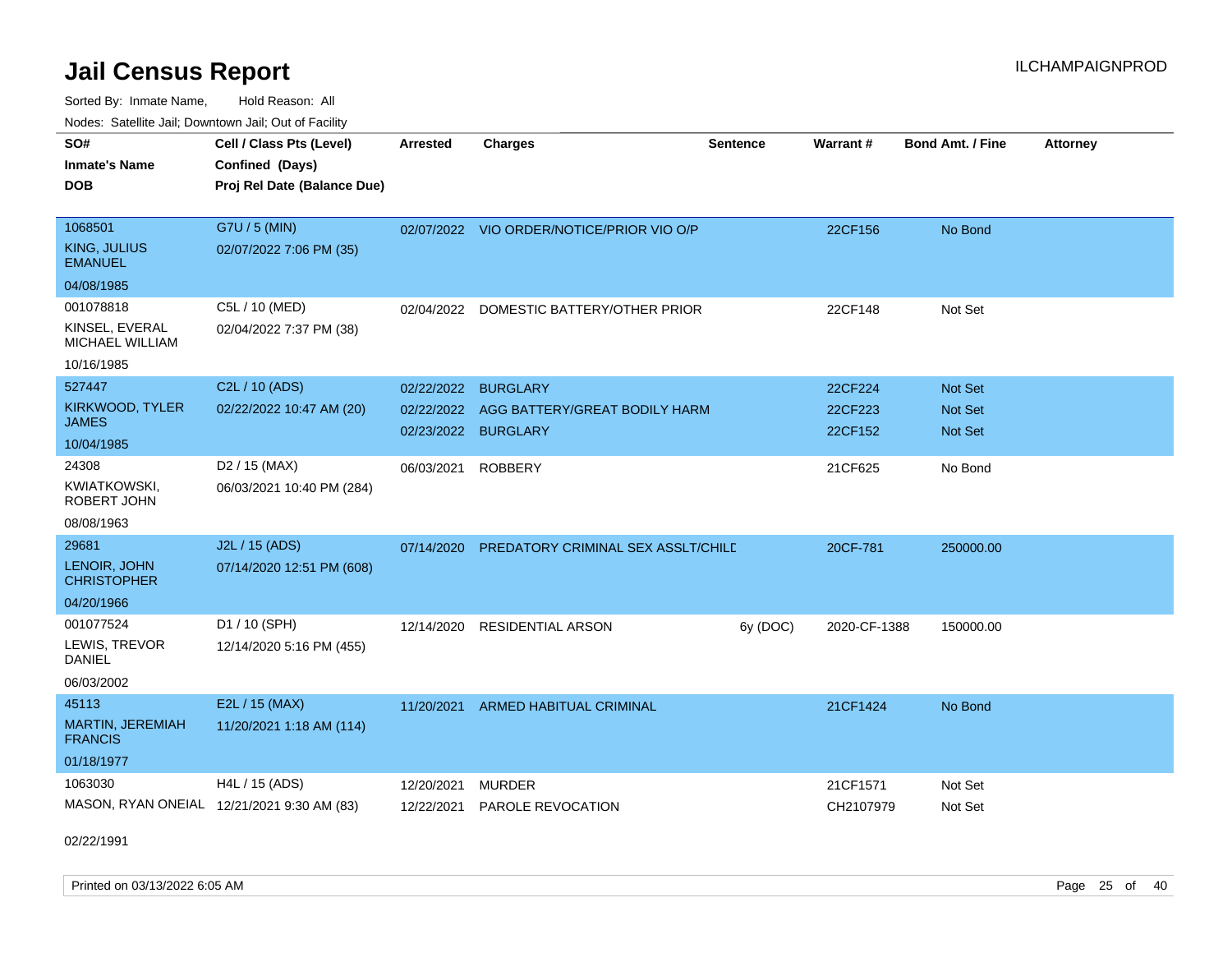| SO#                                   | Cell / Class Pts (Level)    | <b>Arrested</b>      | <b>Charges</b>                          | <b>Sentence</b> | Warrant#   | <b>Bond Amt. / Fine</b> | <b>Attorney</b> |
|---------------------------------------|-----------------------------|----------------------|-----------------------------------------|-----------------|------------|-------------------------|-----------------|
| Inmate's Name                         | Confined (Days)             |                      |                                         |                 |            |                         |                 |
| <b>DOB</b>                            | Proj Rel Date (Balance Due) |                      |                                         |                 |            |                         |                 |
|                                       |                             |                      |                                         |                 |            |                         |                 |
| 1066623                               | G6U / 5 (MIN)               | 11/17/2021           | MFG/DEL 15<100 GR COCA/ANALOG           |                 | 17CF1093   | 75000.00                |                 |
| MATA-OROZCO,<br><b>OLEGARIO</b>       | 11/17/2021 5:08 PM (117)    |                      |                                         |                 |            |                         |                 |
| 03/06/1995                            |                             |                      |                                         |                 |            |                         |                 |
| 1076591                               | G8U / 5 (MIN)               | 02/22/2022           | DELIVERY OF OR POSSESSION OF W/INT      |                 | 20CF961    | 500000.00               |                 |
| MATTHEWS,<br><b>CHRISTIAN ANTHONY</b> | 02/22/2022 7:42 PM (20)     | 02/23/2022           | <b>MAIL FRAUD</b>                       |                 | 2:21CR173  | No Bond                 |                 |
| 03/15/1989                            |                             |                      |                                         |                 |            |                         |                 |
| 001078249                             | B3 / 10 (MED)               | 08/07/2021           | FELON POSS/USE WEAPON/FIREARM           | 4y (DOC)        | 21CF947    | Not Set                 |                 |
| MCCLENDON, CALVIN<br>M                | 08/07/2021 8:56 AM (219)    |                      |                                         |                 |            |                         |                 |
| 04/29/1990                            |                             |                      |                                         |                 |            |                         |                 |
| 40235                                 | G9L / 5 (MIN)               | 10/04/2021           | AGG DUI/4                               |                 | 2021CF1145 | 35000.00                |                 |
| MERRIWEATHER,<br><b>MARCUS TODD</b>   | 10/04/2021 4:41 PM (161)    |                      |                                         |                 |            |                         |                 |
| 11/28/1967                            |                             |                      |                                         |                 |            |                         |                 |
| 1040273                               | E5U / 15 (ADS)              | 09/30/2021           | <b>PRED CRIM SEX ASLT/VICTIM &lt;13</b> |                 | 21CF329    | 500000.00               |                 |
| METCALFE, LANELL<br><b>JARON</b>      | 09/30/2021 11:32 PM (165)   |                      |                                         |                 |            |                         |                 |
| 09/22/1988                            |                             |                      |                                         |                 |            |                         |                 |
| 1075635                               | B2 / 10 (ADS)               | 05/11/2021           | AGG DISCHARGE FIREARM/OCC VEH           |                 | 21CF538    | Not Set                 |                 |
| MILES, DEVLON VON,                    | 05/11/2021 10:39 PM (307)   | 05/11/2021           | MFG/DEL CANNABIS/30-500 GRAMS           |                 | 20CF1402   | 100000.00               |                 |
| Junior                                |                             | 02/23/2022           | <b>MURDER</b>                           |                 | 22CF219    | Not Set                 |                 |
| 11/04/2000                            |                             |                      |                                         |                 |            |                         |                 |
| 1042168                               | G5U / 5 (MIN)               | 02/26/2022 AGG DUI/4 |                                         |                 | 22CF238    | <b>Not Set</b>          |                 |
| MONTALVO, ANTONIO                     | 02/26/2022 6:14 AM (16)     |                      |                                         |                 |            |                         |                 |
| 05/03/1976                            |                             |                      |                                         |                 |            |                         |                 |
| 1007239                               | J1L / 10 (ADS)              | 12/29/2021           | <b>DOMESTIC BATTERY</b>                 | 3y (DOC)        | 21CF1607   | Not Set                 |                 |
| MOORE, ANDREW<br><b>VIRGIL</b>        | 12/29/2021 8:40 PM (75)     |                      |                                         |                 |            |                         |                 |
| 08/20/1972                            |                             |                      |                                         |                 |            |                         |                 |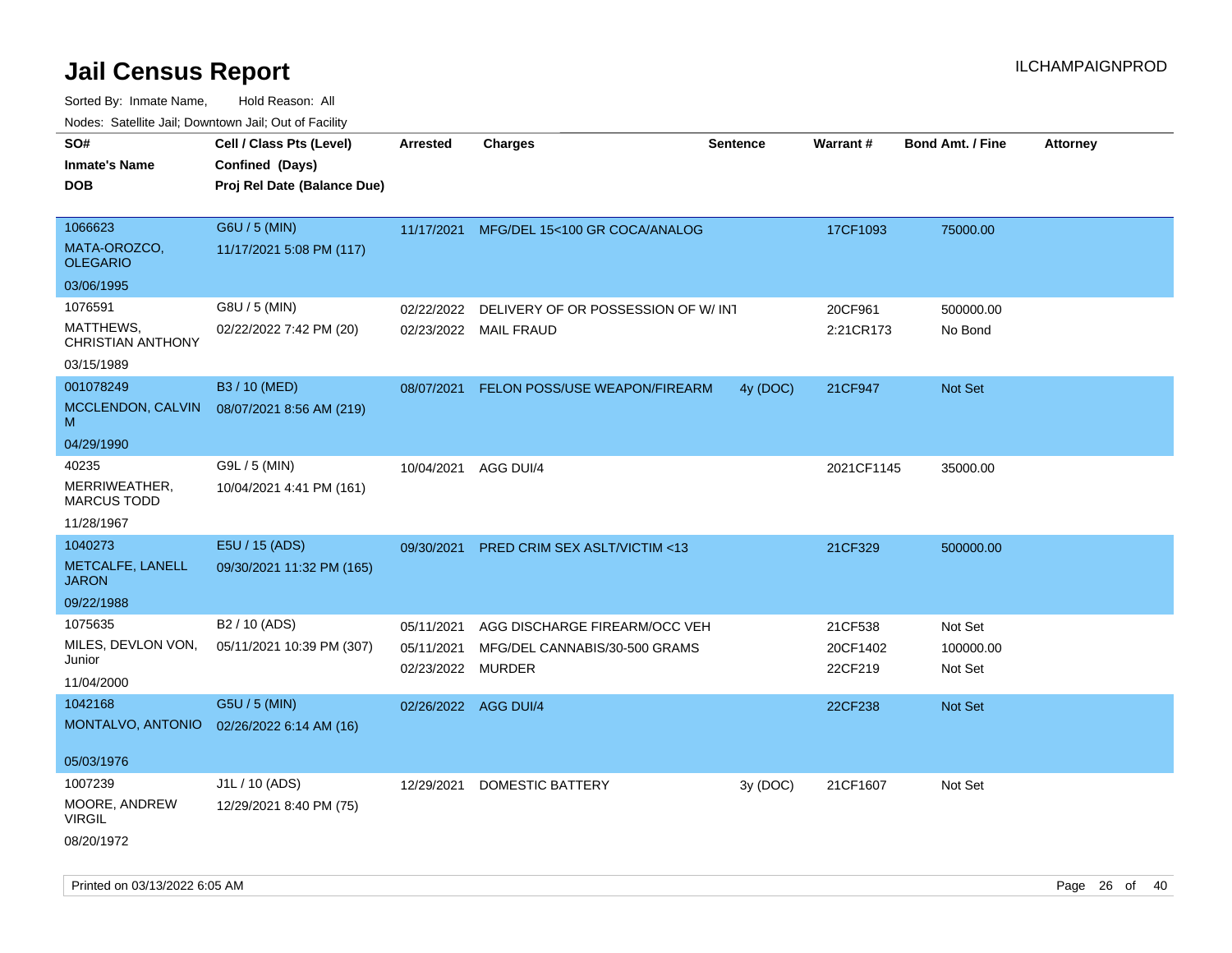| roaco. Calcinio dan, Domnomi dan, Cal or Fability |                                             |                 |                                        |                 |              |                         |                 |
|---------------------------------------------------|---------------------------------------------|-----------------|----------------------------------------|-----------------|--------------|-------------------------|-----------------|
| SO#<br><b>Inmate's Name</b>                       | Cell / Class Pts (Level)<br>Confined (Days) | <b>Arrested</b> | Charges                                | <b>Sentence</b> | Warrant#     | <b>Bond Amt. / Fine</b> | <b>Attorney</b> |
| DOB                                               | Proj Rel Date (Balance Due)                 |                 |                                        |                 |              |                         |                 |
|                                                   |                                             |                 |                                        |                 |              |                         |                 |
| 1069209                                           | <b>H1L / 10 (ADS)</b>                       | 04/07/2021      | AGG BATTERY/GREAT BODILY HARM          |                 | 21CF376      | Not Set                 |                 |
| MOORE, DEVONTE<br>JAMAL                           | 04/07/2021 6:25 PM (341)                    |                 |                                        |                 |              |                         |                 |
| 09/24/1995                                        |                                             |                 |                                        |                 |              |                         |                 |
| 61251                                             | E4L / 15 (ADS)                              | 12/27/2021      | PRED CRIM SEX ASLT/VICTIM <13          |                 | 21CF651      | No Bond                 |                 |
| PETMECKY, JOHN<br>ROBERT                          | 12/27/2021 1:52 PM (77)                     |                 |                                        |                 |              |                         |                 |
| 03/09/1983                                        |                                             |                 |                                        |                 |              |                         |                 |
| 001078357                                         | A2L / 15 (SPH)                              | 09/17/2021      | ARMED ROBBERY/ARMED W/FIREARM          |                 | 21CF1128     | <b>Not Set</b>          |                 |
| PETTIGREW, CAREY<br><b>CORNITRIAS DEOBLO</b>      | 09/17/2021 9:56 AM (178)                    | 09/17/2021      | ARMED ROBBERY/ARMED W/FIREARM          |                 | 21CF1129     | <b>Not Set</b>          |                 |
| 08/31/1986                                        |                                             | 09/17/2021      | ARMED ROBBERY/ARMED W/FIREARM          |                 | 21CF1230     | <b>Not Set</b>          |                 |
| 1008308                                           | F2U / 10 (MED)                              | 01/30/2022      | ASSAULT                                |                 | 19CM364      | 4000.00                 |                 |
| PETTIGREW, MARIO<br>TRAVINIO                      | 01/30/2022 6:15 AM (43)                     |                 | 01/30/2022 AGG BTRY/GREAT BOD HARM/60+ |                 | 22CF131      | No Bond                 |                 |
| 08/11/1992                                        |                                             |                 |                                        |                 |              |                         |                 |
| 1070610                                           | C8L / 10 (ADS)                              | 03/03/2022      | AGG BATTERY/PUBLIC PLACE               |                 | 21CF930      | <b>Not Set</b>          |                 |
| PHILLIS, AARON<br><b>MONTRELL</b>                 | 03/03/2022 2:49 PM (11)                     | 03/03/2022      | AGG BATTERY/GREAT BODILY HARM          |                 | 21CF482      | 5000.00                 |                 |
| 03/26/1999                                        |                                             |                 |                                        |                 |              |                         |                 |
| 1022441                                           | C3L / 10 (ADS)                              | 10/27/2021      | AGG BATTERY/PEACE OFFICER              |                 | 2021 CF 12   | No Bond                 |                 |
| PICKENS, DONTRELL<br>DEMAR                        | 10/27/2021 1:39 PM (138)                    | 10/27/2021      | AGG BATTERY/PEACE OFFICER              |                 | 2020 CF 1488 | No Bond                 |                 |
| 12/10/1993                                        |                                             |                 |                                        |                 |              |                         |                 |
| 001077783                                         | H6L / 10 (ADS)                              | 01/05/2022      | <b>AGGRAVATED BATTERY</b>              |                 | 21CF325      | <b>Not Set</b>          |                 |
| RIVERA, DARYL<br><b>ANTONIO</b>                   | 01/05/2022 4:20 PM (68)                     |                 |                                        |                 |              |                         |                 |
| 11/14/1981                                        |                                             |                 |                                        |                 |              |                         |                 |
| 1072114                                           | A1U / 15 (SPH)                              | 01/17/2021      | ATTEMPT (FIRST DEGREE MURDER)          |                 | 2021CF65     | Not Set                 |                 |
| LEVON                                             | ROBINSON, DONNELL 01/17/2021 2:40 PM (421)  | 01/17/2021      | ARMED ROBBERY/NO FIREARM               |                 | 2020CF824    | 75000.00                |                 |
| 10/23/2000                                        |                                             | 02/17/2021      | AGGRAVATED BATTERY                     | 4y (DOC)        |              | 250000.00               |                 |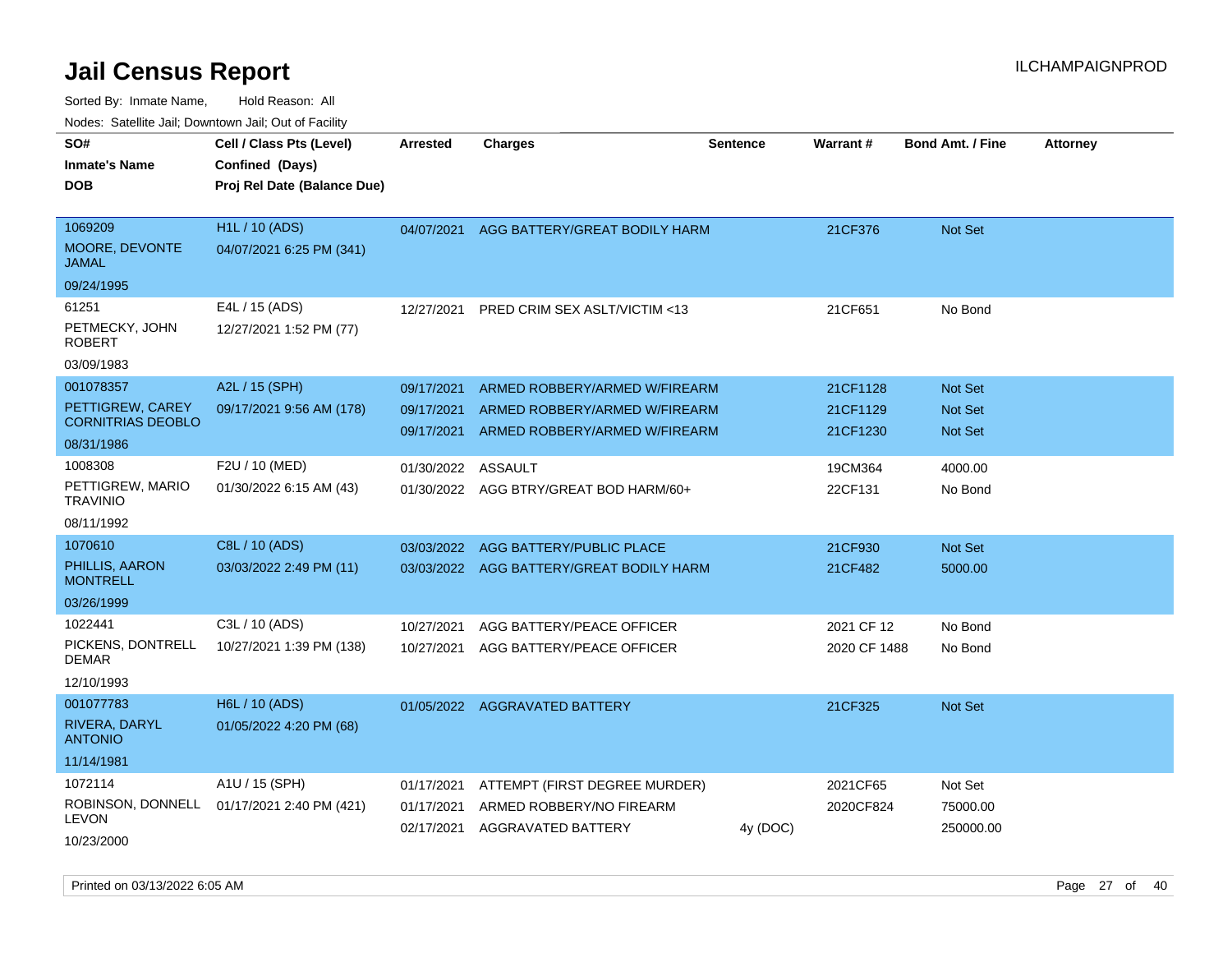| ivouss. Satellite Jali, Downtown Jali, Out of Facility |                                                                            |                          |                                              |                 |                          |                         |                 |
|--------------------------------------------------------|----------------------------------------------------------------------------|--------------------------|----------------------------------------------|-----------------|--------------------------|-------------------------|-----------------|
| SO#<br>Inmate's Name<br><b>DOB</b>                     | Cell / Class Pts (Level)<br>Confined (Days)<br>Proj Rel Date (Balance Due) | Arrested                 | <b>Charges</b>                               | <b>Sentence</b> | <b>Warrant#</b>          | <b>Bond Amt. / Fine</b> | <b>Attorney</b> |
| 1068592<br>ROSS, TEVONTAE<br><b>TERRANCE</b>           | J7L / 15 (ADS)<br>11/12/2021 8:41 AM (122)                                 | 11/12/2021               | <b>BURGLARY</b>                              | 2y (DOC)        | 21CF1393                 | <b>Not Set</b>          |                 |
| 12/15/1998                                             |                                                                            |                          |                                              |                 |                          |                         |                 |
| 47195<br>SIMMONS, JAMES<br>ROBERT<br>03/13/1975        | G8L / 5 (MIN)<br>12/27/2021 8:42 AM (77)                                   | 12/27/2021<br>12/28/2021 | RESIDENTIAL BURGLARY<br>RESIDENTIAL BURGLARY |                 | 2020CF1222<br>2021CF1596 | 10000.00<br>Not Set     |                 |
| 1064798                                                | B1 / 15 (ADS)                                                              | 01/17/2022 MURDER        |                                              |                 | 2021CF695                | 1500000.00              |                 |
| <b>STENNIS, BRUCE</b><br><b>DEONTAY</b>                | 01/17/2022 1:29 PM (56)                                                    |                          | 01/17/2022 MFG/DEL 1<15 GR COCAINE/ANLG      |                 | 21CF520                  | 50000.00                |                 |
| 08/12/1998                                             |                                                                            |                          |                                              |                 |                          |                         |                 |
| 1068839<br>TAYLOR, LONDON<br>JAVON                     | F4L / 15 (MAX)<br>08/07/2020 10:30 AM (584)                                | 08/07/2020               | <b>HOMICIDE</b>                              | 28y (DOC)       | 2020-CF851               | 1000000.00              |                 |
| 08/16/1999                                             |                                                                            |                          |                                              |                 |                          |                         |                 |
| 1056971                                                | D <sub>4</sub> / 10 (ADS)                                                  | 08/07/2021               | FELON POSS/USE WEAPON/FIREARM                |                 | 21CF948                  | No Bond                 |                 |
| TRAVIS, DENZEL<br><b>DANTRELL</b>                      | 08/07/2021 7:36 AM (219)                                                   | 08/08/2021               | AGG BATTERY/PUBLIC PLACE                     |                 | 2020CF647                | 25000.00                |                 |
| 03/21/1993                                             |                                                                            |                          |                                              |                 |                          |                         |                 |
| 001078250<br>TRAVIS, JORDAN<br>TESHAUN<br>03/03/1996   | F2L / 10 (MED)<br>08/07/2021 10:27 AM (219)                                | 08/07/2021               | FELON POSS WEAPON/BODY ARMOR                 |                 | 21CF950                  | Not Set                 |                 |
| 56994                                                  | A1L / 15 (SPH)                                                             | 12/09/2021               | STALKING/CAUSE FEAR FOR SAFETY               |                 | 21CF1514                 | <b>Not Set</b>          |                 |
| <b>TURNER, ROBERT</b><br>EARL, Junior                  | 12/09/2021 9:23 PM (95)                                                    | 12/13/2021               | <b>PAROLE REVOCATION</b>                     |                 | CH2107735                | Not Set                 |                 |
| 09/07/1982                                             |                                                                            |                          |                                              |                 |                          |                         |                 |
| 30108                                                  | J4L / 15 (ADS)                                                             | 07/30/2021               | <b>MURDER</b>                                |                 | 21CF902                  | 2000000.00              |                 |
| VANDYKE, DARYL<br>ANTHONY                              | 07/30/2021 8:29 PM (227)                                                   |                          |                                              |                 |                          |                         |                 |
| 10/04/1965                                             |                                                                            |                          |                                              |                 |                          |                         |                 |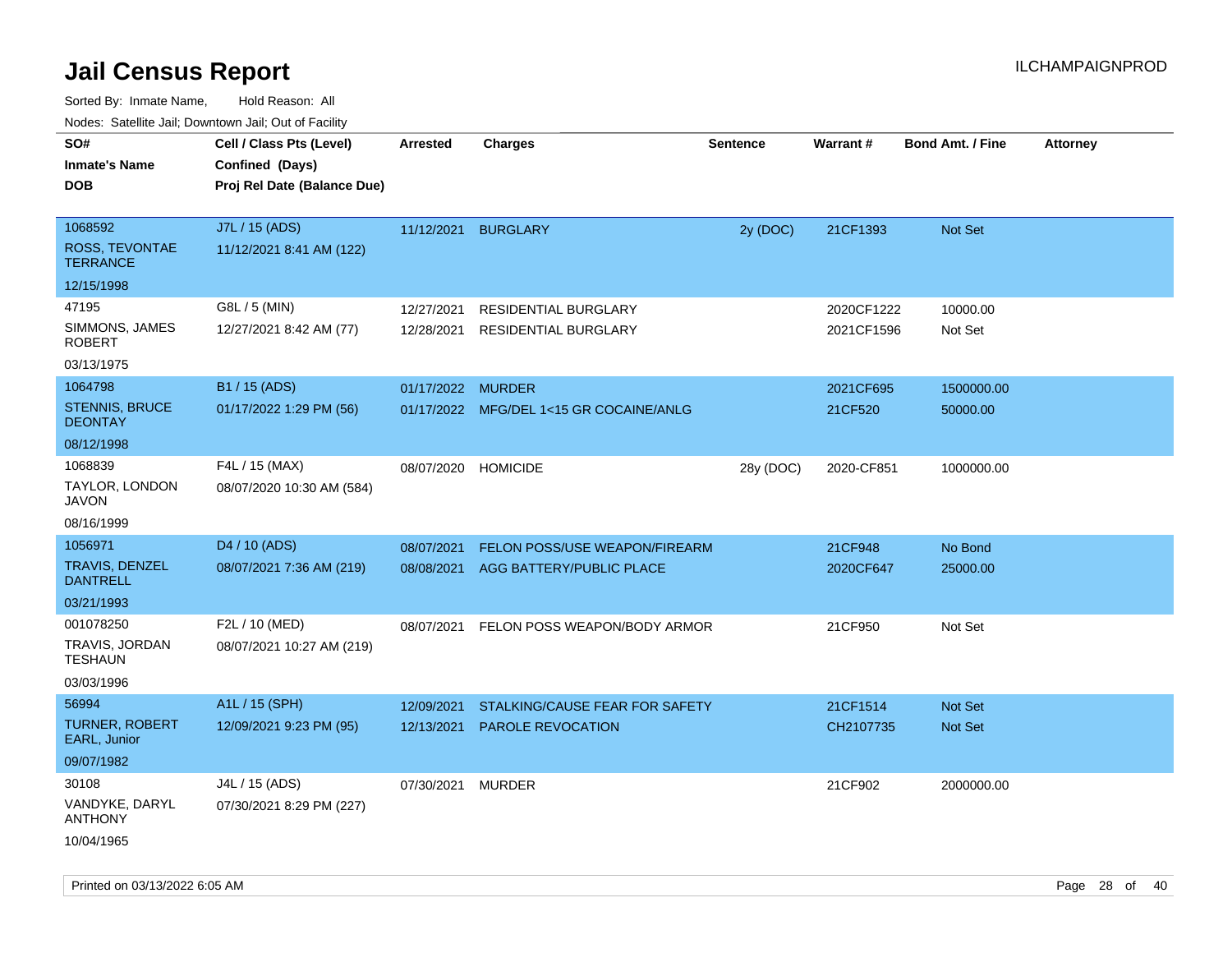| SO#<br><b>Inmate's Name</b><br><b>DOB</b>  | Cell / Class Pts (Level)<br>Confined (Days)<br>Proj Rel Date (Balance Due) | <b>Arrested</b> | <b>Charges</b>                      | <b>Sentence</b> | Warrant#    | <b>Bond Amt. / Fine</b> | <b>Attorney</b> |
|--------------------------------------------|----------------------------------------------------------------------------|-----------------|-------------------------------------|-----------------|-------------|-------------------------|-----------------|
|                                            |                                                                            |                 |                                     |                 |             |                         |                 |
| 968681                                     | D5 / 15 (ADS)                                                              | 08/27/2021      | AGG CRIM SX AB/VIC 13<18/TRUST      |                 | 2020CF499   | 250000.00               |                 |
| <b>WADE, DEMETRIUS</b><br><b>DARYL</b>     | 08/27/2021 2:25 AM (199)                                                   | 08/27/2021      | <b>INDIRECT CRIMINAL CONTEMPT</b>   | 3y (DOC)        | 2021CC16    | No Bond                 |                 |
| 01/07/1987                                 |                                                                            |                 |                                     |                 |             |                         |                 |
| 1070971                                    | H3L / 5 (ADS)                                                              | 12/07/2021      | <b>IDENTITY THEFT/&lt;\$300</b>     |                 | 20CF922     | Not Set                 |                 |
| <b>WEIR, CLINTON</b><br><b>HOWARD</b>      | 12/08/2021 3:45 AM (96)                                                    |                 | 12/07/2021 RECKLESS DRIVING         |                 | 19TR2348    | Not Set                 |                 |
| 03/15/1983                                 |                                                                            |                 |                                     |                 |             |                         |                 |
| 54212                                      | E3U / 10 (ADS)                                                             | 12/21/2021      | ARMED VIOLENCE/CATEGORY I           |                 | 21CF1576    | Not Set                 |                 |
| <b>WHITLOCK, GEORGE</b>                    | 12/21/2021 1:20 PM (83)                                                    | 12/21/2021      | <b>RECEIVE/POSS/SELL STOLEN VEH</b> |                 | 2021CF669   | 10000.00                |                 |
| <b>ABRAM</b>                               |                                                                            | 12/21/2021      | <b>VIOLATE ORDER PROTECTION</b>     |                 | 2021CM391   | 1000.00                 |                 |
| 11/10/1978                                 |                                                                            |                 |                                     |                 |             |                         |                 |
| 1058072                                    | A2U / 15 (SPH)                                                             | 02/25/2021      | ARMED HABITUAL CRIMINAL             |                 |             | Not Set                 |                 |
| <b>WILLIAMS, KENNETH</b><br><b>BERNARD</b> | 02/25/2021 3:24 PM (382)                                                   |                 |                                     |                 |             |                         |                 |
| 10/04/1985                                 |                                                                            |                 |                                     |                 |             |                         |                 |
| 9326                                       | $12/5$ (ADS)                                                               | 06/14/2021      | <b>BURGLARY</b>                     |                 | 2020-CF-625 | <b>Not Set</b>          |                 |
| YOUNG, ANTHONY<br><b>PAUL</b>              | 06/14/2021 12:07 PM (273)                                                  |                 |                                     |                 |             |                         |                 |
| 03/13/1954                                 |                                                                            |                 |                                     |                 |             |                         |                 |
| <b>Total Downtown Jail: 68</b>             |                                                                            | Males: 68       | Females: 0<br>Unknown: 0            |                 |             |                         |                 |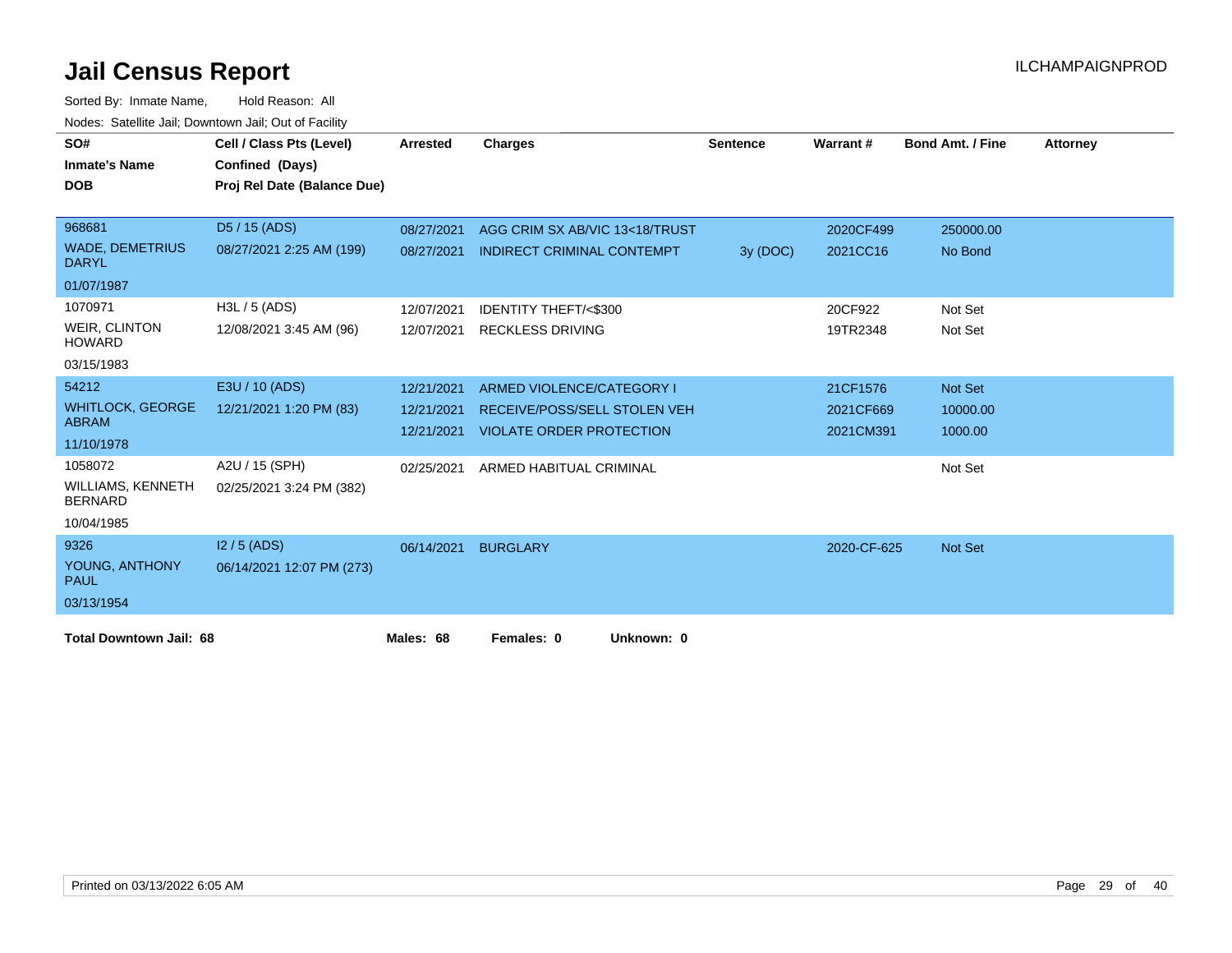**Out of Facility**

Sorted By: Inmate Name, Hold Reason: All Nodes: Satellite Jail; Downtown Jail; Out of Facility

| SO#                                          | Cell / Class Pts (Level)                   | Arrested   | <b>Charges</b>                    | <b>Sentence</b> | <b>Warrant#</b> | <b>Bond Amt. / Fine</b> | <b>Attorney</b> |
|----------------------------------------------|--------------------------------------------|------------|-----------------------------------|-----------------|-----------------|-------------------------|-----------------|
| <b>Inmate's Name</b>                         | Confined (Days)                            |            |                                   |                 |                 |                         |                 |
| <b>DOB</b>                                   | Proj Rel Date (Balance Due)                |            |                                   |                 |                 |                         |                 |
|                                              |                                            |            |                                   |                 |                 |                         |                 |
| 61095                                        | <b>KAN / 10 (ADS)</b>                      | 05/02/2021 | <b>HOME INVASION/CAUSE INJURY</b> |                 | 2021CF323       | 100000.00               |                 |
| <b>AMOS, DERRICK</b><br><b>JAMES</b>         | 05/02/2021 9:02 PM (316)                   |            |                                   |                 |                 |                         |                 |
| 06/12/1985                                   |                                            |            |                                   |                 |                 |                         |                 |
| 001078621                                    | KAN / 10 (MED)                             | 12/23/2021 | <b>RESIDENTIAL BURGLARY</b>       |                 | 21CF1582        | Not Set                 |                 |
| BAILEY, DANIEL SCOTT 12/23/2021 9:44 AM (81) |                                            | 01/14/2022 | PROBATION VIOLATION               |                 | 21CF1445        | Not Set                 |                 |
| 05/09/1999                                   |                                            |            |                                   |                 |                 |                         |                 |
| 19971                                        | <b>EHD</b>                                 | 11/09/2021 | DRIVING RVK/SUSP DUI/SSS 4-9      |                 | 2021CF968       | Not Set                 |                 |
| <b>LYNN</b>                                  | BARNESKE, RAYMOND 11/09/2021 9:32 AM (125) |            |                                   |                 |                 |                         |                 |
| 08/17/1961                                   | 5/6/2022 (0.00)                            |            |                                   |                 |                 |                         |                 |
| 516062                                       | KAN / 15 (MAX)                             | 02/22/2021 | PHONE HARASSMENT/2+               |                 | 20CF194         | 5000.00                 |                 |
| <b>BENNETT, JOHN</b><br><b>MICHAEL</b>       | 02/22/2021 10:47 AM (385)                  | 02/22/2021 | AGG DISCH FIR/VEH/PC OFF/FRMAN    |                 | 21CF210         | No Bond                 |                 |
| 04/30/1986                                   |                                            |            |                                   |                 |                 |                         |                 |
| 33993                                        | <b>KAN / 10 (MED)</b>                      | 06/14/2021 | AGGRAVATED DOMESTIC BATTERY       |                 | 21CF688         | Not Set                 |                 |
| <b>BOOKER, STEPHON</b>                       | 06/14/2021 7:42 PM (273)                   | 06/14/2021 | POSSESSING A CONTROLLED SUBSTANC  |                 | 21CF657         | Not Set                 |                 |
| <b>MONTELL</b>                               |                                            | 06/14/2021 | <b>PAROLE REVOCATION</b>          |                 | CH2103612       | No Bond                 |                 |
| 06/11/1971                                   |                                            |            |                                   |                 |                 |                         |                 |
| 38273                                        | EHD                                        | 02/23/2022 | AGG DUI/NO VALID DL               |                 | 2020CF1371      | Not Set                 |                 |

BRADLEY, **CHRISTOPHER** 02/23/2022 9:14 AM (19) 02/24/1974 4/7/2022 (0.00) BRIGGS, PATRICK **MONTAY** 1074315 KAN / 15 (MAX) 08/03/2021 4:56 PM (223) 08/05/2001 07/27/2021 AGG DISCHARGE FIREARM/VEH/SCH 21CF927 Not Set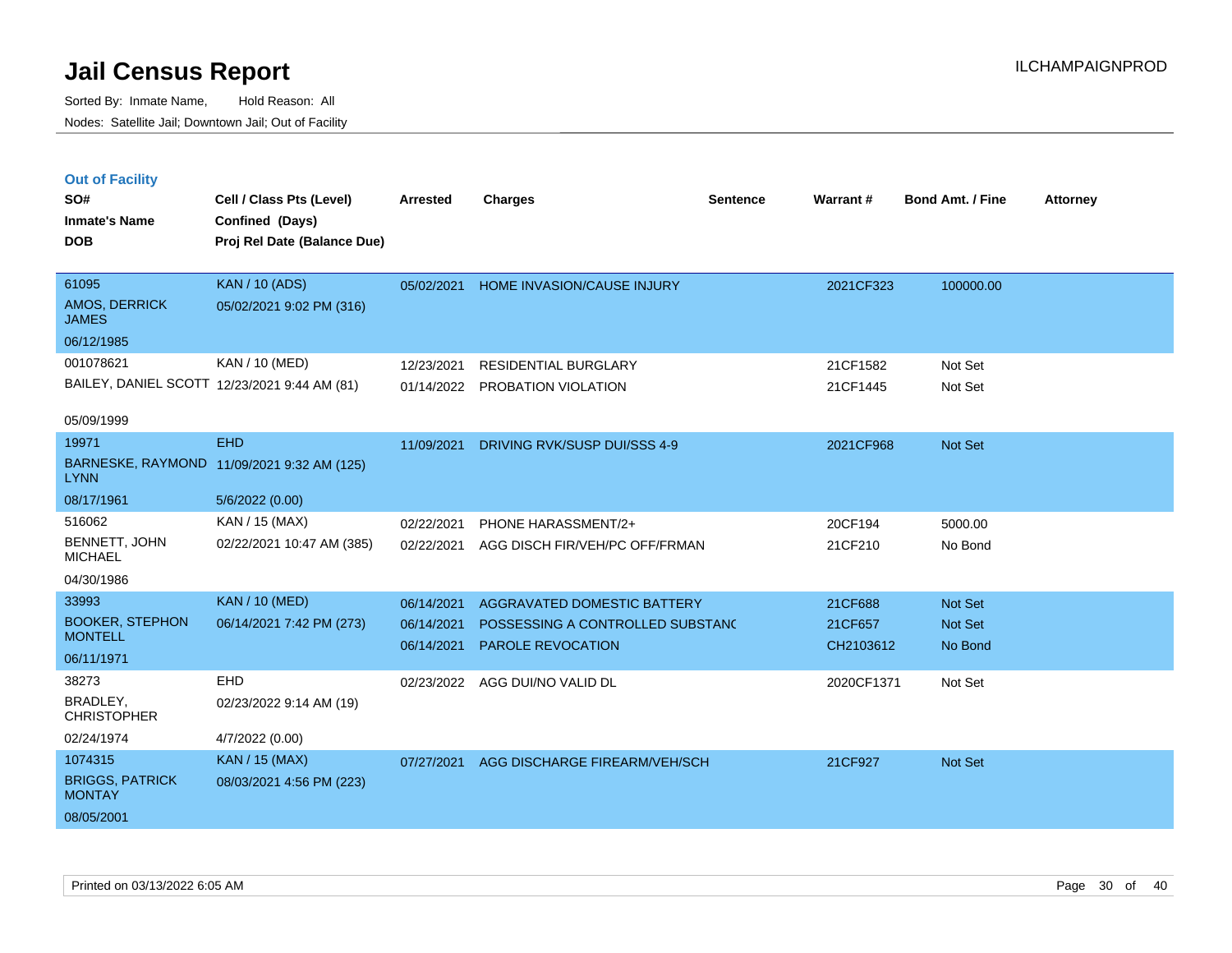| Nudes. Satellite Jali, Downtown Jali, Out of Facility |                                             |                 |                                          |                 |                 |                         |                 |
|-------------------------------------------------------|---------------------------------------------|-----------------|------------------------------------------|-----------------|-----------------|-------------------------|-----------------|
| SO#                                                   | Cell / Class Pts (Level)                    | <b>Arrested</b> | <b>Charges</b>                           | <b>Sentence</b> | <b>Warrant#</b> | <b>Bond Amt. / Fine</b> | <b>Attorney</b> |
| Inmate's Name                                         | Confined (Days)                             |                 |                                          |                 |                 |                         |                 |
| <b>DOB</b>                                            | Proj Rel Date (Balance Due)                 |                 |                                          |                 |                 |                         |                 |
|                                                       |                                             |                 |                                          |                 |                 |                         |                 |
| 001078065                                             | <b>KAN / 10 (ADS)</b>                       | 06/17/2021      | AGG BATTERY/DISCHARGE FIREARM            |                 | 21CF704         | 1000000.00              |                 |
| <b>BROWN, CHARMAN</b><br><b>LAKEEF</b>                | 06/17/2021 12:32 PM (270)                   |                 |                                          |                 |                 |                         |                 |
| 11/30/2002                                            |                                             |                 |                                          |                 |                 |                         |                 |
| 1038554                                               | KAN / 15 (MAX)                              | 08/18/2021      | ARMED HABITUAL CRIMINAL                  |                 | 21CF1162        | Not Set                 |                 |
| <b>BROWN, CORRION</b><br><b>DEVONTAE</b>              | 08/18/2021 5:40 PM (208)                    | 08/18/2021      | DELIVERY OF OR POSSESSION OF W/ INT      |                 | 21CF1009        | No Bond                 |                 |
| 04/19/1995                                            |                                             |                 |                                          |                 |                 |                         |                 |
| 1038579                                               | <b>KAN / 15 (MAX)</b>                       | 08/18/2021      | FELON POSS/USE WEAPON/FIREARM            |                 | 21CF1010        | Not Set                 |                 |
| <b>BROWN, MARKEL</b><br>rikki                         | 08/18/2021 2:05 PM (208)                    |                 |                                          |                 |                 |                         |                 |
| 01/06/1995                                            |                                             |                 |                                          |                 |                 |                         |                 |
| 1003006                                               | KAN / 15 (MAX)                              | 08/19/2021      | FELON POSS/USE MACHINE GUN               |                 | 21CF1011        | No Bond                 |                 |
| <b>BROWN, ROCKEITH</b><br><b>JAVONTE</b>              | 08/19/2021 12:55 AM (207)                   |                 |                                          |                 |                 |                         |                 |
| 07/23/1991                                            |                                             |                 |                                          |                 |                 |                         |                 |
| 1068812                                               | <b>KAN / 15 (MAX)</b>                       | 12/21/2021      | <b>FELON POSS/USE FIREARM PRIOR</b>      |                 | 21CF1568        | <b>Not Set</b>          |                 |
| BRYANT, DANNY<br><b>EUGENE</b>                        | 12/21/2021 1:50 PM (83)                     | 12/21/2021      | AGG DISCHARGE FIREARM/OCC VEH            |                 | 21CF741         | Not Set                 |                 |
| 11/22/1989                                            |                                             |                 |                                          |                 |                 |                         |                 |
| 995894                                                | KAN / 10 (ADS)                              | 12/28/2021      | FELON POSSESS WEAPON/2ND+                | 5y (DOC)        | 2020CF709       | No Bond                 |                 |
|                                                       | BUTLER, JAMES LYNN 12/28/2021 11:05 AM (76) |                 |                                          |                 |                 |                         |                 |
|                                                       |                                             |                 |                                          |                 |                 |                         |                 |
| 12/04/1991                                            |                                             |                 |                                          |                 |                 |                         |                 |
| 987334                                                | <b>KAN / 15 (MAX)</b>                       |                 | 03/10/2021 ATTEMPT (FIRST DEGREE MURDER) |                 | 19CF689         | <b>Not Set</b>          |                 |
| CAIN, ISAIAH<br>DEPRIEST                              | 03/10/2021 2:22 PM (369)                    |                 |                                          |                 |                 |                         |                 |
| 12/23/1990                                            |                                             |                 |                                          |                 |                 |                         |                 |
| 992962                                                | KAN / 15 (ADS)                              | 05/25/2021      | MURDER/INTENT TO KILL/INJURE             |                 | 2018CF1045      | 1000000.00              |                 |
| CAMPBELL, KEITH<br>KNAQEEB                            | 05/25/2021 1:19 PM (293)                    |                 |                                          |                 |                 |                         |                 |
| 07/22/1991                                            |                                             |                 |                                          |                 |                 |                         |                 |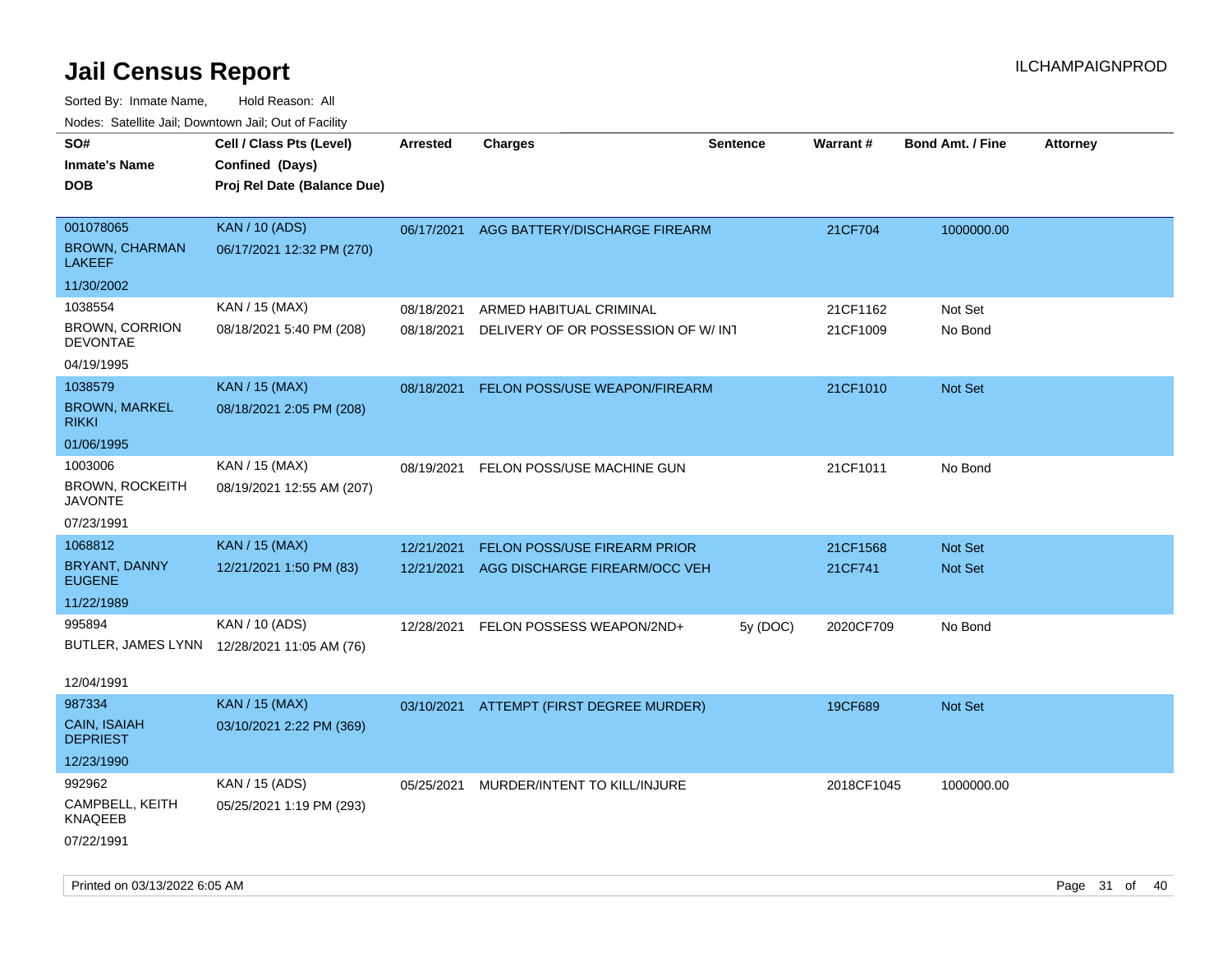Sorted By: Inmate Name, Hold Reason: All

Nodes: Satellite Jail; Downtown Jail; Out of Facility

| SO#                                       | Cell / Class Pts (Level)    | <b>Arrested</b> | <b>Charges</b>                          | <b>Sentence</b> | Warrant#   | <b>Bond Amt. / Fine</b> | <b>Attorney</b> |
|-------------------------------------------|-----------------------------|-----------------|-----------------------------------------|-----------------|------------|-------------------------|-----------------|
| <b>Inmate's Name</b>                      | Confined (Days)             |                 |                                         |                 |            |                         |                 |
| <b>DOB</b>                                | Proj Rel Date (Balance Due) |                 |                                         |                 |            |                         |                 |
|                                           |                             |                 |                                         |                 |            |                         |                 |
| 001078576                                 | <b>KAN / 15 (MAX)</b>       | 11/09/2021      | UNLAWFUL USE OF A WEAPON                |                 | 21CF1383   | Not Set                 |                 |
| <b>CARTER, DEMONDRE</b><br><b>DAVON</b>   | 11/09/2021 6:01 PM (125)    |                 |                                         |                 |            |                         |                 |
| 05/27/2001                                |                             |                 |                                         |                 |            |                         |                 |
| 1064992                                   | KAN / 15 (MAX)              | 09/20/2021      | ARMED VIOLENCE/CATEGORY I               |                 | 21CF1137   | Not Set                 |                 |
| CARTER, KEJUAN<br><b>JAVONTE</b>          | 09/20/2021 11:42 PM (175)   |                 |                                         |                 |            |                         |                 |
| 06/27/1998                                |                             |                 |                                         |                 |            |                         |                 |
| 001078729                                 | <b>KAN</b> / 15 (ADS)       |                 | 01/02/2022 MURDER/INTENT TO KILL/INJURE |                 | 20CF396    | 1000000.00              |                 |
| <b>CARTER, TROY</b><br><b>DEMON</b>       | 01/02/2022 10:29 AM (71)    |                 |                                         |                 |            |                         |                 |
| 01/02/2004                                |                             |                 |                                         |                 |            |                         |                 |
| 001078461                                 | KAN / 10 (MED)              | 10/07/2021      | AGG UNLAWFUL USE WEAPON/PERSON          |                 | 2021CF1209 | No Bond                 |                 |
| COLE, ERIC JOSE                           | 10/08/2021 12:25 AM (157)   | 10/07/2021      | AGG DOMESTIC BATTERY/STRANGLE           |                 | 2021CF1208 | Not Set                 |                 |
| 01/24/2002                                |                             |                 |                                         |                 |            |                         |                 |
| 1048488                                   | <b>KAN / 10 (ADS)</b>       | 12/30/2021      | ARMED VIOLENCE/CATEGORY I               |                 | 2022CF4    | Not Set                 |                 |
| COLSON, WAYNE<br><b>ARTHUR, Third</b>     | 12/30/2021 8:27 AM (74)     |                 |                                         |                 |            |                         |                 |
| 10/14/1995                                |                             |                 |                                         |                 |            |                         |                 |
| 57733                                     | KAN / 15 (SPH)              | 02/25/2020      | <b>HOMICIDE</b>                         |                 | 2020-CF250 | 2000000.00              |                 |
| <b>CRAIG, ANTOINE</b><br>DARRELL          | 02/25/2020 4:08 PM (748)    | 02/25/2020      | FELON POSS/USE WEAPON/FIREARM           |                 | 19CF-1827  | 80000.00                |                 |
| 10/09/1982                                |                             |                 |                                         |                 |            |                         |                 |
| 001077939                                 | <b>KAN / 10 (MED)</b>       | 05/10/2021      | <b>FIREARM/FOID INVALID/NOT ELIG</b>    |                 | 21CF526    | No Bond                 |                 |
| <b>CROSS, PATRICK</b><br><b>DONTRELLE</b> | 05/10/2021 7:31 PM (308)    | 06/02/2021      | POSS STOLEN VEHICLE > \$25,000          |                 | 21CF612    | Not Set                 |                 |
| 11/07/2001                                |                             |                 |                                         |                 |            |                         |                 |
| 25022                                     | EHD / 10 (MED)              |                 | 02/17/2022 AGG DUI/2/PASS<16            |                 | 2021CF560  | No Bond                 |                 |
| <b>CRUMP, ROBERT</b><br><b>ANTHONY</b>    | 02/17/2022 11:48 AM (25)    |                 |                                         |                 |            |                         |                 |
| 02/06/1966                                | 5/14/2022 (0.00)            |                 |                                         |                 |            |                         |                 |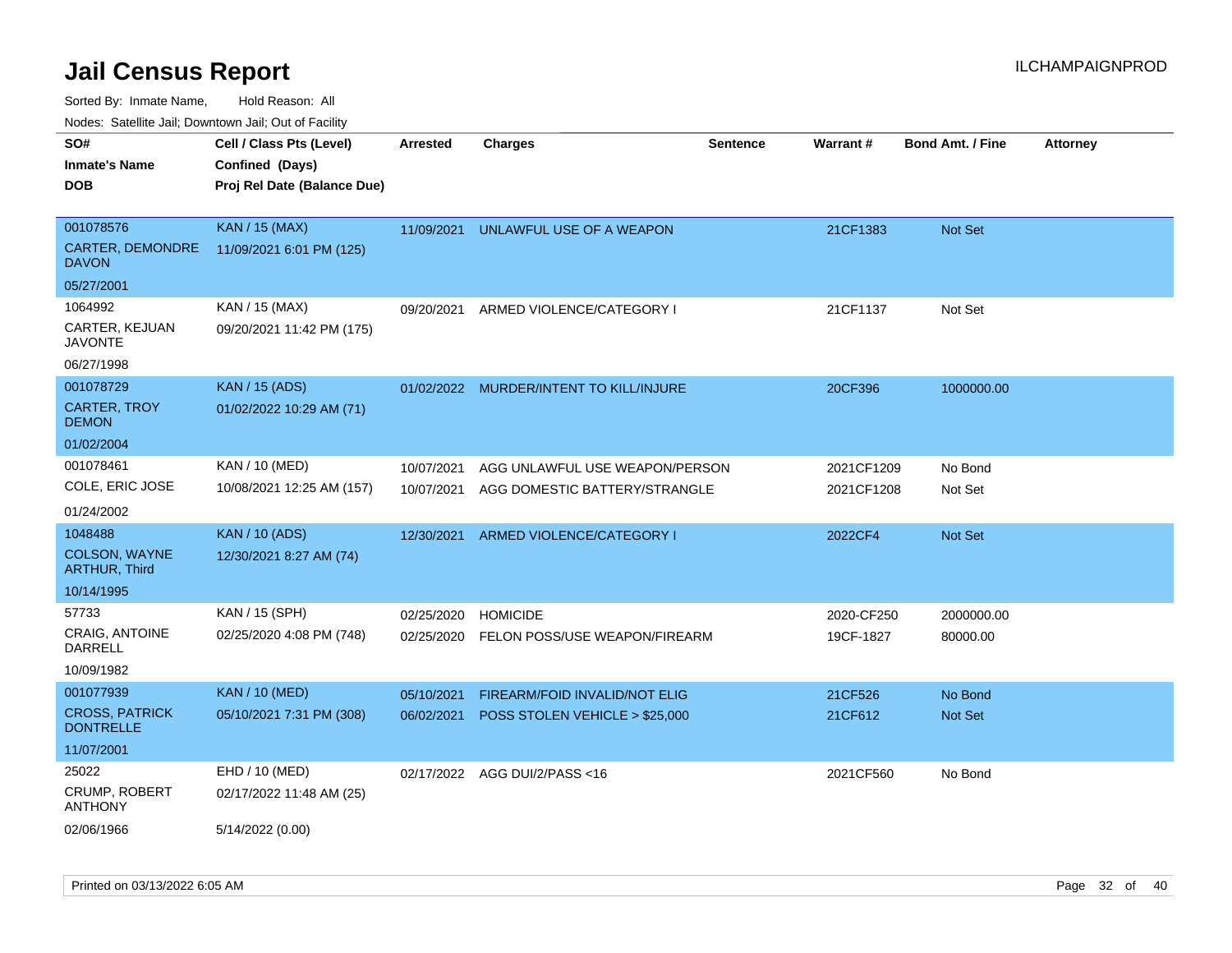| SO#<br><b>Inmate's Name</b><br><b>DOB</b>  | Cell / Class Pts (Level)<br>Confined (Days)<br>Proj Rel Date (Balance Due) | <b>Arrested</b>          | <b>Charges</b>                                                 | <b>Sentence</b> | Warrant#             | <b>Bond Amt. / Fine</b> | <b>Attorney</b>   |
|--------------------------------------------|----------------------------------------------------------------------------|--------------------------|----------------------------------------------------------------|-----------------|----------------------|-------------------------|-------------------|
| 1061304                                    | <b>KAN / 15 (MAX)</b>                                                      | 10/11/2021               | <b>ARMED HABITUAL CRIMINAL</b>                                 |                 | 21CF1226             | No Bond                 |                   |
| <b>DORRIS, KEMION</b><br><b>DAETOCE</b>    | 10/11/2021 7:30 PM (154)                                                   | 10/11/2021<br>10/11/2021 | <b>ARMED HABITUAL CRIMINAL</b><br><b>HOME INVASION/FIREARM</b> |                 | 21CF1227<br>21CF1228 | No Bond<br>No Bond      |                   |
| 11/19/1997                                 |                                                                            |                          |                                                                |                 |                      |                         |                   |
| 57266                                      | <b>EHD</b>                                                                 | 03/09/2022               | SPEEDING 35+ MPH OVER LIMIT                                    |                 | 2020TR6885           | Not Set                 |                   |
| FISCUS, DAKOTA VAN<br><b>MICHAEL</b>       | 03/09/2022 9:07 AM (5)                                                     |                          |                                                                |                 |                      |                         |                   |
| 03/16/1981                                 |                                                                            |                          |                                                                |                 |                      |                         |                   |
| 001077363                                  | <b>KAN / 25 (SPH)</b>                                                      | 10/30/2020               | <b>HOME INVASION/FIREARM</b>                                   | 10y (DOC)       | 20CF1202             | 500000.00               |                   |
| GARY, DAKOTA<br><b>TREVON</b>              | 10/30/2020 10:41 AM (500)                                                  |                          |                                                                |                 |                      |                         |                   |
| 12/31/2001                                 |                                                                            |                          |                                                                |                 |                      |                         |                   |
| 1013012                                    | KAN / 15 (MAX)                                                             | 07/08/2021               | ATTEMPT (FIRST DEGREE MURDER)                                  |                 | 2021CF790            | 1000000.00              |                   |
| GARY, XAVIER LAMAR                         | 07/08/2021 9:24 AM (249)                                                   | 07/08/2021               | FELON POSS/USE FIREARM PRIOR                                   |                 | 2020CF650            | 25000.00                |                   |
| 12/14/1991                                 |                                                                            | 07/08/2021               | FELON POSS/USE FIREARM PRIOR                                   |                 | 21CF798              | Not Set                 |                   |
| 1065946                                    | <b>KAN</b> / 10 (MED)                                                      | 09/04/2021               | AGG BATTERY/DISCHARGE FIREARM                                  |                 | 21CF1057             | 750000.00               |                   |
| <b>GODBOLT, DESMOND</b><br><b>DEVONTAE</b> | 09/04/2021 1:17 AM (191)                                                   | 09/04/2021               | RESIST/OBSTRUCTING A PEACE OFFICEI                             |                 | 21CM407              | <b>Not Set</b>          |                   |
| 11/15/1997                                 |                                                                            |                          |                                                                |                 |                      |                         |                   |
| 1070118                                    | KAN / 15 (MAX)                                                             | 08/31/2021               | AGGRAVATED DOMESTIC BATTERY                                    |                 | 21CF1049             | No Bond                 |                   |
| <b>GRAHAM, CORTEZ</b><br>LAMON             | 08/31/2021 9:32 PM (195)                                                   | 09/02/2021               | PROBATION VIOLATION                                            |                 | 21CF55               | Not Set                 |                   |
| 03/31/1976                                 |                                                                            |                          |                                                                |                 |                      |                         |                   |
| 1076506                                    | <b>KAN / 15 (MAX)</b>                                                      | 09/17/2021               | AGG UUW/PERSON/CM THREAT VIOL                                  |                 | 21CF1131             | Not Set                 |                   |
|                                            | GRAY, JAMARH EMERE 09/17/2021 10:41 AM (178)                               | 09/20/2021               | <b>DOMESTIC BATTERY</b>                                        |                 | 21CM430              | Not Set                 |                   |
| 06/21/2003                                 |                                                                            |                          |                                                                |                 |                      |                         |                   |
| 1055117                                    | <b>EHD</b>                                                                 | 02/15/2022               | AGG BATTERY/PUBLIC PLACE                                       |                 | 2021CM47             | Not Set                 |                   |
| GREAM, JOHN<br>ROBERT LEE                  | 02/15/2022 10:44 AM (27)                                                   |                          |                                                                |                 |                      |                         |                   |
| 08/23/1996                                 | 6/13/2022 (0.00)                                                           |                          |                                                                |                 |                      |                         |                   |
| Printed on 03/13/2022 6:05 AM              |                                                                            |                          |                                                                |                 |                      |                         | Page 33 of<br>-40 |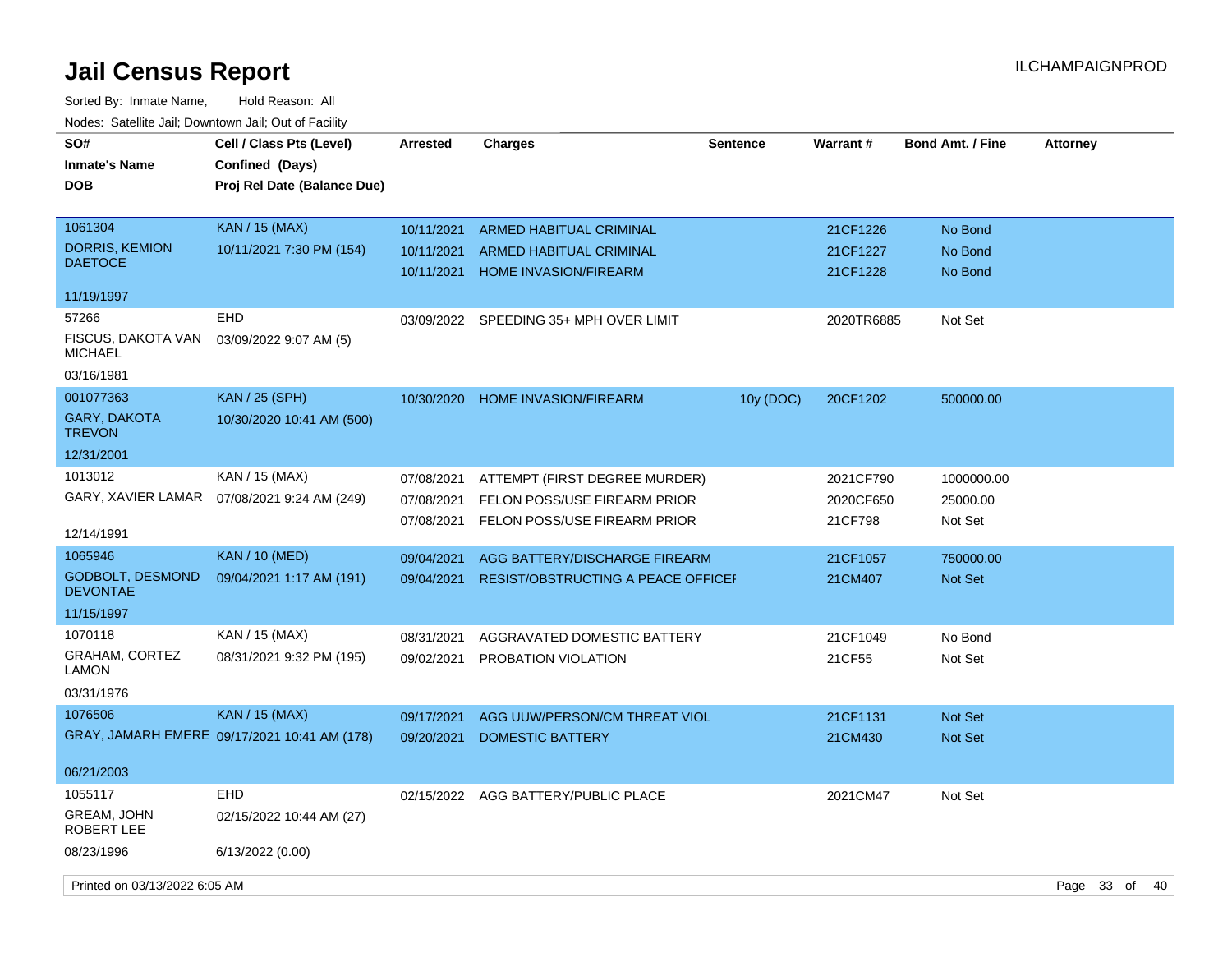| SO#<br><b>Inmate's Name</b><br><b>DOB</b> | Cell / Class Pts (Level)<br>Confined (Days)<br>Proj Rel Date (Balance Due) | <b>Arrested</b>      | <b>Charges</b>                          | <b>Sentence</b>      | Warrant#   | <b>Bond Amt. / Fine</b> | <b>Attorney</b> |
|-------------------------------------------|----------------------------------------------------------------------------|----------------------|-----------------------------------------|----------------------|------------|-------------------------|-----------------|
| 1037683                                   | <b>EHD</b>                                                                 |                      | 02/23/2022 AGG DUI/LIC SUSP OR REVOKED  |                      | 2020CF350  | Not Set                 |                 |
| <b>HARRISON, HAROLD</b><br><b>RAY</b>     | 02/23/2022 10:01 AM (19)                                                   | 02/23/2022 AGG DUI/3 |                                         |                      | 2020CF1351 | Not Set                 |                 |
| 11/30/1963                                | 5/22/2022 (0.00)                                                           |                      |                                         |                      |            |                         |                 |
| 1045186                                   | KAN / 15 (MAX)                                                             | 08/16/2021           | ARMED VIOLENCE/CATEGORY I               |                      | 21CF934    | 1000000.00              |                 |
| HOLBROOK, JOHNNIE                         | 08/16/2021 11:07 AM (210)                                                  | 08/16/2021           | FELON POSS/USE WEAPON/FIREARM           |                      | 19CF968    | Not Set                 |                 |
| <b>MATHIS</b>                             |                                                                            | 08/16/2021           | AGG FLEEING POLICE/21 MPH OVER          |                      | 21CF988    | Not Set                 |                 |
| 07/19/1996                                |                                                                            | 08/16/2021           | FELON POSS/USE WEAPON/FIREARM           |                      | 21CF989    | Not Set                 |                 |
| 972300                                    | <b>KAN / 10 (MED)</b>                                                      | 12/22/2021           | <b>RESIDENTIAL BURGLARY</b>             |                      | 18CF1691   | 25000.00                |                 |
| HOLT, MICHAEL<br><b>TERRELL</b>           | 12/22/2021 8:36 AM (82)                                                    | 12/22/2021           | AGG CRIM SEX ABUSE/VICTIM <9            |                      | 19CF1277   | 250000.00               |                 |
| 12/25/1989                                |                                                                            |                      |                                         |                      |            |                         |                 |
| 001078146                                 | KAN / 15 (MAX)                                                             | 07/09/2021           | AGG BATTERY/DISCHARGE FIREARM           |                      | 21CF795    | 1000000.00              |                 |
| HUNT, TEIGAN<br><b>JAZAIREO</b>           | 07/09/2021 12:41 PM (248)                                                  | 07/09/2021           | ARMED ROBBERY/ARMED W/FIREARM           |                      | 21CF806    | Not Set                 |                 |
| 05/14/2003                                |                                                                            |                      |                                         |                      |            |                         |                 |
| 989743                                    | <b>KAN / 15 (ADS)</b>                                                      | 04/13/2021           | AGGRAVATED DOMESTIC BATTERY             |                      | 21CF399    | Not Set                 |                 |
| <b>JACKSON, STEVE</b><br><b>ALLEN</b>     | 04/13/2021 2:45 AM (335)                                                   |                      |                                         |                      |            |                         |                 |
| 06/04/1991                                |                                                                            |                      |                                         |                      |            |                         |                 |
| 001078788                                 | <b>KAN / 5 (ADS)</b>                                                       |                      | 01/21/2022 AGGRAVATED BATTERY           |                      | 22CF93     | Not Set                 |                 |
|                                           | JOHNSON, BRENTON Z 01/21/2022 8:33 PM (52)                                 |                      |                                         |                      |            |                         |                 |
| 08/07/1987                                |                                                                            |                      |                                         |                      |            |                         |                 |
| 57271                                     | <b>EHD</b>                                                                 | 03/08/2022           | DRIVING RVK/SUSP DUI/SSS 4-9            |                      | 2021CF34   | Not Set                 |                 |
| <b>KEYS, CAPREE</b><br><b>REMONE</b>      | 03/08/2022 9:17 AM (6)                                                     |                      | 03/08/2022 DRIVING RVK/SUSP DUI/SSS 4-9 |                      | 2020CF1116 | Not Set                 |                 |
| 11/23/1982                                | 9/3/2022(0.00)                                                             |                      |                                         |                      |            |                         |                 |
| 001078401                                 | KAN / 10 (ADS)                                                             | 09/19/2021           | UNLAWFUL VEHICULAR INVASION             | 3y/6m (DOC) 21CF1134 |            | Not Set                 |                 |
| KNIGHT, ERIC Junior                       | 09/19/2021 7:32 PM (176)                                                   |                      |                                         |                      |            |                         |                 |
| 07/11/1991                                |                                                                            |                      |                                         |                      |            |                         |                 |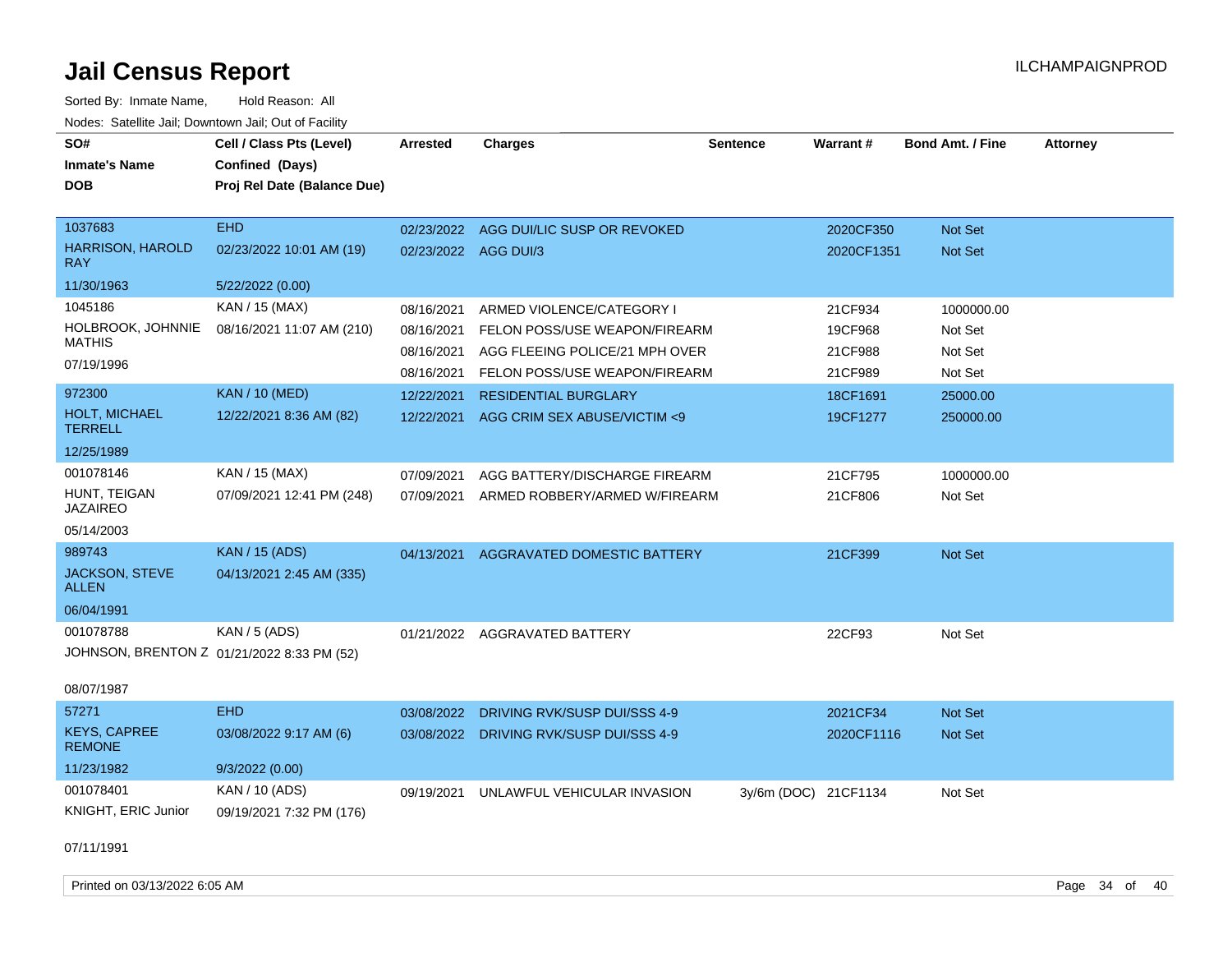| SO#                                      | Cell / Class Pts (Level)    | Arrested             | <b>Charges</b>                       | Sentence | Warrant#  | <b>Bond Amt. / Fine</b> | <b>Attorney</b> |
|------------------------------------------|-----------------------------|----------------------|--------------------------------------|----------|-----------|-------------------------|-----------------|
| <b>Inmate's Name</b>                     | Confined (Days)             |                      |                                      |          |           |                         |                 |
| <b>DOB</b>                               | Proj Rel Date (Balance Due) |                      |                                      |          |           |                         |                 |
|                                          |                             |                      |                                      |          |           |                         |                 |
| 1064445                                  | <b>KAN / 15 (MAX)</b>       | 04/23/2021           | FELON POSS/USE FIREARM/PAROLE        |          | 21CF899   | Not Set                 |                 |
| <b>LARUE, TERENCE</b>                    | 04/23/2021 11:18 AM (325)   | 04/23/2021           | AGG DISCHARGE FIREARM/OCC VEH        |          | 2021CF295 | 500000.00               |                 |
| <b>TRAMEL</b>                            |                             | 04/23/2021           | POSSESS 15<100 GRAMS COCAINE         |          | 19CF1052  | 10000.00                |                 |
| 12/23/1998                               |                             |                      |                                      |          |           |                         |                 |
| 001078237                                | KAN / 15 (ADS)              | 08/03/2021           | AGG DISCHARGE FIREARM/OCC VEH        |          | 21CF928   | No Bond                 |                 |
| LAWS, TERON<br><b>RAMONTE</b>            | 08/03/2021 6:29 PM (223)    |                      |                                      |          |           |                         |                 |
| 04/03/2001                               |                             |                      |                                      |          |           |                         |                 |
| 001078470                                | <b>KAN / 15 (MAX)</b>       | 10/10/2021           | MURDER/INTENT TO KILL/INJURE         |          | 21CF1221  | Not Set                 |                 |
| LEE, AMAHRION<br><b>JA'MERE</b>          | 10/10/2021 1:23 PM (155)    |                      |                                      |          |           |                         |                 |
| 11/05/2002                               |                             |                      |                                      |          |           |                         |                 |
| 56792                                    | KAN / 10 (MED)              | 02/02/2021           | ARMED HABITUAL CRIMINAL              |          | 2021CF141 | 500000.00               |                 |
| LILLARD, LAWRENCE<br><b>TYRONE</b>       | 02/02/2021 2:11 PM (405)    | 02/22/2021           | DRIVING ON REVOKED LICENSE           |          | 21TR426   | 5000.00                 |                 |
| 10/20/1982                               |                             |                      |                                      |          |           |                         |                 |
| 1031656                                  | <b>EHD</b>                  |                      | 03/01/2022 CRIM DMG/GOVT PROP/<\$500 |          | 2021CF604 | Not Set                 |                 |
| LOVE, DARANIECE                          | 03/01/2022 9:23 AM (13)     |                      |                                      |          |           |                         |                 |
| 04/10/1988                               | 3/13/2022 (0.00)            |                      |                                      |          |           |                         |                 |
| 40877                                    | EHD                         | 02/01/2022 AGG DUI/3 |                                      |          | 2020CF986 | Not Set                 |                 |
| MABRY-HALL,<br>REBECCA SUE               | 02/01/2022 9:32 AM (41)     |                      |                                      |          |           |                         |                 |
| 03/21/1971                               | 5/1/2022 (0.00)             |                      |                                      |          |           |                         |                 |
| 001078575                                | <b>KAN / 10 (MED)</b>       | 11/09/2021           | <b>GUNRUNNING</b>                    |          | 21CF1330  | 750000.00               |                 |
| <b>MCLAURIN, KEYON A</b>                 | 11/09/2021 12:41 PM (125)   |                      |                                      |          |           |                         |                 |
|                                          |                             |                      |                                      |          |           |                         |                 |
| 11/19/2002                               |                             |                      |                                      |          |           |                         |                 |
| 1011046                                  | KAN / 15 (ADS)              | 04/10/2021           | ATTEMPT (FIRST DEGREE MURDER)        |          | 21CF392   | Not Set                 |                 |
| MILES, DARRION<br><b>ANTONIO KEVONTA</b> | 04/11/2021 12:46 AM (337)   |                      |                                      |          |           |                         |                 |
| 03/18/1990                               |                             |                      |                                      |          |           |                         |                 |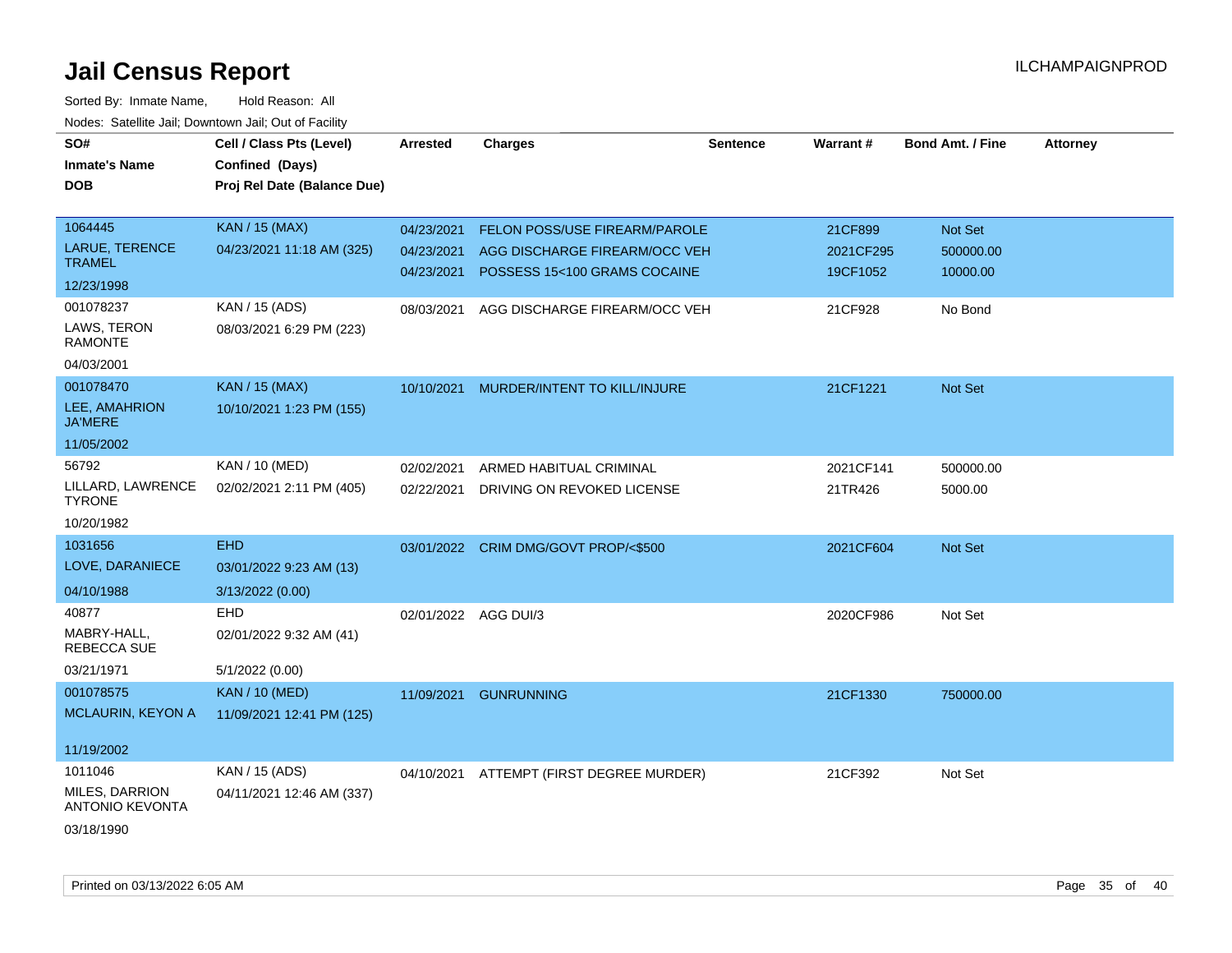| SO#<br><b>Inmate's Name</b><br><b>DOB</b> | Cell / Class Pts (Level)<br>Confined (Days)<br>Proj Rel Date (Balance Due) | Arrested   | <b>Charges</b>                           | <b>Sentence</b> | Warrant#    | <b>Bond Amt. / Fine</b> | <b>Attorney</b> |
|-------------------------------------------|----------------------------------------------------------------------------|------------|------------------------------------------|-----------------|-------------|-------------------------|-----------------|
| 001077278                                 | <b>KAN / 15 (MAX)</b>                                                      | 10/06/2020 | MURDER/INTENT TO KILL/INJURE             |                 | 2020CF146   | 2000000.00              |                 |
| MILLER, D'ANDRE                           | 10/06/2020 12:49 PM (524)                                                  | 10/06/2020 | AGG FLEEING POLICE/21 MPH OVER           |                 | 2019CF1171  | 50000.00                |                 |
| 09/08/1986                                |                                                                            |            |                                          |                 |             |                         |                 |
| 001078712                                 | <b>KAN / 10 (MED)</b>                                                      | 12/23/2021 | AGG DISCH FIREARM/1ST AID PERS           |                 | 21CF1581    | Not Set                 |                 |
| MONTGOMERY,<br><b>RASHARD MYKI</b>        | 12/23/2021 4:27 PM (81)                                                    |            |                                          |                 |             |                         |                 |
| 11/05/2001                                |                                                                            |            |                                          |                 |             |                         |                 |
| 1026477                                   | <b>KAN / 15 (ADS)</b>                                                      | 09/21/2021 | AGG DISCHARGE FIREARM/OCC VEH            |                 | 21CF1138    | Not Set                 |                 |
| NEWBILL, DEVONTRE<br><b>LAMONT</b>        | 09/21/2021 2:27 AM (174)                                                   | 09/22/2021 | PROBATION VIOLATION                      |                 | 20CF577     | Not Set                 |                 |
| 11/22/1993                                |                                                                            |            |                                          |                 |             |                         |                 |
| 1072907                                   | <b>KAN</b>                                                                 | 07/14/2021 | ATTEMPT (FIRST DEGREE MURDER)            |                 | 2021-CF-832 | 2000000.00              |                 |
| NIKOLAEV, YEVGENIY                        | 07/14/2021 10:10 PM (243)                                                  | 07/14/2021 | CRIMINAL DAMAGE <\$500/SCHOOL            |                 | 2021CF840   | 5000.00                 |                 |
| 10/06/1983                                |                                                                            |            |                                          |                 |             |                         |                 |
| 001078558                                 | <b>KAN / 10 (MED)</b>                                                      | 11/03/2021 | UNLAWFUL USE OF A WEAPON                 |                 | 21CF1352    | Not Set                 |                 |
| PARRISH, DOMINIC<br><b>WALTER</b>         | 11/03/2021 1:25 PM (131)                                                   |            |                                          |                 |             |                         |                 |
| 08/23/2001                                |                                                                            |            |                                          |                 |             |                         |                 |
| 001078063                                 | KAN / 15 (MAX)                                                             | 06/15/2021 | AGG CRIM SEX ASSAULT/WEAPON              |                 | 2021CF678   | 1000000.00              |                 |
|                                           | PERRY, ROBERT Junior 06/15/2021 4:37 PM (272)                              | 06/15/2021 | <b>ROBBERY</b>                           |                 | 2021CF159   | 25000.00                |                 |
| 12/21/1990                                |                                                                            |            |                                          |                 |             |                         |                 |
| 37559                                     | <b>EHD</b>                                                                 |            | 01/12/2022 DRIVING ON REVOKED LICENSE    |                 | 2021TR2685  | Not Set                 |                 |
| PICKENS, DAVID<br><b>EUGENE</b>           | 01/12/2022 10:16 AM (61)                                                   |            |                                          |                 |             |                         |                 |
| 02/01/1973                                | 3/12/2022 (0.00)                                                           |            |                                          |                 |             |                         |                 |
| 001078799                                 | KAN / 10 (MED)                                                             |            | 01/27/2022 FIREARM/FOID INVALID/NOT ELIG |                 | 22CF116     | Not Set                 |                 |
| PURNELL, MARKISE<br><b>MONROE</b>         | 01/27/2022 9:50 AM (46)                                                    |            |                                          |                 |             |                         |                 |
| 07/13/2002                                |                                                                            |            |                                          |                 |             |                         |                 |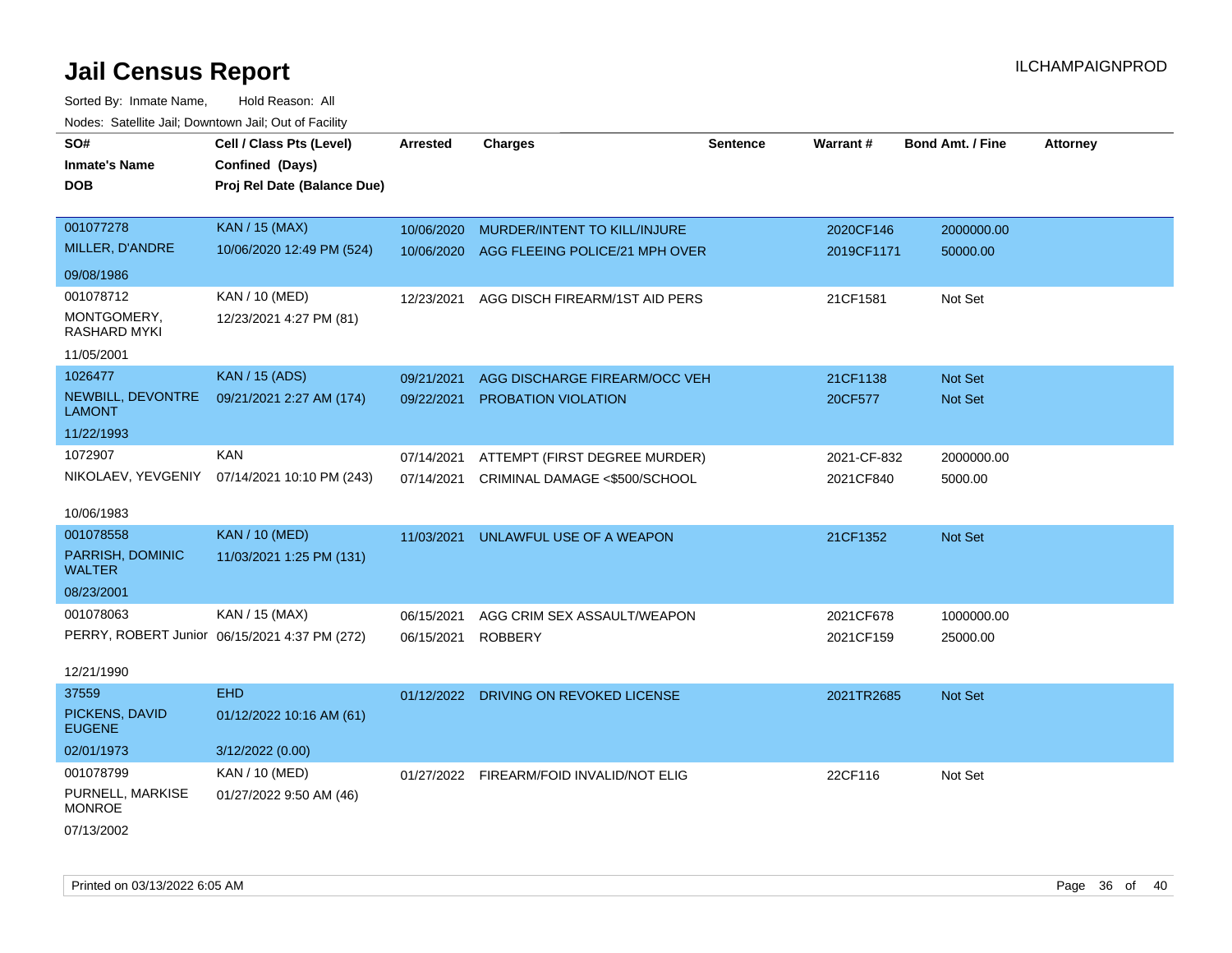| SO#<br><b>Inmate's Name</b><br><b>DOB</b>                         | Cell / Class Pts (Level)<br>Confined (Days)<br>Proj Rel Date (Balance Due) | <b>Arrested</b>                                                    | <b>Charges</b>                                                                                                                                            | <b>Sentence</b> | Warrant#                                                            | <b>Bond Amt. / Fine</b>                                      | <b>Attorney</b> |
|-------------------------------------------------------------------|----------------------------------------------------------------------------|--------------------------------------------------------------------|-----------------------------------------------------------------------------------------------------------------------------------------------------------|-----------------|---------------------------------------------------------------------|--------------------------------------------------------------|-----------------|
| 001077614<br><b>DEVON</b>                                         | <b>KAN / 15 (MAX)</b><br>ROBINSON, DONTRELL 01/17/2021 3:08 PM (421)       | 01/17/2021                                                         | ATTEMPT (FIRST DEGREE MURDER)                                                                                                                             |                 | 21CF66                                                              | <b>Not Set</b>                                               |                 |
| 09/22/2002                                                        |                                                                            |                                                                    |                                                                                                                                                           |                 |                                                                     |                                                              |                 |
| 1061216<br>RUNGE, ANDRE<br><b>MARSEAN</b><br>12/05/1997           | KAN / 10 (MED)<br>06/22/2021 4:42 PM (265)                                 | 06/22/2021                                                         | <b>HOME INVASION/FIREARM</b>                                                                                                                              |                 | 21CF727                                                             | Not Set                                                      |                 |
| 650295<br>SANDAGE, JERALD<br><b>EUGENE</b><br>06/07/1971          | <b>PIA / 50 (MAX)</b><br>04/22/2020 6:30 AM (691)                          | 04/22/2020<br>04/22/2020<br>04/22/2020<br>04/22/2020<br>04/22/2020 | <b>CRIMINAL SEXUAL ASSAULT</b><br><b>CRIMINAL SEXUAL ASSAULT</b><br><b>CRIMINAL SEXUAL ABUSE</b><br><b>CRIMINAL SEXUAL ASSAULT</b><br>OFFICIAL MISCONDUCT |                 | 2020-CF407<br>2020-CF408<br>2020-CF409<br>2020-CF410<br>2019-CF1811 | 750000.00<br>750000.00<br>750000.00<br>750000.00<br>25000.00 |                 |
| 59178<br>SANDERS, MICHAEL<br><b>JEAN</b><br>12/22/1967            | KAN / 15 (MAX)<br>12/13/2021 4:17 PM (91)                                  | 12/13/2021                                                         | AGG DISCHARGE FIREARM/OCC VEH                                                                                                                             |                 | 21CF1274                                                            | 1500000.00                                                   |                 |
| 001078704<br>SHORTER, JAQUAN<br><b>MAURICE</b><br>10/08/1998      | <b>KAN / 15 (MAX)</b><br>12/23/2021 1:23 AM (81)                           | 12/21/2021                                                         | MURDER/INTENT TO KILL/INJURE                                                                                                                              |                 | 21CF1575                                                            | <b>Not Set</b>                                               |                 |
| 1062194<br>SIMMONS, MICHAEL<br>JAMAL<br>11/03/1997                | KAN / 15 (MAX)<br>02/27/2020 1:11 PM (746)                                 | 02/27/2020<br>09/23/2020                                           | MURDER/OTHER FORCIBLE FELONY<br>AGG BATTERY/DISCHARGE FIREARM                                                                                             |                 | 20CF-247<br>20CF1061                                                | 1000000.00<br>Not Set                                        |                 |
| 001078115<br><b>SMITH, JAMES</b><br>NASHAUN, Junior<br>09/18/2000 | KAN / 15 (MAX)<br>07/01/2021 2:44 PM (256)                                 | 07/01/2021                                                         | ARMED VIOLENCE/CATEGORY I                                                                                                                                 | 5y (DOC)        | 21CF772                                                             | <b>Not Set</b>                                               |                 |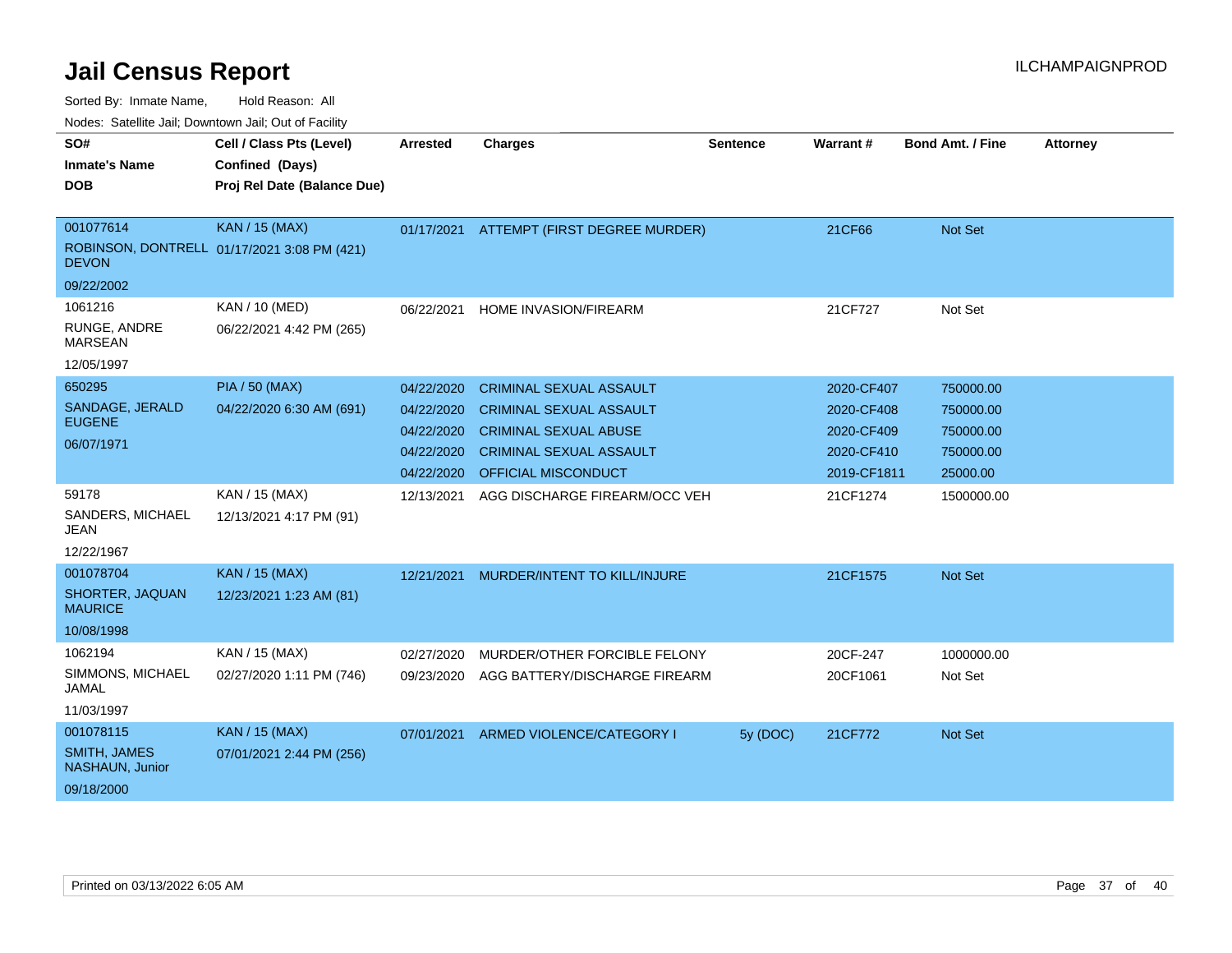Sorted By: Inmate Name, Hold Reason: All Nodes: Satellite Jail; Downtown Jail; Out of Facility

| SO#                            | Cell / Class Pts (Level)                      | <b>Arrested</b> | <b>Charges</b>                            | <b>Sentence</b> | Warrant#   | <b>Bond Amt. / Fine</b> | <b>Attorney</b> |
|--------------------------------|-----------------------------------------------|-----------------|-------------------------------------------|-----------------|------------|-------------------------|-----------------|
| <b>Inmate's Name</b>           | Confined (Days)                               |                 |                                           |                 |            |                         |                 |
| <b>DOB</b>                     | Proj Rel Date (Balance Due)                   |                 |                                           |                 |            |                         |                 |
|                                |                                               |                 |                                           |                 |            |                         |                 |
| 1038158                        | <b>KAN / 10 (MED)</b>                         |                 | 02/04/2022 CRIMINAL SEX ASSAULT/CONSENT   |                 | 22CF146    | Not Set                 |                 |
| SMITH, RASHAD<br><b>JARECE</b> | 02/04/2022 11:42 PM (38)                      |                 |                                           |                 |            |                         |                 |
| 09/16/1995                     |                                               |                 |                                           |                 |            |                         |                 |
| 001077868                      | KAN / 15 (MAX)                                | 04/21/2021      | ARMED ROBBERY/ARMED W/FIREARM             |                 | 21CF445    | Not Set                 |                 |
| SPEARMENT,<br><b>KENTRELL</b>  | 04/21/2021 9:48 PM (327)                      | 08/19/2021      | FLEEING/ATTEMPT ELUDE OFFICER             |                 | 2021TR1053 | 1000.00                 |                 |
| 01/21/2002                     |                                               |                 |                                           |                 |            |                         |                 |
| 11979                          | <b>EHD</b>                                    |                 | 01/11/2022 AGG FLEEING POLICE/21 MPH OVER |                 | 2021CF629  | <b>Not Set</b>          |                 |
| <b>STARK, JACK LYNN</b>        | 01/11/2022 10:13 AM (62)                      |                 |                                           |                 |            |                         |                 |
| 12/31/1955                     | 4/9/2022 (0.00)                               |                 |                                           |                 |            |                         |                 |
| 001077854                      | <b>EHD</b>                                    | 09/15/2021      | DRIVING RVK/SUSP DUI/SSS 4-9              |                 | 2021CF306  | Not Set                 |                 |
| STUKINS, DANNY RAY             | 09/15/2021 10:17 AM (180)                     |                 |                                           |                 |            |                         |                 |
|                                |                                               |                 |                                           |                 |            |                         |                 |
| 07/05/1985                     | 3/13/2022 (0.00)                              |                 |                                           |                 |            |                         |                 |
| 65920                          | <b>KAN / 15 (MAX)</b>                         | 12/21/2021      | ARMED ROBBERY/ARMED W/FIREARM             |                 | 21CF1543   | 100000.00               |                 |
| TAPSCOTT,<br><b>CORNELIUS</b>  | 12/21/2021 10:57 PM (83)                      |                 |                                           |                 |            |                         |                 |
| 07/14/1985                     |                                               |                 |                                           |                 |            |                         |                 |
| 1046632                        | KAN / 15 (MAX)                                | 09/14/2021      | ARMED VIOLENCE/CATEGORY II                |                 | 21CF912    | 750000.00               |                 |
|                                | TATE, JAVON MARQUIS 09/14/2021 12:10 PM (181) |                 |                                           |                 |            |                         |                 |
| 08/10/1996                     |                                               |                 |                                           |                 |            |                         |                 |
| 1033031                        | <b>KAN / 15 (MAX)</b>                         | 08/19/2020      | *AGG BATTERY W/FIREARM/PERSON             |                 | 2020-CF923 | 500000.00               |                 |
| TOMS, ANDREW<br><b>CHUCKY</b>  | 08/19/2020 5:59 PM (572)                      |                 |                                           |                 |            |                         |                 |
| 09/28/1978                     |                                               |                 |                                           |                 |            |                         |                 |
| 1004142                        | KAN / 15 (MAX)                                | 10/27/2021      | POSSESSION OF METH/15<100GRAMS            |                 | 2021CF1298 | 1500000.00              |                 |
| TOY, KAYON LARENZ              | 10/22/2021 1:01 PM (143)                      |                 |                                           |                 |            |                         |                 |
|                                |                                               |                 |                                           |                 |            |                         |                 |

09/12/1991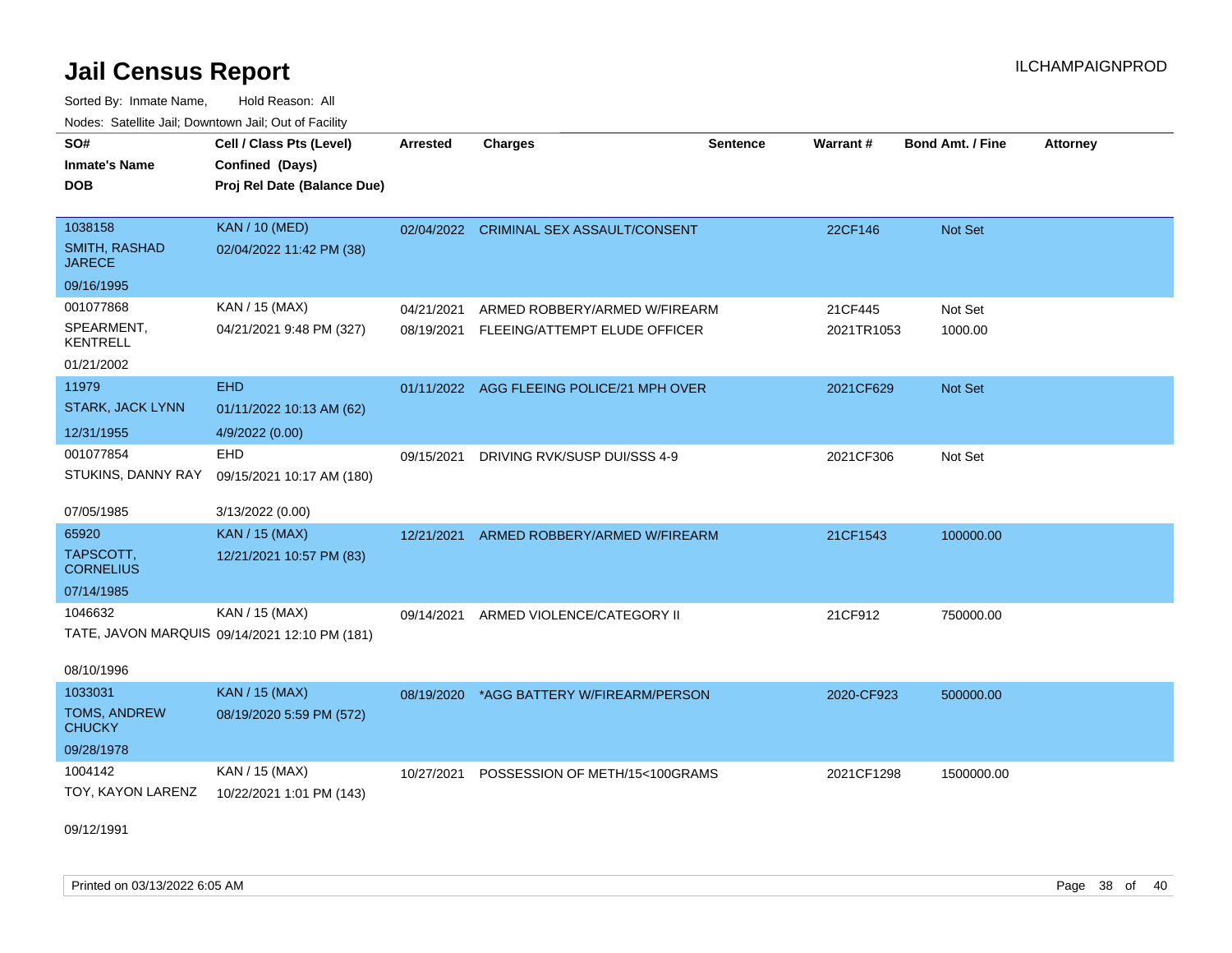| SO#                                       | Cell / Class Pts (Level)    | <b>Arrested</b> | <b>Charges</b>                       | <b>Sentence</b> | <b>Warrant#</b> | <b>Bond Amt. / Fine</b> | <b>Attorney</b> |
|-------------------------------------------|-----------------------------|-----------------|--------------------------------------|-----------------|-----------------|-------------------------|-----------------|
| <b>Inmate's Name</b>                      | Confined (Days)             |                 |                                      |                 |                 |                         |                 |
| <b>DOB</b>                                | Proj Rel Date (Balance Due) |                 |                                      |                 |                 |                         |                 |
|                                           |                             |                 |                                      |                 |                 |                         |                 |
| 001078386                                 | <b>KAN / 10 (MED)</b>       | 09/14/2021      | POSSESSION OF STOLEN FIREARM         | 3y (DOC)        | 2021CF1099      | No Bond                 |                 |
| <b>TURNER, AMARIO</b>                     | 09/14/2021 11:42 PM (181)   |                 |                                      |                 |                 |                         |                 |
| 09/23/2002                                |                             |                 |                                      |                 |                 |                         |                 |
| 961786                                    | KAN / 15 (ADS)              |                 | 01/24/2022 ARMED HABITUAL CRIMINAL   |                 | 22CF104         | Not Set                 |                 |
| <b>WARREN, DESIE</b><br>ARNEZ             | 01/24/2022 7:23 AM (49)     |                 |                                      |                 |                 |                         |                 |
| 04/28/1988                                |                             |                 |                                      |                 |                 |                         |                 |
| 1062558                                   | <b>KAN / 10 (MED)</b>       | 10/02/2021      | FELON POSS/USE WEAPON/FIREARM        |                 | 21CF1185        | <b>Not Set</b>          |                 |
| <b>WELLS, JIAMANTE</b><br><b>AMORE</b>    | 10/02/2021 8:29 PM (163)    |                 |                                      |                 |                 |                         |                 |
| 09/02/1995                                |                             |                 |                                      |                 |                 |                         |                 |
| 1002033                                   | KAN / 15 (MAX)              | 09/08/2021      | DRIVING ON SUSPENDED LICENSE         |                 | 2019-TR-11944   | 5000.00                 |                 |
| <b>WEST, ANTONIO</b>                      | 09/08/2021 11:01 PM (187)   | 09/08/2021      | ARMED ROBBERY/ARMED W/FIREARM        |                 | 2020-CF-1406    | 500000.00               |                 |
| <b>DEONTA</b>                             |                             | 09/08/2021      | AGG UNLAWFUL USE OF WEAPON/VEH       |                 | 2021-CF-AWOW    | Not Set                 |                 |
| 04/15/1992                                |                             | 09/08/2021      | OBSTRCT JUSTICE/LEAVE STATE          |                 | 2021-CF-AWOW    | Not Set                 |                 |
|                                           |                             | 09/08/2021      | ARMED VIOLENCE/CATEGORY I            |                 | 2021-CF-AWOW    | Not Set                 |                 |
| 1022068                                   | <b>KAN / 15 (ADS)</b>       | 10/10/2021      | <b>FELON POSS/USE WEAPON/FIREARM</b> |                 | 21CF1212        | <b>Not Set</b>          |                 |
| <b>WILKINS, MICHAEL</b><br><b>CARL</b>    | 10/10/2021 5:07 AM (155)    |                 |                                      |                 |                 |                         |                 |
| 07/10/1992                                |                             |                 |                                      |                 |                 |                         |                 |
| 001078709                                 | KAN / 15 (MAX)              | 12/22/2021      | ARMED VIOLENCE/CATEGORY I            |                 | 21CF1586        | Not Set                 |                 |
| WILLIAMS, DAVID LEE                       | 12/22/2021 11:00 AM (82)    |                 |                                      |                 |                 |                         |                 |
|                                           |                             |                 |                                      |                 |                 |                         |                 |
| 12/18/1989                                |                             |                 |                                      |                 |                 |                         |                 |
| 539662                                    | <b>KAN / 10 (MED)</b>       | 08/14/2021      | <b>AGGRAVATED BATTERY</b>            |                 | 21CF979         | No Bond                 |                 |
| <b>WILLIAMS, JAVONTAE</b><br><b>DEMAR</b> | 08/14/2021 1:28 AM (212)    | 08/14/2021      | AGGRAVATED DOMESTIC BATTERY          |                 | 2020CF1098      | 25000.00                |                 |
| 07/28/1991                                |                             | 08/14/2021      | DOM BTRY/CONTACT/1-2 PRECONV         |                 | 2021CF770       | 250000.00               |                 |
|                                           |                             | 08/14/2021      | <b>CITY OV ARREST</b>                |                 | 2017OV893       | 1000.00                 |                 |